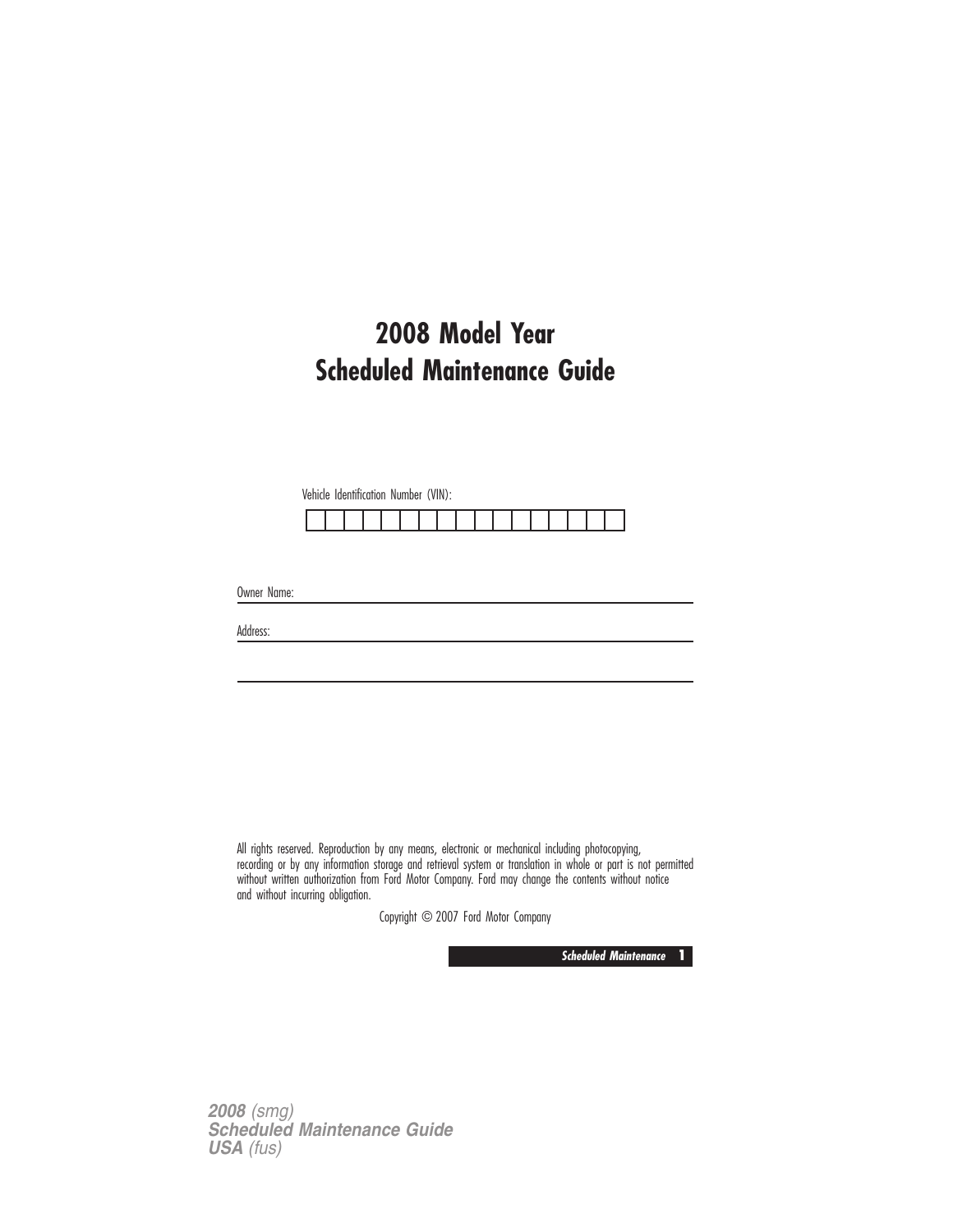# **FIND YOUR WAY**



Today's vehicles are more sophisticated than ever and need to be properly maintained to help ensure they operate at the highest level.

### **Additional Information Available on the Web**

For lots of helpful tips and information on operating, maintaining, and servicing your Ford, Lincoln, or Mercury vehicle, visit www.genuineservice.com. You'll also find the Ask Ford online expert available 24/7 to answer questions, important warranty information, and resources to record your vehicle's service history online, register with us for important updates and specials, and find out what to do if you need roadside assistance. Again, that website is: www.genuineservice.com.

**2 Scheduled Maintenance**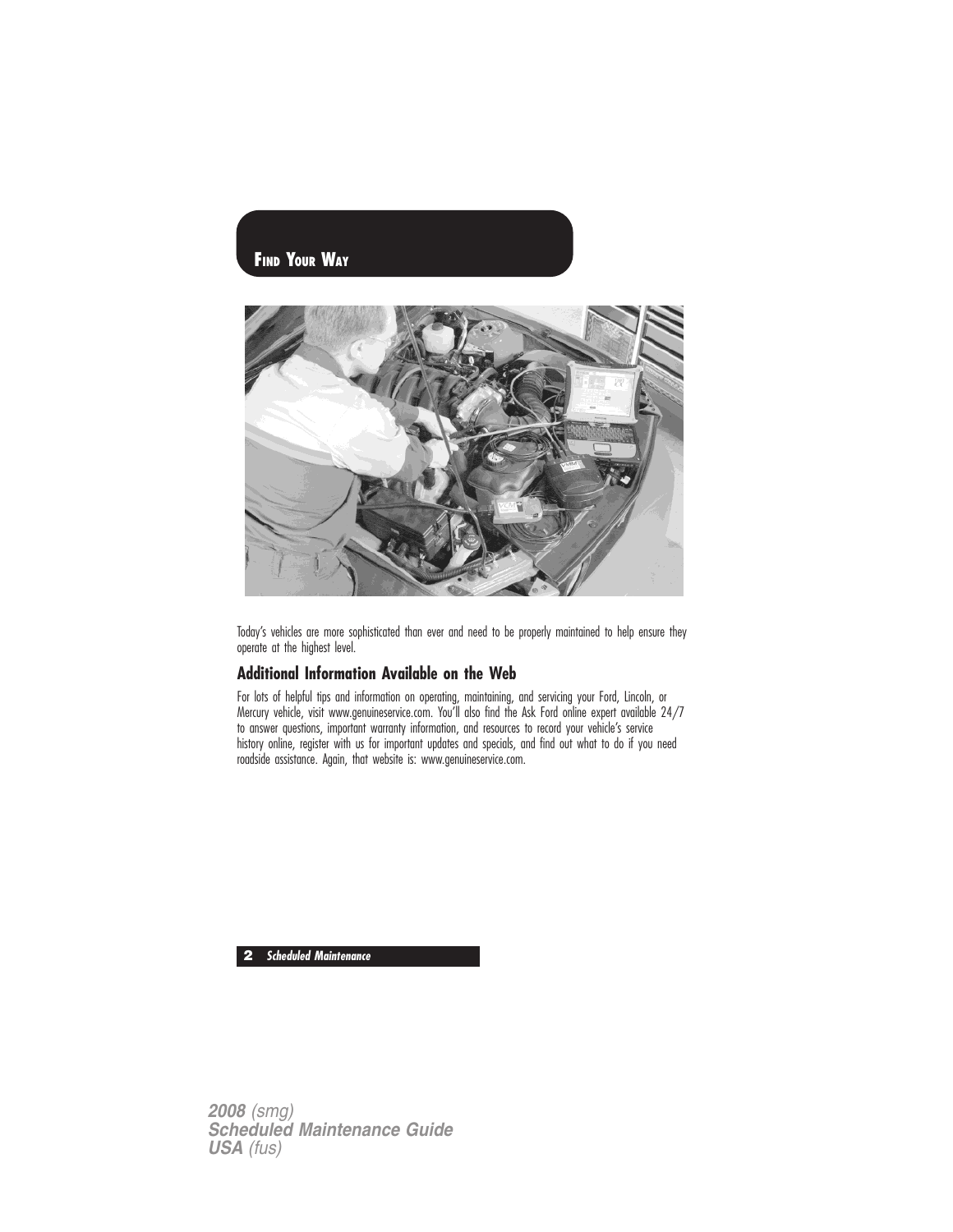| <b>FIND YOUR WAY</b>                                                                                                                                                                                                        |                               |
|-----------------------------------------------------------------------------------------------------------------------------------------------------------------------------------------------------------------------------|-------------------------------|
| <b>Table of Contents</b><br>General Owner's Information 2<br>General Maintenance Information 4<br>Owner Checks and Services 8                                                                                               | <b>General</b><br>Intormation |
| <b>Keep It Genuine</b>                                                                                                                                                                                                      | Keep It Genuine               |
| . 15<br>Normal Schedule Trucks, Fullsize Vans & SUVs<br>Class A Motorhome, E-Series, Escape, Expedition, Explorer, Explorer<br>Sport Trac, F-150, F-250/350/450/550, Mariner, Mark LT,<br>Mountaineer, Navigator and Ranger | Vans<br>ç,                    |
| <b>Normal Schedule Cars &amp; CUVs</b><br>Crown Victoria, Edge, Focus, Fusion, Grand Marquis, Milan, MKX,<br>MKZ, Mustang, Sable, Taurus, Taurus X, and Town Car                                                            | Cars & CUVs                   |
| Special Operating Conditions 42<br><b>Exceptions</b><br>Motorcraft Premium Gold Engine Coolant Change Record<br>$\ldots$ .48                                                                                                |                               |
| <b>Scheduled Maintenance</b><br>3                                                                                                                                                                                           |                               |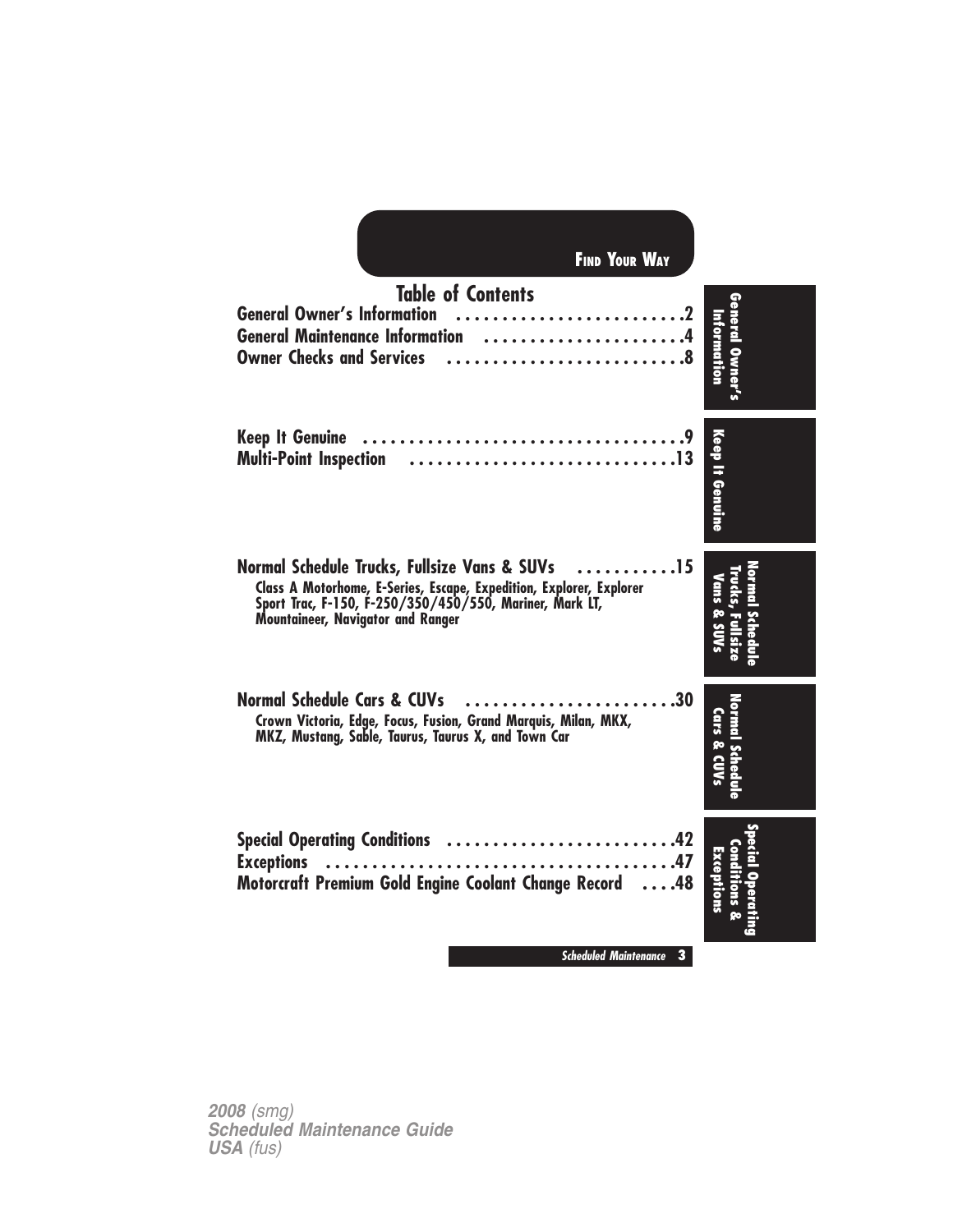## **GENERAL MAINTENANCE INFORMATION**

#### **Get the most from your vehicle with routine maintenance**

Routine maintenance is the best way to help ensure you get the performance, dependability, long life and resale value you expect from your vehicle. This is exactly why we've put together the Scheduled Maintenance Guide. It outlines the services required to properly maintain your vehicle and when they should be performed. The focus is on maintaining your vehicle while it's running great, which goes a long way toward preventing major repairs and expenses later.

Here are a few suggestions to help you get started on the road to routine maintenance:

- Familiarize yourself with your vehicle by going through your Owner's Guide
- Take a few minutes to review this handy Scheduled Maintenance Guide
- Make it a habit to use this guide to record scheduled maintenance
- Consider your Ford and Lincoln Mercury Dealership for all your vehicle's needs

#### **Protect your warranty!**

Routine maintenance is not only the best way to help keep your vehicle running great, it's also the best way to protect your warranty. While maintenance and repair services may be performed by you or by any automotive service provider you choose, it is your responsibility to see that all scheduled maintenance is performed and that the materials used meet Ford Engineering specifications. Failure to perform scheduled maintenance specified in this guide will invalidate warranty coverage on parts affected by the lack of maintenance. We can't stress enough how important it is to keep records of all maintenance. This guide will help you do just that. Ford Motor Company will not deny a warranty claim simply because there is no documentation. **However, damage or failures due to neglect or a lack of proper maintenance are not covered under warranty.**

## **Keeping maintenance records is easy with the Scheduled Maintenance Guide**

It's important to document the maintenance of your vehicle. Every time you bring your vehicle in for scheduled maintenance, be sure to present this guide and certify the work. Also record the date of service, mileage at the time of service, and attach your receipt. This will make record keeping easy and, should your vehicle ever require warranty coverage, you will have all the documentation to show you've properly maintained it.

#### **Maintenance Interval**

Ford Motor Company establishes recommended maintenance intervals based upon engineering testing to determine the most appropriate mileage to perform the various maintenance services. This protects your vehicle at the lowest overall cost to you. Ford Motor Company recommends that you not deviate from the maintenance schedules presented in this Scheduled Maintenance Guide.

#### **4 Scheduled Maintenance**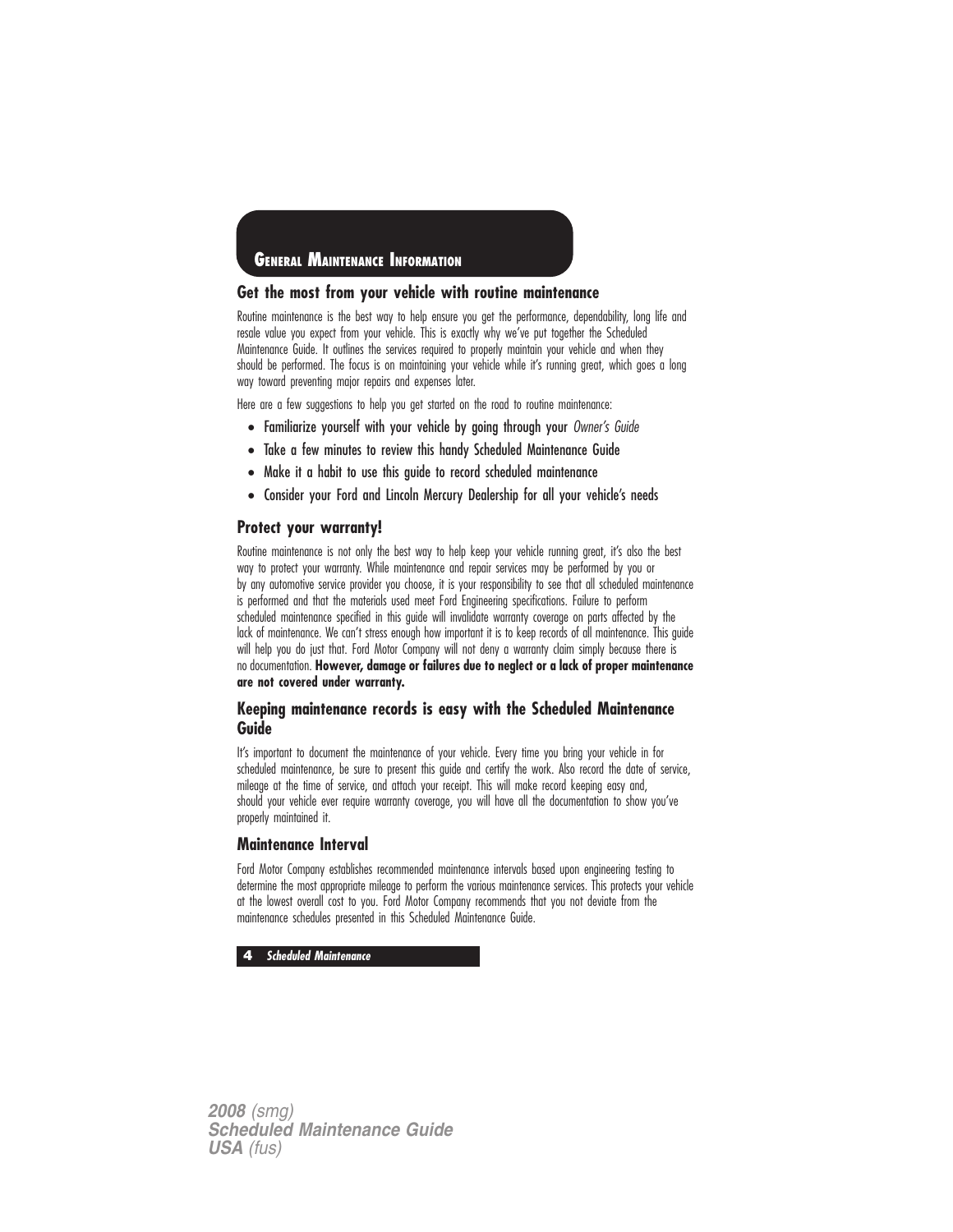## **GENERAL MAINTENANCE INFORMATION**

### **Maximum Oil Change Interval**

❑ Normal Schedule: 7,500 miles or 6 months, whichever occurs first.

❑ Special Operating Conditions: 5,000 miles, 6 months, or 200 hours of engine operation, whichever occurs first see appropriate schedule on page 42.

#### **Motorcraft Premium Gold Engine Coolant**

❑ 6 years or 105,000 miles - change Premium Gold coolant (whichever comes first)

❑ After initial change - change Premium Gold coolant every 3 years or 45,000 miles (see page 48)

## **Determine which maintenance schedule to follow**

It's important to follow the maintenance schedule that most closely mirrors your driving habits and the conditions under which you drive. For this reason, the Scheduled Maintenance Guide is divided into two basic maintenance schedules: the Normal Schedule (further segmented into Trucks, Fullsize Vans & SUVs and Cars & CUVs) and Special Operating Conditions

Determining which maintenance schedule is right for you is easy. For the most part, do you drive your Ford, Lincoln or Mercury vehicle under typical, everyday conditions? If so, follow the Normal Schedule Trucks, Fullsize Vans & SUVs, or Normal Schedule Cars & CUVs.

#### **Special Operating Conditions**

However, if one of the Special Operating Conditions outlined below better describes how you typically operate your vehicle, you will need to perform some maintenance services more often than the Normal Schedule calls for.

- Towing a trailer or carrying heavy loads
- Extensive idling and/or driving at low-speeds for long distances
- Driving in dusty conditions
- Off-road operation
- Use of E85 fuel 50% of the time or greater (flex fuel vehicles only)

**Important:** For further details and information regarding these Special Operating Conditions see page 42.

**Scheduled Maintenance 5**

*2008 (smg) Scheduled Maintenance Guide USA (fus)*

**General Owner's** Information **Information**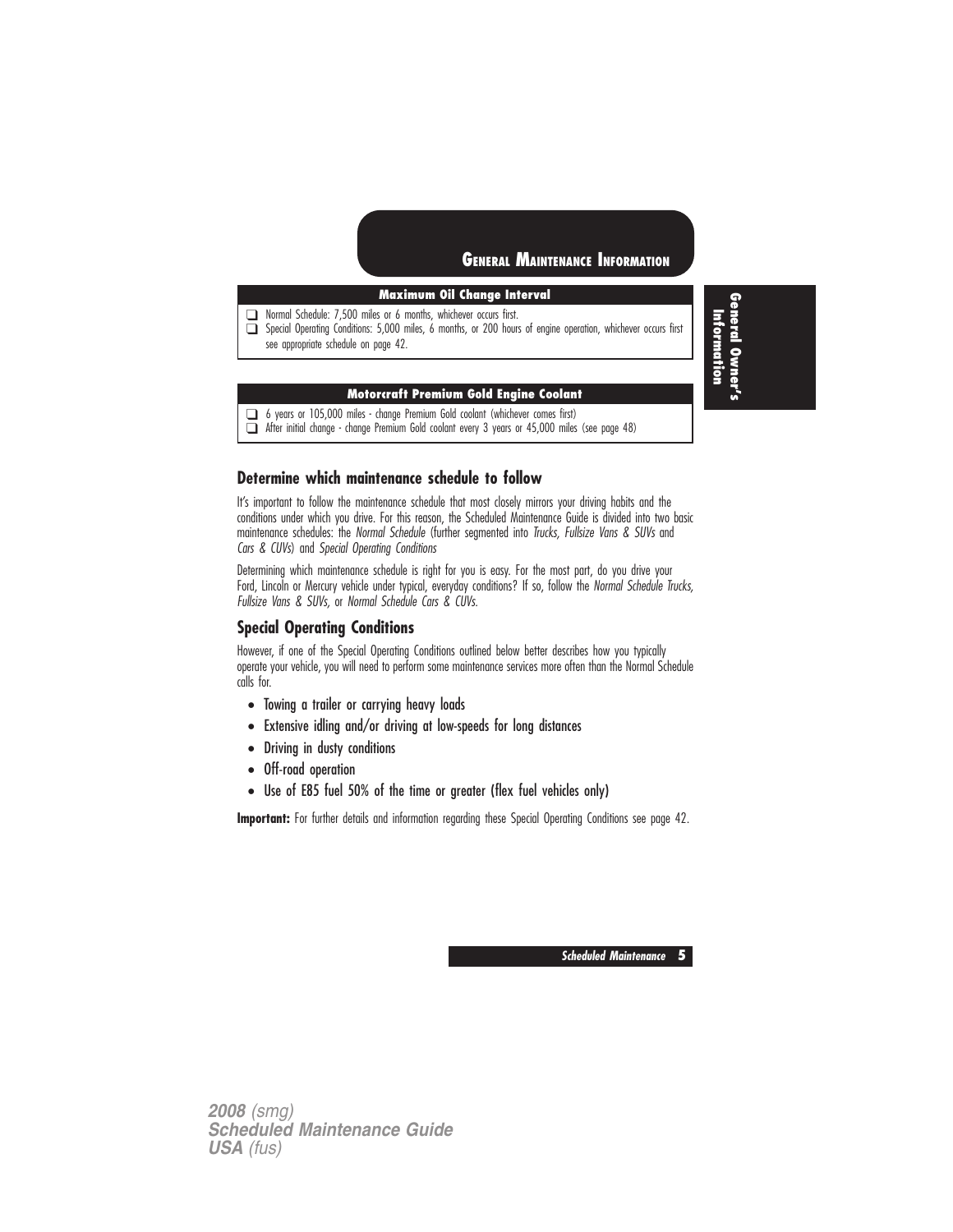

#### **Exceptions**

Some exceptions for specific vehicles and special applications are outlined below. In addition, you will find further information under Exceptions on page 47.

• Engine oil and Motorcraft Premium Gold Engine Coolant - time and mileage based interval

If you're unsure which maintenance schedule to follow, ask your Ford and Lincoln Mercury Dealership, or visit the Maintenance area of www.genuineservice.com.

#### **Oils, Fluids and Flushing**

In many cases, fluid discoloration is a normal operating characteristic and, by itself, does not necessarily indicate a concern or that the fluid needs to be changed. However, discolored fluids that also show signs of overheating and/or foreign material contamination should be inspected immediately by a qualified expert such as the factory-trained technicians at your Ford or Lincoln Mercury Dealership. Your vehicle's oils and fluids should be changed at the specified intervals or in conjunction with a repair. Flushing is a viable way to change fluid for many vehicle sub-systems during scheduled maintenance. It is critical that systems are flushed only with new fluid that is the same as that required to fill and operate the system, or using a Ford-approved flushing chemical.

#### **Chemicals and Additives**

Non-Ford approved chemicals or additives are not required for factory recommended maintenance. In fact, Ford Motor Company recommends against the use of such additive products unless specifically recommended by Ford for a particular application.

Your vehicle is very sophisticated and built with multiple complex performance systems. Every manufacturer develops these systems using different specifications and performance features. That's why it's important to rely on your Ford or Lincoln Mercury dealership to properly diagnose and repair your vehicle.



When planning your maintenance services, consider your Ford or Lincoln Mercury dealership for all your vehicle's needs.

**6 Scheduled Maintenance**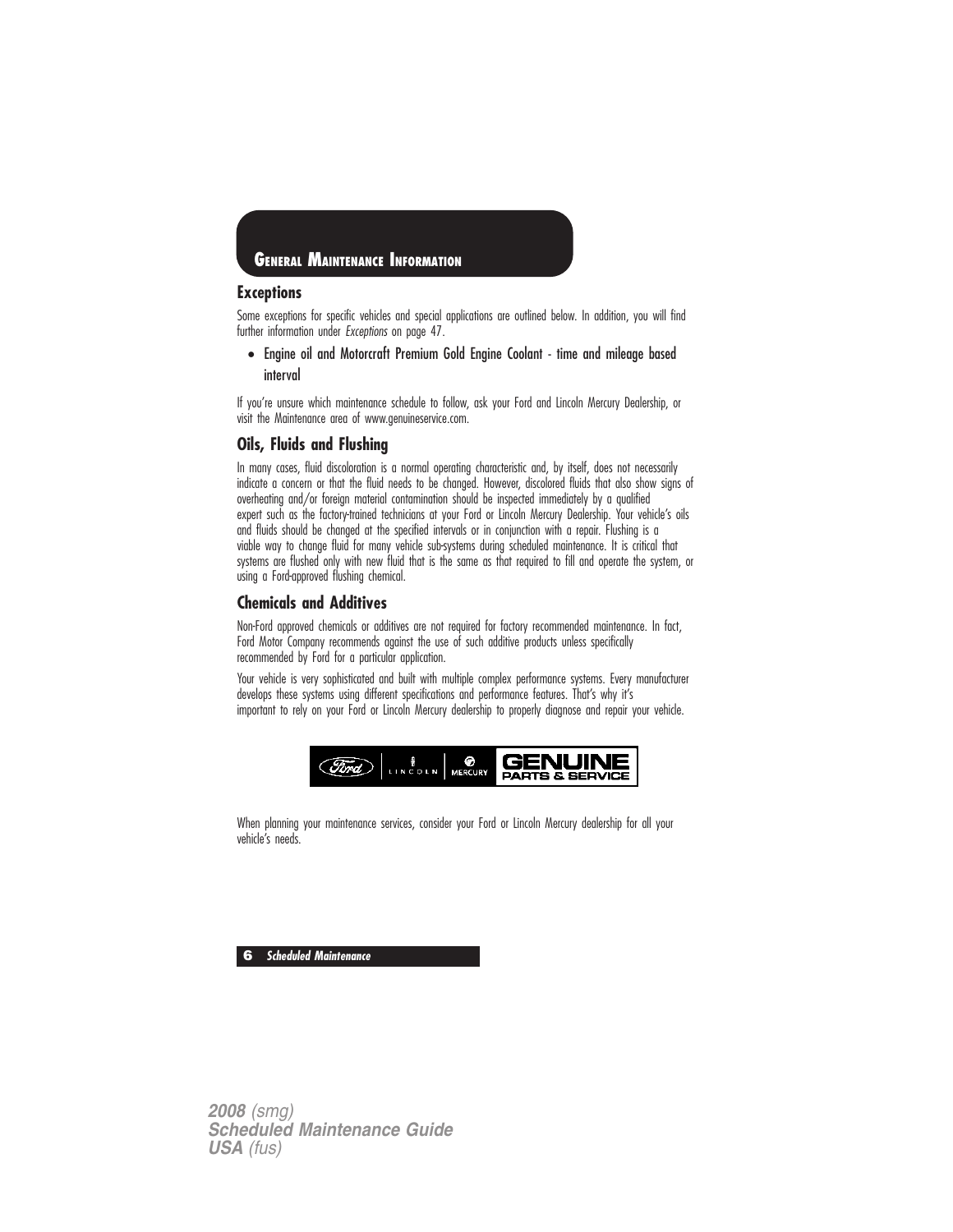

## **Get the most from your service and maintenance visits**

There are a lot of reasons why visiting your Ford or Lincoln Mercury Dealership for all your service needs is a great way to help keep your vehicle running great.

#### **Convenience**

Many Dealerships have extended evening and Saturday hours to make your service visit more convenient. How's that for quality service?

#### **Factory-trained Technicians**

Ford and Lincoln Mercury service technicians participate in extensive factory-sponsored certification training to help them become experts on the operation of your vehicle. Ask your Dealership about the training and certification their technicians have received.

### **Genuine Ford and Motorcraft Replacement Parts**

Ford and Lincoln Mercury Dealerships use Ford and Motorcraft branded replacement parts. These parts meet or exceed Ford Motor Company's specifications, and we stand behind them. Maintenance parts installed at your Ford or Lincoln Mercury dealership carry a nationwide, 12-month, 12,000-mile parts and labor limited warranty. Your dealer can give you details.

### **Value Shopping for Your Vehicle's Maintenance Needs**

Your dealership recognizes the competitive landscape of maintenance and light repair automotive services. With factory-trained technicians and one-stop service for everything from routine maintenance like oil changes and tire rotations to your most complex needs, Ford and Lincoln Mercury Dealerships offer outstanding value.

**General Owner's** Information **Information**

**Scheduled Maintenance 7**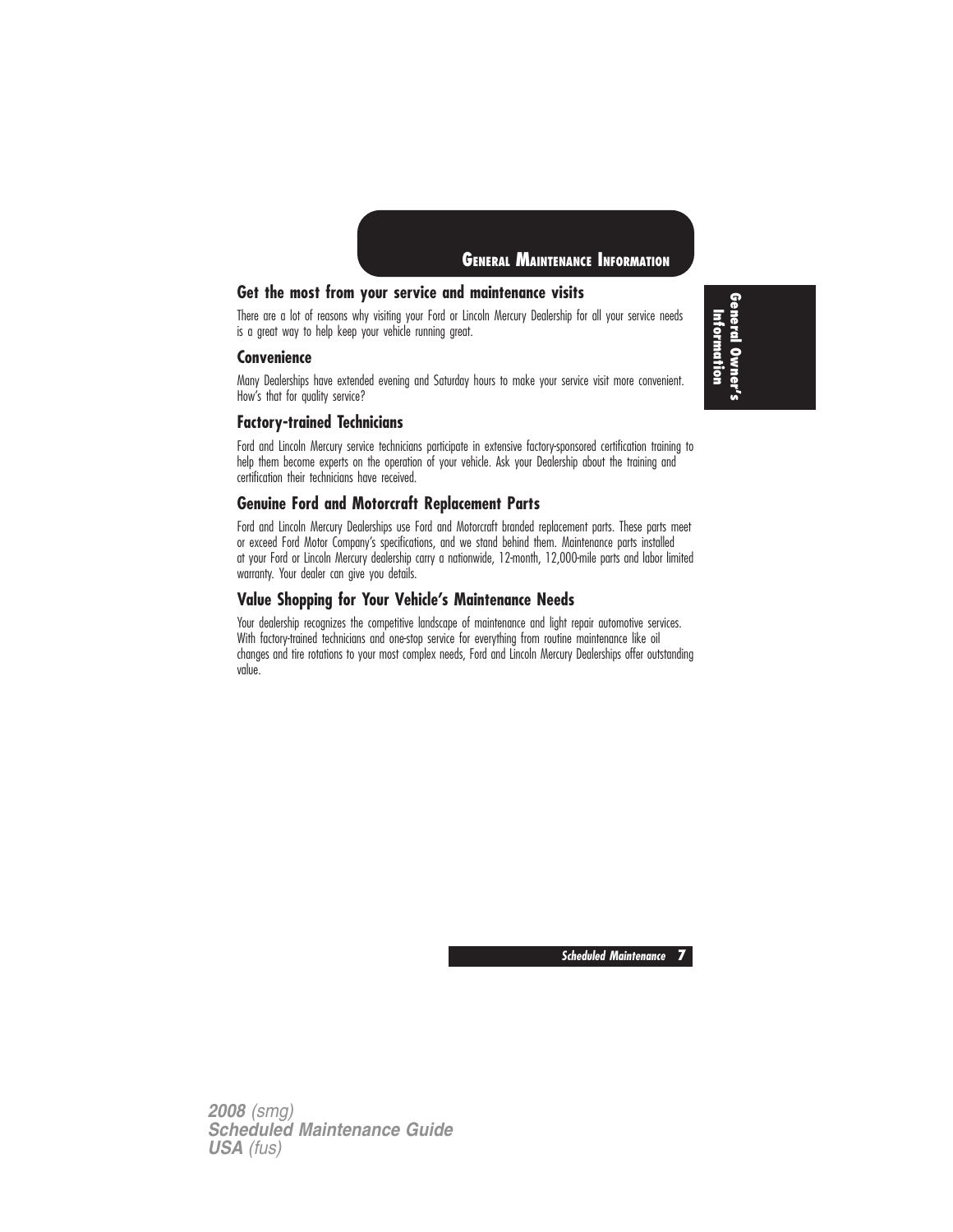## **OWNER CHECKS AND SERVICES**

It is recommended that the following basic maintenance checks and inspections be performed at the designated time intervals. See your "Owner's Guide" for more information.

#### **Check every month for all vehicles**

- ❑ Check function of all interior and exterior lights.
- ❑ Check tires for wear and proper air pressure, including spare.
- ❑ Check engine oil fluid level.
- ❑ Check windshield washer fluid level.

#### **Check every six months for all vehicles**

- ❑ Check lap/shoulder belts and seat latches for wear and proper operation.
- ❑ Check that externally mounted spare tire is properly stowed (tight) (see your Owner's Guide).
- ❑ Check power steering fluid level.
- ❑ Check washer spray, wiper operation, and clean all wiper blades (replace blades as necessary).
- ❑ Check parking brake for proper operation.
- ❑ Check and lubricate all hinges, latches, door check straps (see dealer) and outside locks.
- ❑ Check and lubricate upper and lower sliding door tracks, if equipped.
- ❑ Check and clean sliding door contact switches, if equipped.
- ❑ Check and lubricate door rubber weatherstrips.
- ❑ Check and clean body and door drain holes.
- ❑ Check safety warning lamps (brake, ABS, air bag, safety belt) for operation.
- ❑ Check engine cooling system level and strength.
- ❑ Check battery connections and clean if necessary.
- ❑ Check clutch fluid level, if equipped.

### **Retightening lug nuts**

❑ On vehicles equipped with dual rear wheels, retighten the wheel lug nuts to the specified torque at 100 miles (160 km), and again at 500 miles (800 km) of new vehicle operation and after any wheel disturbance (tire rotation, changing a flat tire, wheel removal, etc.).

❑ Refer to Wheel Lug Nut Torque Specification in your Owner's Guide for the proper lug nut torque specification.

**8 Scheduled Maintenance**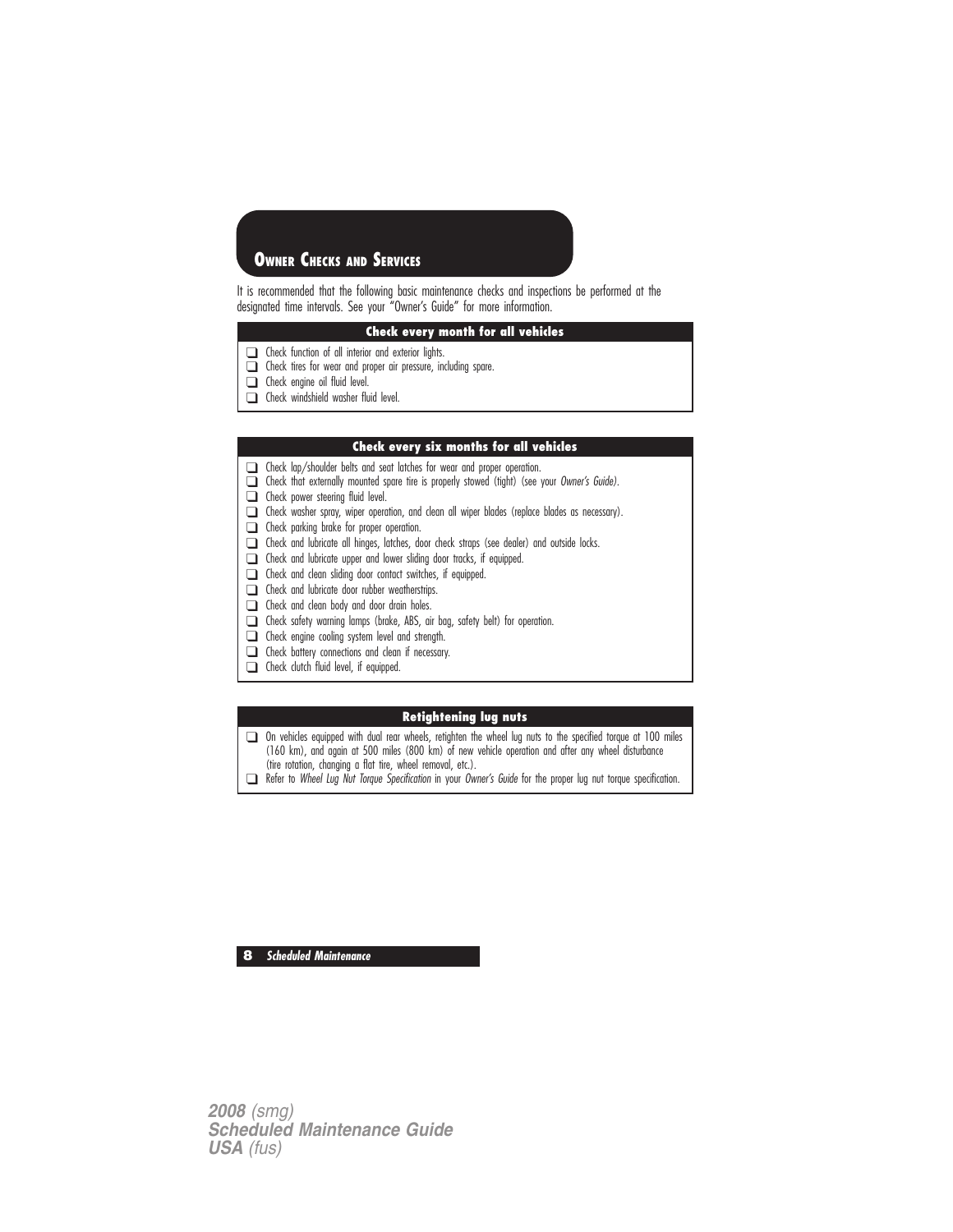

## **Factory Authorized Systems Checks**

In the event your vehicle experiences a component related concern, please contact your Ford, Lincoln or Mercury dealership. The Ford Motor Company Trained Technicians who work at Ford, Lincoln or Mercury dealerships are specifically trained to understand your vehicle.

A proper repair begins with a thorough system check. Factory Authorized Systems Checks can ONLY be found at a Ford or Lincoln Mercury dealership. In some circumstances, the Technician may need to request your authorization to perform additional operations to determine the final diagnosis. The Technician's goal is to ensure that your vehicle is fixed right the first time, at the best value to you.

The following list represents several of the Factory Authorized Systems Checks available at participating Ford and Lincoln Mercury Dealerships:

- Climate Control
- Service Engine Soon Light
- All Wheel Drive/Four-Wheel Drive
- Automatic Transmission
- Engine Cooling/Cabin Heating
- Suspension/Steering<br>• Charae/Start/Battery
- Charge/Start/Battery
- Wheel Alignment
- Brakes





And when your vehicle needs replacement parts, insist that only parts meeting Ford Motor Company's specifications are used. Genuine Ford and Motorcraft branded parts meet these specifications. You can find them at your Ford and Lincoln Mercury Dealership. Look for the following brand logos to ensure the parts installed on your vehicle meet Ford Motor Company Specifications.



*2008 (smg) Scheduled Maintenance Guide USA (fus)*

**Keep It Genuine**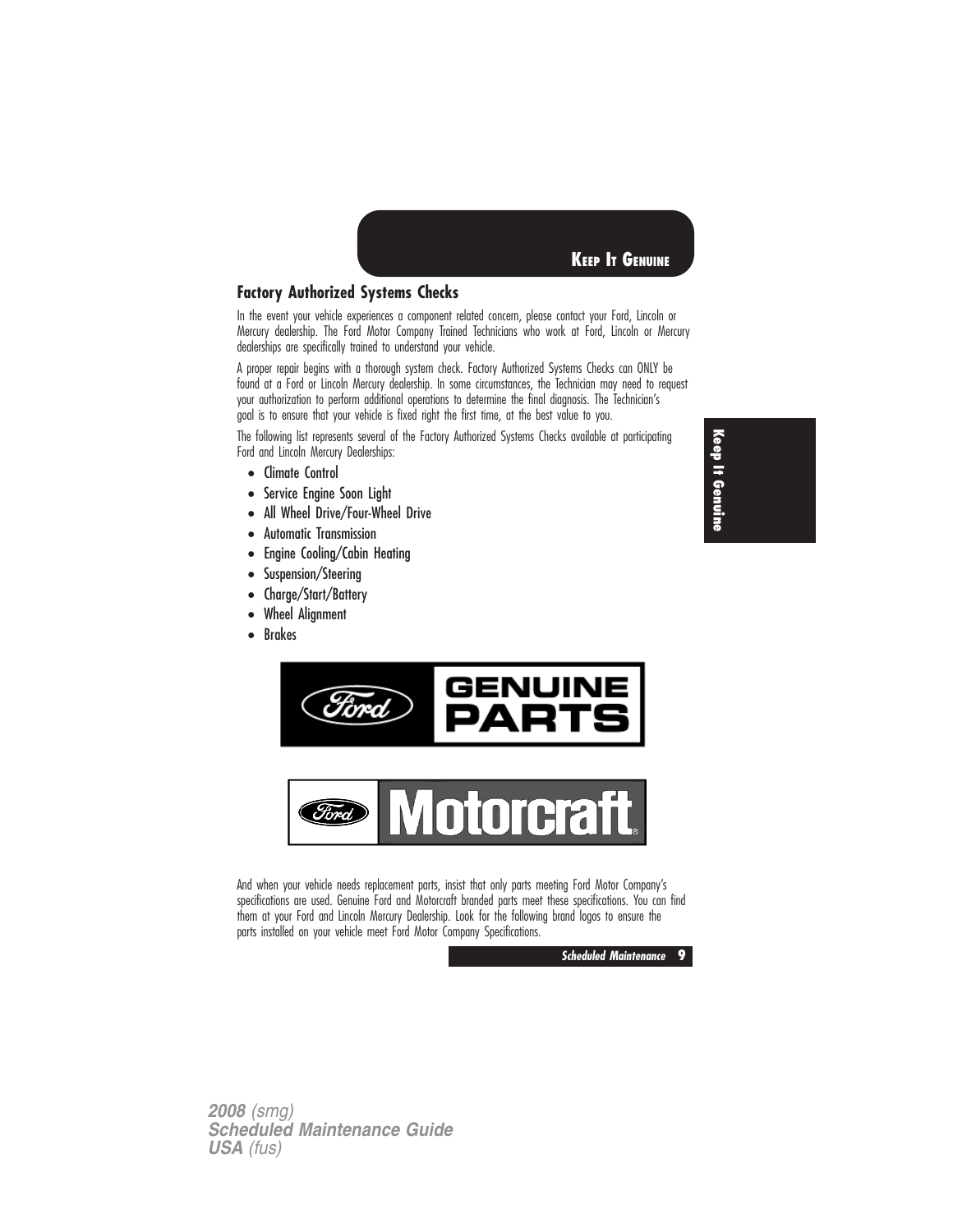

Proper tire maintenance and replacement are critical to your vehicle's performance and helps keep you and your passengers safe. Only use replacement tires and wheels that are the same size, load index, speed rating and type (such as P-metric versus LT-metric or all-season versus all-terrain) as those originally provided by Ford. The recommended tire and wheel size may be found on either the Safety Compliance Certification Label or the Tire Label which is located on the B-Pillar or edge of the driver's door. If this information is not found on these labels then you should consult your Ford Dealer. Use of any tire or wheel not recommended by Ford can affect the safety and performance of your vehicle, which could result in an increased risk of loss of vehicle control, vehicle rollover, personal injury and death. Additionally the use of non-recommended tires and wheels could cause steering, suspension, axle or transfer case/power transfer unit failure. If you have questions regarding tire replacement, see an authorized dealer. When you need to replace your tires, please visit your Ford or Lincoln Mercury Dealership for name-brand tires and people who know your vehicle.

**10 Scheduled Maintenance**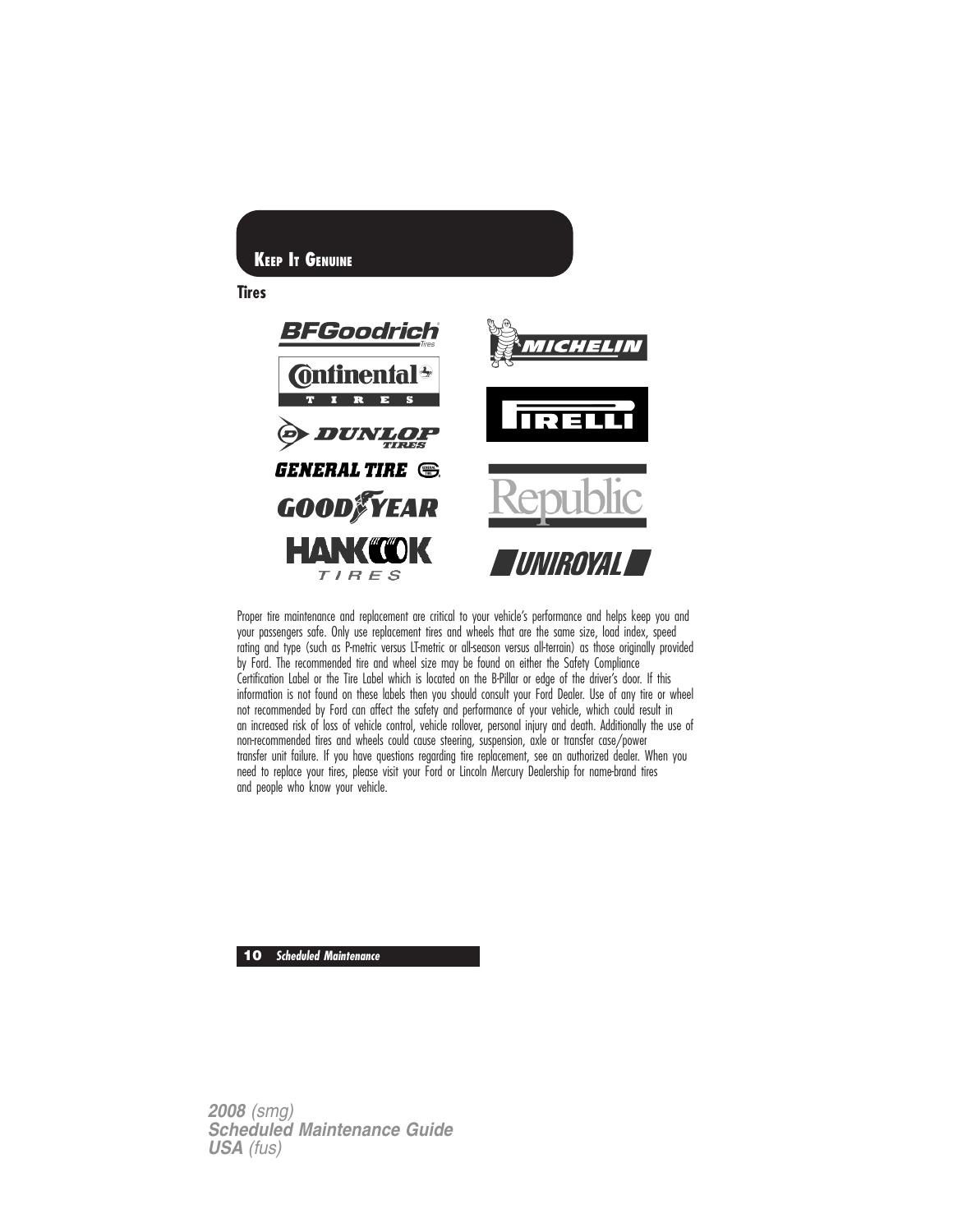

**Batteries**



The technicians at your Ford or Lincoln Mercury dealership can determine the health of your vehicle's battery during any service visit. The Motorcraft Tested Tough Max Series with its "long-life" design outlasted other long-life batteries by up to 200%. That's one reason why we stand behind this battery with a national, 3-year, free replacement warranty and prorated-cost replacement thereafter for up to 100 months and unlimited mileage. Should your battery need to be replaced, please consider a Motorcraft brand battery that meets your vehicle's Ford Motor Company specifications.

**Keep It Genuine**

### **Brakes**



Your Ford or Lincoln Mercury Dealership has the right brake parts for your vehicle and their factory-trained technicians know exactly how to install them. Ford Original Equipment and Motorcraft replacement brake pads, shoes, rotors and drums meet the stringent standards of Ford Motor Company engineers, and they're also Federal Motor Vehicle Safety Standard (FMVSS) compliant. In addition, all Ford Original Equipment replacement brake pads, shoes, rotors, and drums are vehicle tested for durability and noise suppression. The right brake parts and installation are essential to proper brake system operation.

**Scheduled Maintenance 11**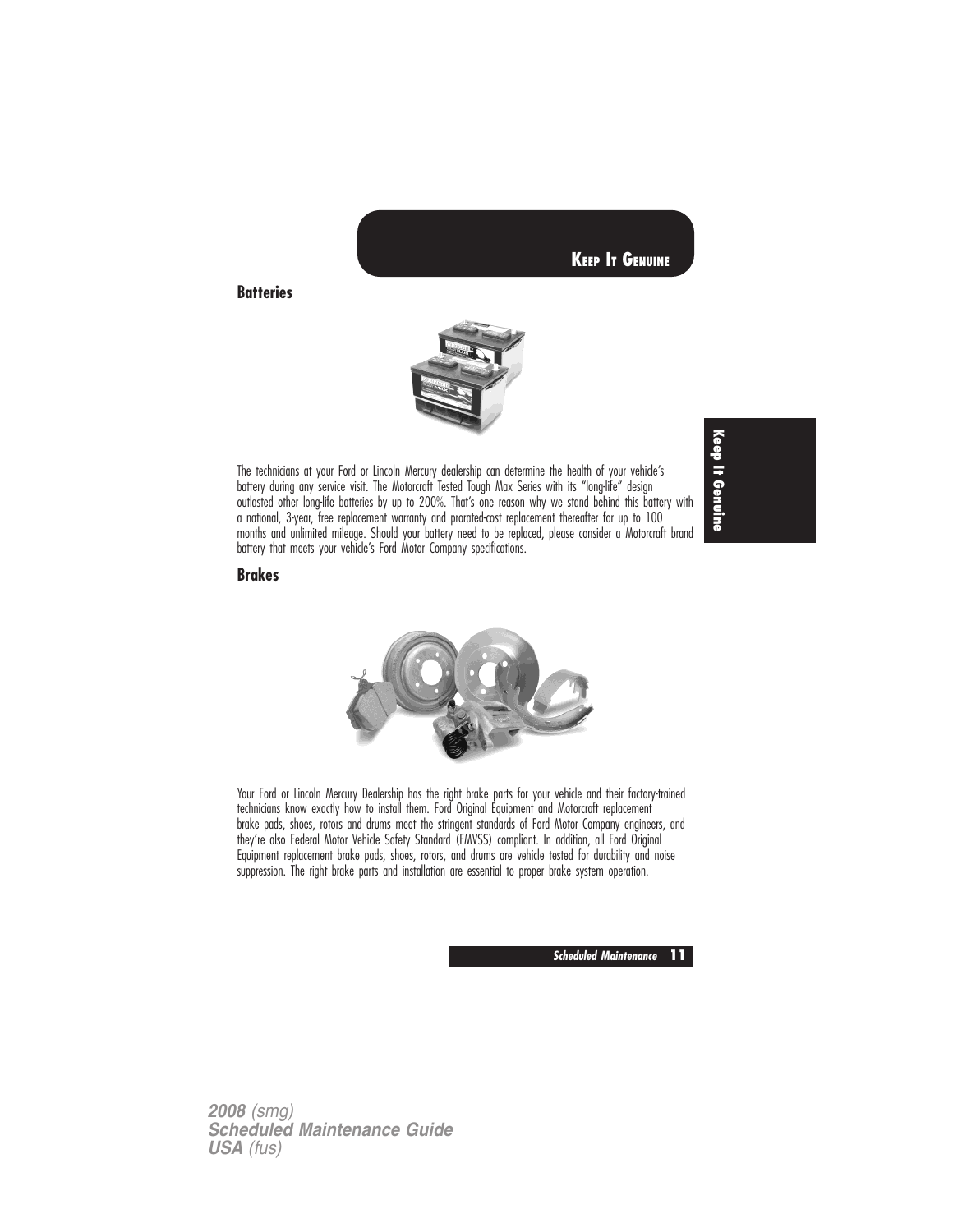

**Oil & Lubricants**



It is important to follow a regular maintenance schedule for changing your vehicle's oil and lubricants. Motorcraft Oils and Lubricants meet the stringent standards set by Ford Motor Company. Motorcraft Oils are formulated to reduce engine friction, improve fuel economy, and protect against deposits and wear. The American Petroleum Industry certifies them, so you know Motorcraft oil stands up to the tests of both Ford and independent engineers.

#### **Collision**

An accident is an upsetting experience and collision repair is often complicated and confusing. Here are a few pointers to help you better understand the collision repair process and make sure your vehicle is properly repaired with the right parts. Properly repairing your vehicle will help maintain its value.

#### **Your rights as a consumer**

As a consumer, you are within your rights to insist on original equipment replacement parts. These genuine parts are made by the manufacturer to meet stringent criteria for fit, finish, structural integrity, corrosion protection and dent resistance, just like the parts that were originally on your vehicle. Insist on genuine Ford replacement parts.

#### **The collision shop**

Many Ford and Lincoln Mercury Dealerships offer collision repair services. Ask your selling dealership about their capabilities to help with collision repair.

**12 Scheduled Maintenance**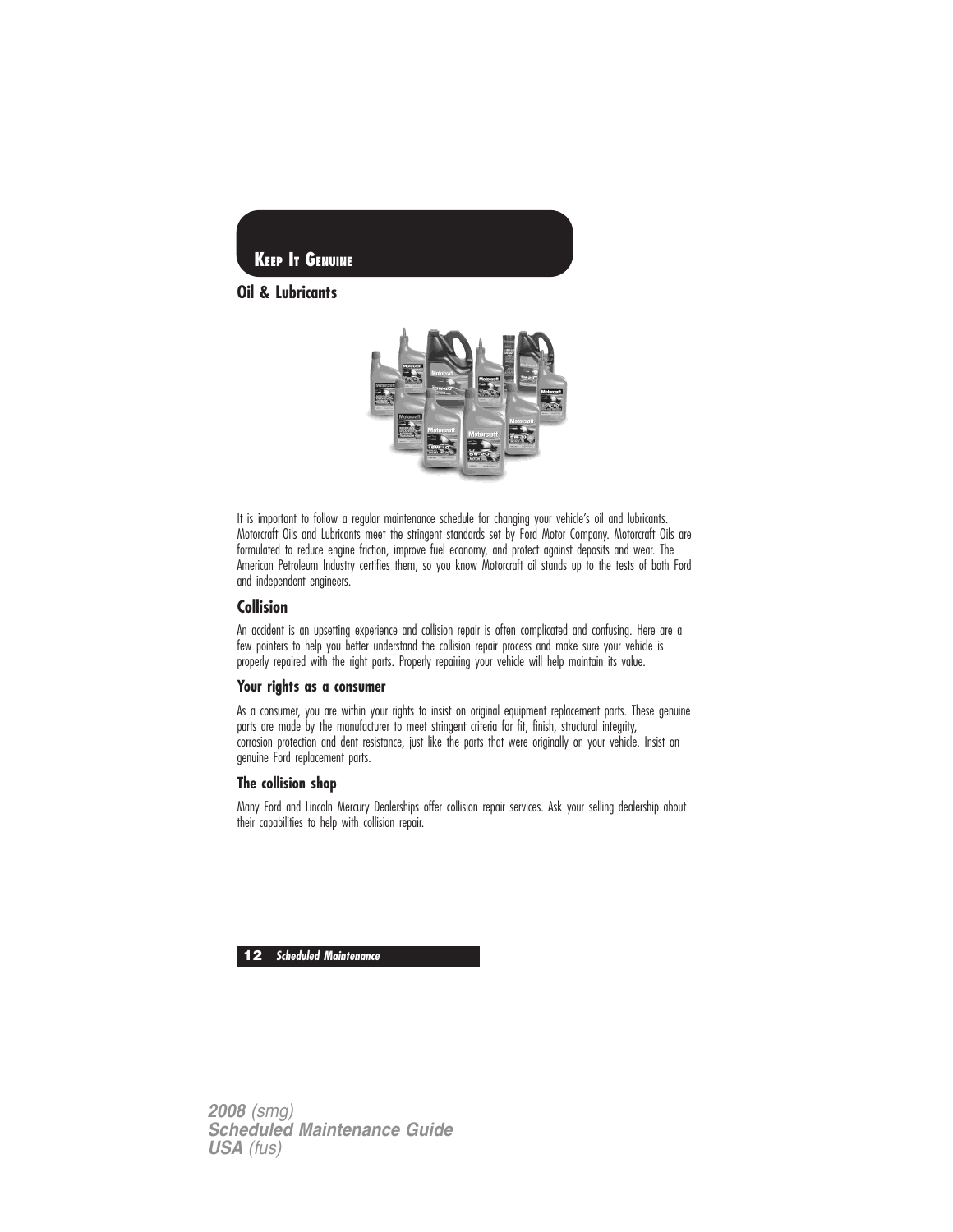

#### **Parts**

Genuine Ford Collision Parts are designed, engineered, and warranted by Ford Motor Company. See your dealer for limited warranty details. They are manufactured to the same specifications as those on your vehicle when it was built. The right replacement parts will help maintain the value of your vehicle.



**Keep It Genuine**

Ford recommended scheduled maintenance – In order to keep your vehicle running right, it is important to have the systems on your vehicle checked regularly. This can help identify potential issues and prevent major problems. Ford Motor Company recommends the following multi-point inspection be performed at every scheduled maintenance interval to help ensure your vehicle keeps running great.

| <b>MULTI-POINT INSPECTION - Recommended at every visit</b>                                                                                                                                                                                           |
|------------------------------------------------------------------------------------------------------------------------------------------------------------------------------------------------------------------------------------------------------|
| Check and top up fluid levels: brake, coolant recovery reservoir, manual and automatic transmission (if equipped<br>with an underhood dipstick), power steering and window washer<br>Inspect tires for wear and check air pressure, including spare. |
| Check exhaust system for leaks, damage, loose parts and foreign material.                                                                                                                                                                            |
| Check battery performance.                                                                                                                                                                                                                           |
| Check operation of horn, exterior lamps, turn signals and hazard warning lights.                                                                                                                                                                     |
| Check radiator, coolers, heater and air conditioning hoses.                                                                                                                                                                                          |
| Inspect windshield washer spray and wiper operation.                                                                                                                                                                                                 |
| Check windshield for cracks, chips and pitting.                                                                                                                                                                                                      |
| Inspect for oil and fluid leaks.                                                                                                                                                                                                                     |
| Inspect engine air filter.                                                                                                                                                                                                                           |
| Inspect half shaft dust boots, if equipped.                                                                                                                                                                                                          |
| Check shocks and struts and other suspension components for leaks and damage.                                                                                                                                                                        |
| Inspect steering and linkage.                                                                                                                                                                                                                        |
| Inspect accessory drive belt(s).                                                                                                                                                                                                                     |
| Inspect clutch operation, if equipped.                                                                                                                                                                                                               |

**Scheduled Maintenance 13**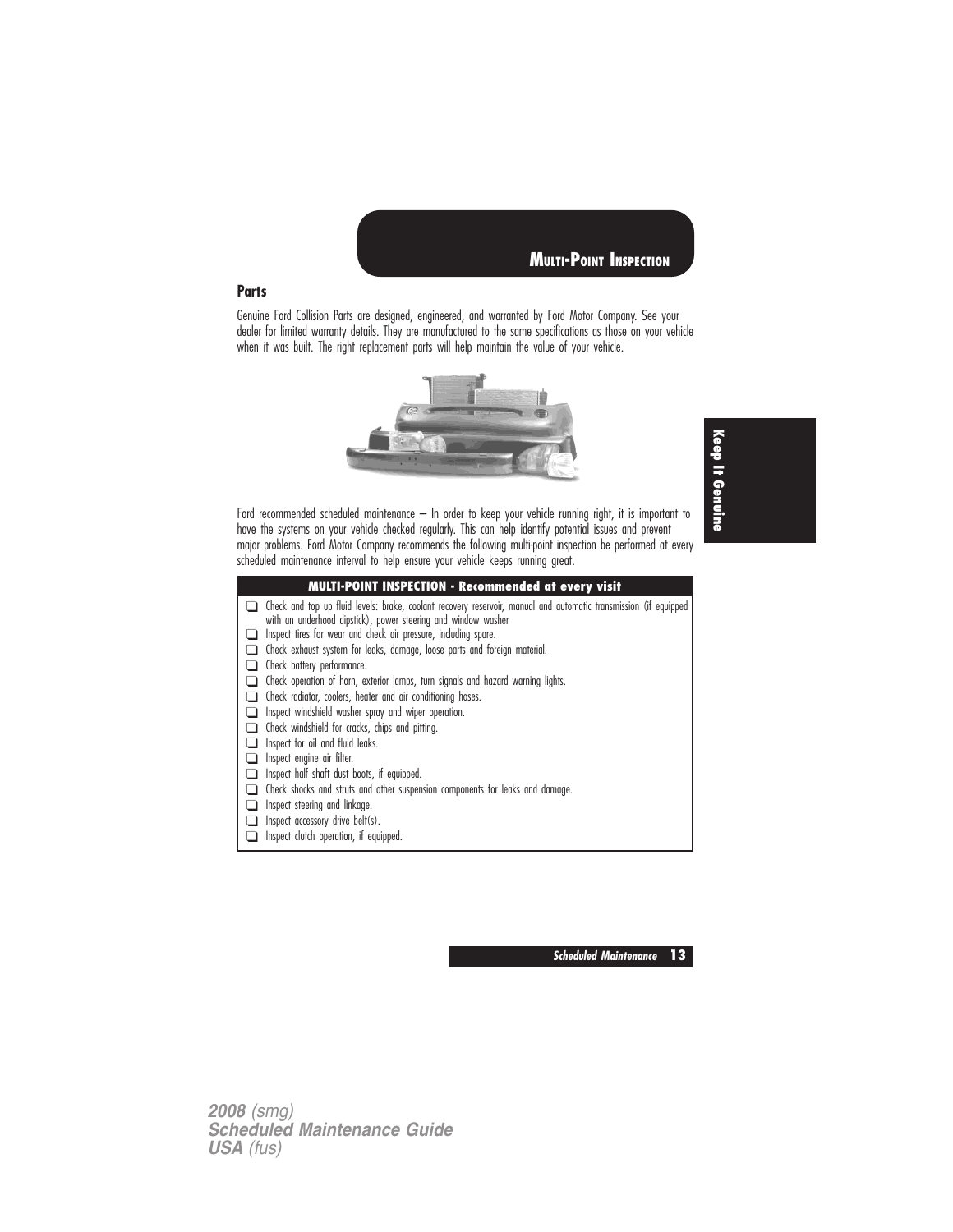## **MULTI-POINT INSPECTION**

Be sure to ask your Ford or Lincoln Mercury Dealership Service Advisor or Technician about the multi-point vehicle inspection. It's a comprehensive way to perform a thorough inspection of your vehicle. It's your checklist that gives you immediate feedback on the overall condition of your vehicle. You'll know what's been checked, what's okay, as well as those things that may require future or immediate attention. The multi-point vehicle inspection is one more way to keep your vehicle running great!

| Customer Name:                                                                                                                                                                                                                |                                                                                                          |                                             |                                                 | Date: and the state of the state of the state of the state of the state of the state of the state of the state of the state of the state of the state of the state of the state of the state of the state of the state of the |
|-------------------------------------------------------------------------------------------------------------------------------------------------------------------------------------------------------------------------------|----------------------------------------------------------------------------------------------------------|---------------------------------------------|-------------------------------------------------|-------------------------------------------------------------------------------------------------------------------------------------------------------------------------------------------------------------------------------|
| RO/ Tag:                                                                                                                                                                                                                      | Mileage:                                                                                                 |                                             |                                                 |                                                                                                                                                                                                                               |
| CHECKED AND OKAY AT THIS TIME                                                                                                                                                                                                 |                                                                                                          | MAY REQUIRE FUTURE ATTENTION                |                                                 | REQUIRES IMMEDIATE ATTENTION                                                                                                                                                                                                  |
| Check Fluid Levels and Fill<br>w nu                                                                                                                                                                                           | ाना                                                                                                      | Check Battery                               |                                                 |                                                                                                                                                                                                                               |
| Window Washer                                                                                                                                                                                                                 | Power Steering                                                                                           | Good                                        | Factory Spac Cold<br>Cranking Amps              | Good                                                                                                                                                                                                                          |
| Transmission                                                                                                                                                                                                                  | Coolant Recovery Reservoir                                                                               | Recharge                                    | Actual Cold                                     | Battery Terminals<br>(Clean if necessary)                                                                                                                                                                                     |
| Brake Reservoir                                                                                                                                                                                                               |                                                                                                          | Bad                                         | Cranking Amps<br>Check Brakes                   |                                                                                                                                                                                                                               |
| Check Following Systems / Components                                                                                                                                                                                          |                                                                                                          |                                             | Measure Front / Rear Brake Linings              |                                                                                                                                                                                                                               |
| turn signals, hazard and brake lamps                                                                                                                                                                                          | Operation of horn, interior lights, exterior lamps,                                                      | LF                                          |                                                 | <b>RF</b>                                                                                                                                                                                                                     |
| and wiper blades                                                                                                                                                                                                              | Windshield washer spray, wiper operation                                                                 |                                             |                                                 |                                                                                                                                                                                                                               |
|                                                                                                                                                                                                                               | Windshield for cracks, chips and pitting                                                                 |                                             |                                                 |                                                                                                                                                                                                                               |
| and damage                                                                                                                                                                                                                    | Radiator, heater, and air-conditioning hoses for leaks                                                   |                                             |                                                 |                                                                                                                                                                                                                               |
| Engine air cleaner filter                                                                                                                                                                                                     |                                                                                                          |                                             |                                                 |                                                                                                                                                                                                                               |
| Oil and/or fluid leaks                                                                                                                                                                                                        |                                                                                                          | LR                                          |                                                 |                                                                                                                                                                                                                               |
|                                                                                                                                                                                                                               | Constant velocity (CV) drive axle boots (if equipped).                                                   |                                             |                                                 | Over 5mm or 7/32" (Disc) or Over 2mm or 3/32" (Drum)<br>3 to 5mm or 4/32" to 7/32" (Disc) or 1.01 to 2mm (Drum) or 2/32" to 3/32"                                                                                             |
|                                                                                                                                                                                                                               | Exhaust system (leaks, damage; loose parts)                                                              |                                             |                                                 | Less than 3mm or 4/32" (Disc) or 1mm or 2/32" or less (Drum)                                                                                                                                                                  |
| Steering and steering Inkages.                                                                                                                                                                                                |                                                                                                          |                                             | Brake Measurements Not Taken This Service Visit |                                                                                                                                                                                                                               |
| for leaks and/or damage                                                                                                                                                                                                       | Shocks/struts and other suspension components                                                            | Comments.                                   |                                                 |                                                                                                                                                                                                                               |
|                                                                                                                                                                                                                               | Brake system (including lines, hoses, and parking<br>brake) and wheel end for end-play and bearing noise | LF                                          | Check Tires<br><b>TREAD DEPTH</b>               | RF                                                                                                                                                                                                                            |
|                                                                                                                                                                                                                               | Engine Cooling system, hoses and clamps                                                                  | 7/32 or Greater<br>4/32 to 6/32             |                                                 | 7/32 or Greater<br>4/32 to 6/32                                                                                                                                                                                               |
| Accessory drive belt(s)                                                                                                                                                                                                       |                                                                                                          | 3/32 or less                                |                                                 | 3/32 or less                                                                                                                                                                                                                  |
| Clutch operation (if equipped)                                                                                                                                                                                                |                                                                                                          | 7/32 or Organize                            |                                                 | 7/32 or Greater                                                                                                                                                                                                               |
| Comments:                                                                                                                                                                                                                     |                                                                                                          | 4/32 to 6/32                                |                                                 | 4/32 to 6/32                                                                                                                                                                                                                  |
|                                                                                                                                                                                                                               |                                                                                                          | 3/32 or less<br>LR                          |                                                 | 3/32 or less<br><b>RR</b>                                                                                                                                                                                                     |
|                                                                                                                                                                                                                               |                                                                                                          |                                             |                                                 |                                                                                                                                                                                                                               |
|                                                                                                                                                                                                                               |                                                                                                          | ΤF                                          | <b>WEAR PATTERN / DAMAGE</b>                    | <b>RF</b>                                                                                                                                                                                                                     |
|                                                                                                                                                                                                                               |                                                                                                          | <b>IR</b><br><b>Tire Wear Indicates:</b>    |                                                 | <b>RR</b>                                                                                                                                                                                                                     |
|                                                                                                                                                                                                                               |                                                                                                          |                                             | Alignment Check Needed                          | Wheel Balance Needed                                                                                                                                                                                                          |
|                                                                                                                                                                                                                               |                                                                                                          | Commente                                    |                                                 |                                                                                                                                                                                                                               |
| This Courtesy Inspection Completed by Your QualityCare Service Team!                                                                                                                                                          |                                                                                                          | Tire Pressure Set to<br>Factory Recommended | PSI<br>FRONT                                    | REAR                                                                                                                                                                                                                          |
| Service Advisor: The Contract of the Contract of the Contract of the Contract of the Contract of the Contract of the Contract of the Contract of the Contract of the Contract of the Contract of the Contract of the Contract |                                                                                                          | Customer Signature:                         |                                                 |                                                                                                                                                                                                                               |
| Technician:<br>2110803 Rev. 8/03                                                                                                                                                                                              |                                                                                                          | <b>Customer Copy</b>                        |                                                 | XXX-XXXXXXX                                                                                                                                                                                                                   |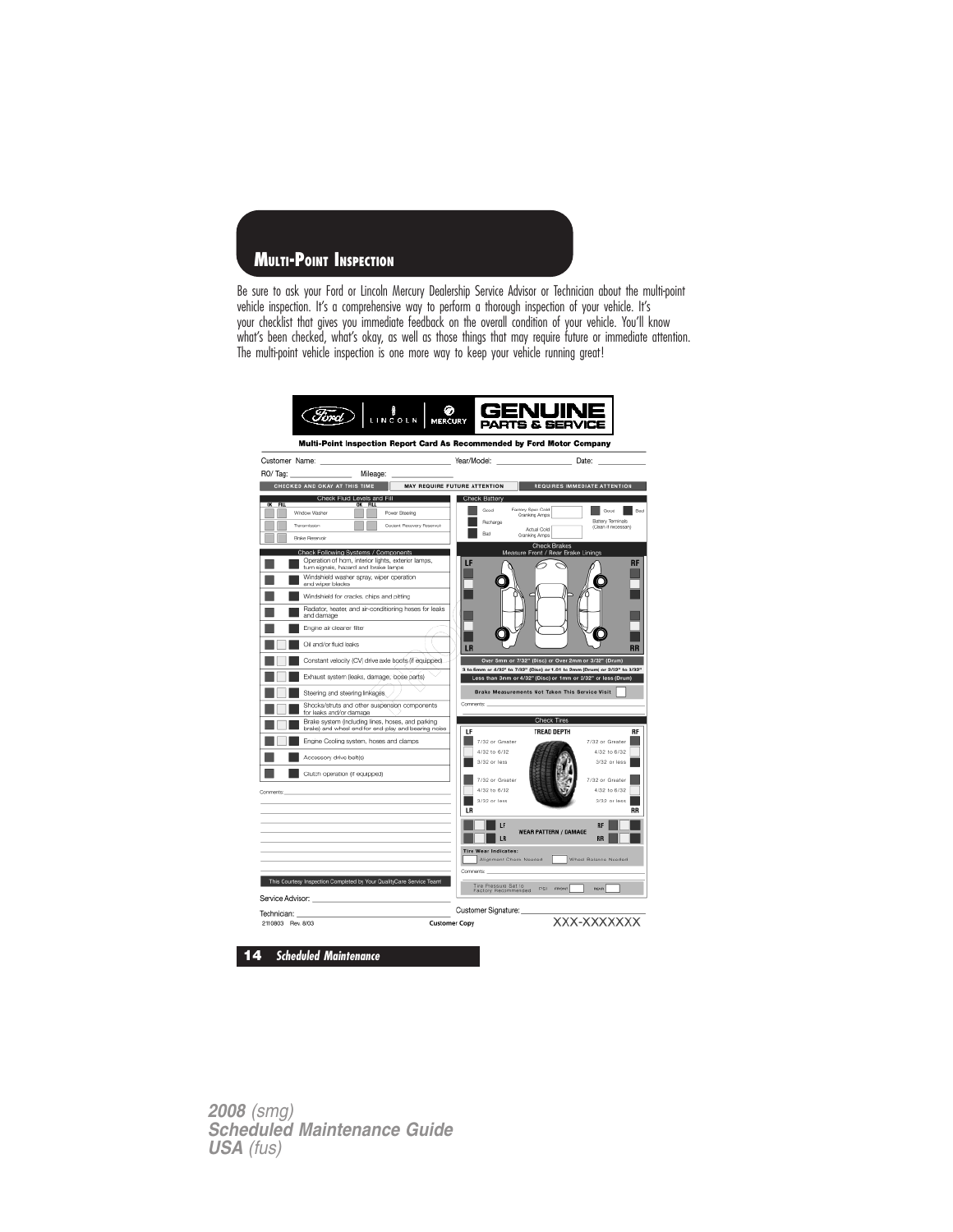|                                                                                                                                                                                                                                                                                                                                                                                                                                                                                                                                |                                                 | NORMAL SCHEDULE TRUCKS, FULLSIZE VANS & SUVS |  |  |  |  |
|--------------------------------------------------------------------------------------------------------------------------------------------------------------------------------------------------------------------------------------------------------------------------------------------------------------------------------------------------------------------------------------------------------------------------------------------------------------------------------------------------------------------------------|-------------------------------------------------|----------------------------------------------|--|--|--|--|
| Change engine oil and replace oil filter<br>Perform multi-point inspection (recommended)<br>Rotate tires, inspect tires for wear and measure<br>tread depth (vehicles with dual rear wheels<br>should only rotate if unusual wear is noted)<br>Inspect wheels for end play and noise                                                                                                                                                                                                                                           | <b>7,500 miles</b><br><b>DEALER VALIDATION:</b> |                                              |  |  |  |  |
|                                                                                                                                                                                                                                                                                                                                                                                                                                                                                                                                | <b>RO#:</b><br>DATE:                            | P&A CODE:<br><b>MILEAGE:</b>                 |  |  |  |  |
| Change engine oil and replace oil filter<br>Replace cabin air filter (if equipped)<br>Inspect steering linkage, suspension and, if<br>equipped, driveshaft, ball joints and U-joints<br>Inspect engine cooling system and hoses<br>Inspect brake pads, shoes, rotors, drums, brake<br>❏<br>lines and hoses and parking brake system.<br>Inspect half shaft boots (if equipped)<br>$\mathbf{L}$<br>Inspect exhaust system and heat shields<br>Inspect engine air filter<br>Inspect automatic transmission fluid level (if<br>П. |                                                 | <b>DEALER VALIDATION:</b>                    |  |  |  |  |
| equipped with an underhood dipstick)<br>Lubricate ball joints and U-joints (if equipped<br>□<br>with zerk fittings)<br>Inspect and lubricate 4x4 front axle U-joints<br>Perform multi-point inspection (recommended)<br>Rotate tires, inspect tires for wear and measure<br>$\Box$<br>tread depth (vehicles with dual rear wheels<br>should only rotate if unusual wear is noted)<br>Inspect wheels for end play and noise                                                                                                     | RO#:<br>DATE:                                   | P&A CODE:<br><b>MILEAGE:</b>                 |  |  |  |  |

### **Tires**

When your tires need to be replaced, consider visiting your Ford or Lincoln Mercury dealership for name-brand tires and people who know your vehicle. And if your Ford or Lincoln Mercury dealership sells



the name-brand tire, they can also honor the tire manufacturer's warranty.

**Scheduled Maintenance 15**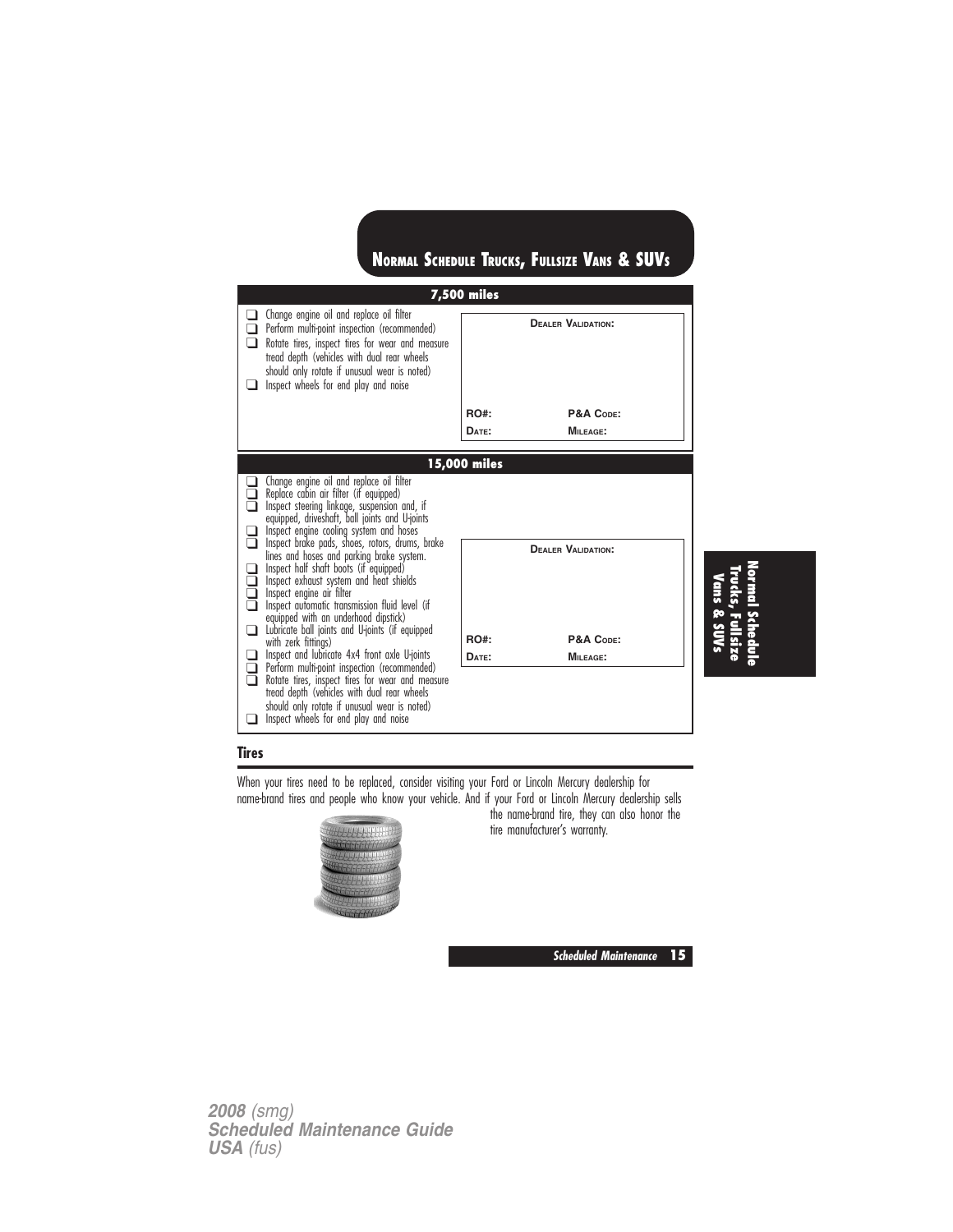| <b>22,500 miles</b>                                                                                                                                                                                                                                                                         |             |                           |  |  |  |  |  |
|---------------------------------------------------------------------------------------------------------------------------------------------------------------------------------------------------------------------------------------------------------------------------------------------|-------------|---------------------------|--|--|--|--|--|
| $\Box$ Change engine oil and replace oil filter<br>Perform multi-point inspection (recommended)<br>Rotate tires, inspect tires for wear and measure<br>tread depth (vehicles with dual rear wheels<br>should only rotate if unusual wear is noted)<br>Inspect wheels for end play and noise |             | <b>DEALER VALIDATION:</b> |  |  |  |  |  |
|                                                                                                                                                                                                                                                                                             | <b>RO#:</b> | P&A CODE:                 |  |  |  |  |  |
|                                                                                                                                                                                                                                                                                             | DATE:       | $MII$ FAGE:               |  |  |  |  |  |

|             |                                                                                                                                                                                                                                                                                                                                                                                                                                                                                | 30,000 miles |                           |
|-------------|--------------------------------------------------------------------------------------------------------------------------------------------------------------------------------------------------------------------------------------------------------------------------------------------------------------------------------------------------------------------------------------------------------------------------------------------------------------------------------|--------------|---------------------------|
|             | Change engine oil and replace oil filter<br>Vehicles equipped with the TorgShift transmission<br>and the externally-mounted remote filter element,<br>replace the automatic transmission fluid and<br>the externally-mounted remote filter element (if<br>equipped). Inspect automatic<br>transmission/transaxle fluid level on all other<br>vehicles if equipped with dipstick. Consult your<br>dealer for particular requirements.<br>Replace cabin air filter (if equipped) |              |                           |
| □<br>∩<br>❏ | Replace climate-controlled seat filter (if equipped)<br>Replace engine air filter<br>Replace fuel filter<br>Inspect steering linkage, suspension and, if<br>equipped, driveshaft, ball joints and U-joints<br>Inspect engine cooling system and hoses                                                                                                                                                                                                                          |              | <b>DEALER VALIDATION:</b> |
| □           | Inspect brake pads, shoes, rotors, drums, brake                                                                                                                                                                                                                                                                                                                                                                                                                                | <b>RO#:</b>  | P&A CODE:                 |
| ப           | lines and hoses and parking brake system.<br>Inspect half shaft boots (if equipped)                                                                                                                                                                                                                                                                                                                                                                                            | DATE:        | <b>MILEAGE:</b>           |
| □<br>⊓<br>n | Inspect exhaust system and heat shields<br>Lubricate ball joints and U-joints (if equipped<br>with zerk fittings)<br>Inspect and lubricate 4x4 front axle U-joints<br>Perform multi-point inspection (recommended)<br>Rotate tires, inspect tires for wear and measure<br>tread depth (vehicles with dual rear wheels<br>should only rotate if unusual wear is noted)<br>Inspect wheels for end play and noise                                                                 |              |                           |

# **16 Scheduled Maintenance**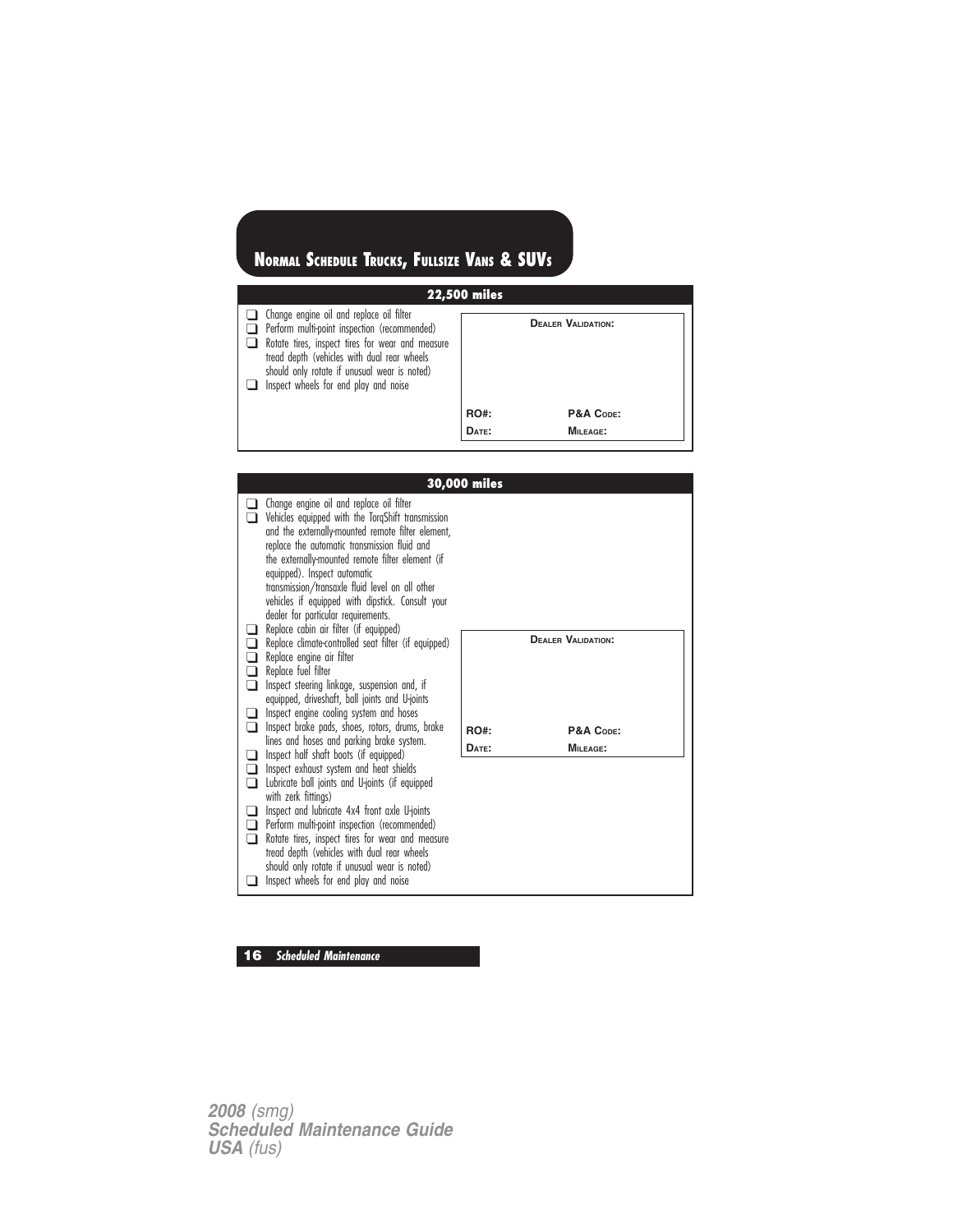| <b>37,500 miles</b>                                                                                                                                                                                                                                                                  |             |                           |  |  |  |  |
|--------------------------------------------------------------------------------------------------------------------------------------------------------------------------------------------------------------------------------------------------------------------------------------|-------------|---------------------------|--|--|--|--|
| Change engine oil and replace oil filter<br>Perform multi-point inspection (recommended)<br>Rotate tires, inspect tires for wear and measure<br>tread depth (vehicles with dual rear wheels<br>should only rotate if unusual wear is noted)<br>Inspect wheels for end play and noise |             | <b>DEALER VALIDATION:</b> |  |  |  |  |
|                                                                                                                                                                                                                                                                                      | <b>RO#:</b> | P&A CODE:                 |  |  |  |  |
|                                                                                                                                                                                                                                                                                      | DATE:       | MILEAGE:                  |  |  |  |  |

### **Oil & Lubricants**

It is important to stick to a regular maintenance schedule for changing your vehicle's oil and lubricants. Motorcraft Oils and Lubricants meet the stringent standards set by Ford Motor Company. Motorcraft Oils are formulated to reduce engine friction, improve fuel economy, and protect against deposits and wear. The American Petroleum Industry certifies them, so you know Motorcraft oil stands up to the tests of both Ford and independent engineers.



**NormalSchedule Trucks,Fullsize Vans&SUVs**

**Scheduled Maintenance 17**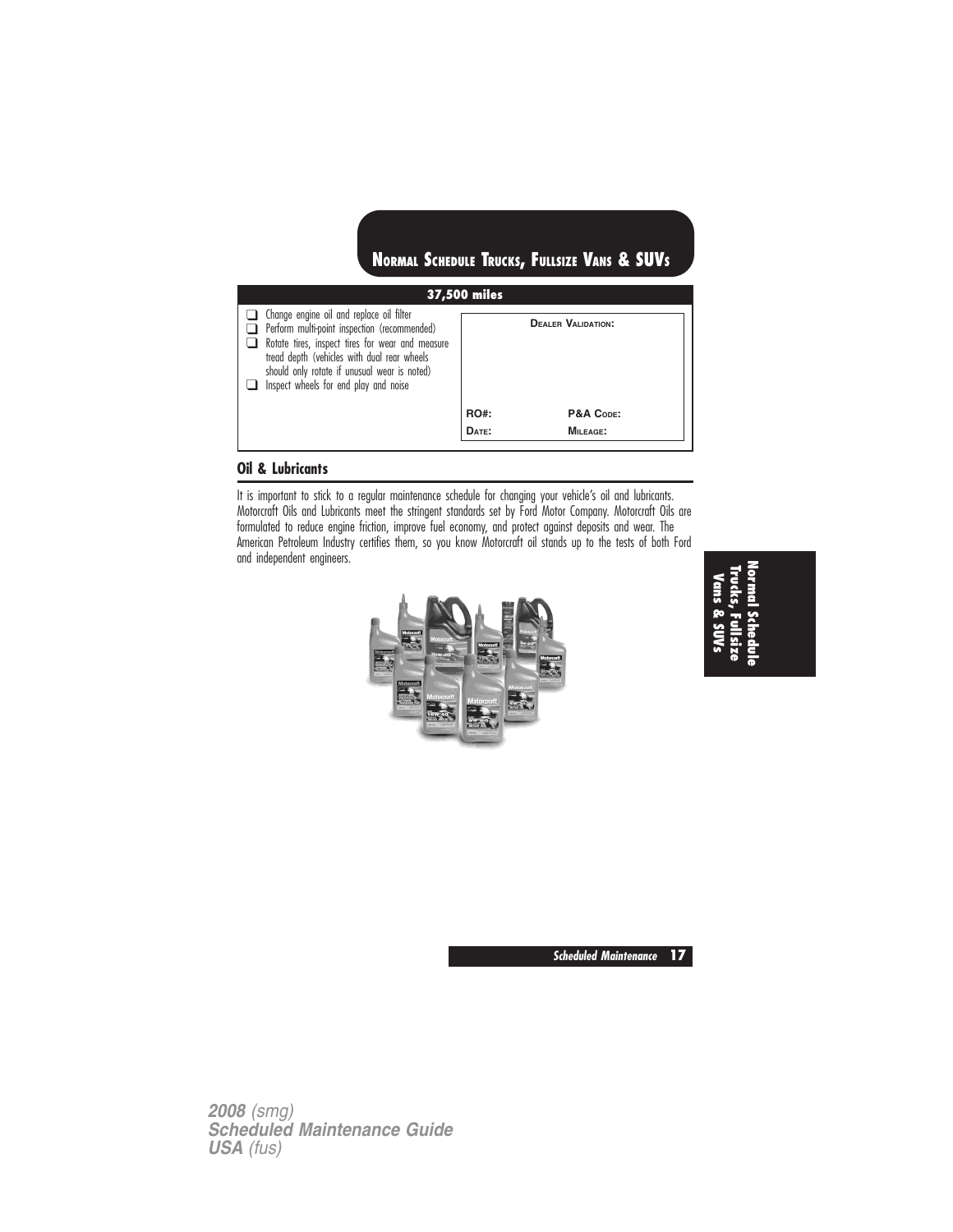#### **Batteries**

The technicians at your Ford and Lincoln Mercury dealership can determine the health of your vehicle's battery during any service visit. The Motorcraft Tested Tough Max Series with its "long-life" design outlasted other long-life batteries by up to 200%. That's one reason why we stand behind this battery with a national 3 year, free-replacement and prorated-cost thereafter up to 100 months with unlimited mileage. Should your battery need to be replaced, consider any one of the batteries that bear the Motorcraft name.



|                                                                                                                                                                                                                                                                                                                                                                                                                                                                                                                                                                                                                                                                                                                                                                                                                                                                                                                    | 45,000 miles         |                                                    |
|--------------------------------------------------------------------------------------------------------------------------------------------------------------------------------------------------------------------------------------------------------------------------------------------------------------------------------------------------------------------------------------------------------------------------------------------------------------------------------------------------------------------------------------------------------------------------------------------------------------------------------------------------------------------------------------------------------------------------------------------------------------------------------------------------------------------------------------------------------------------------------------------------------------------|----------------------|----------------------------------------------------|
| Change engine oil and replace oil filter<br>Replace cabin air filter (if equipped)<br>Inspect steering linkage, suspension and, if<br>equipped, driveshaft, ball joints and U-joints<br>Inspect engine cooling system and hoses<br>Inspect brake pads, shoes, rotors, drums, brake<br>lines and hoses and parking brake system.<br>Inspect half shaft boots (if equipped)<br>Inspect exhaust system and heat shields<br>Inspect engine air filter<br>Inspect automatic transmission fluid level (if<br>equipped with an underhood dipstick)<br>Lubricate ball joints and U-joints (if equipped<br>with zerk fittings)<br>Inspect and lubricate 4x4 front axle U-joints<br>Perform multi-point inspection (recommended)<br>Rotate tires, inspect tires for wear and measure<br>tread depth (vehicles with dual rear wheels<br>should only rotate if unusual wear is noted)<br>Inspect wheels for end play and noise | <b>RO#:</b><br>DATE: | <b>DEALER VALIDATION:</b><br>P&A CODE:<br>MILEAGE: |

### **18 Scheduled Maintenance**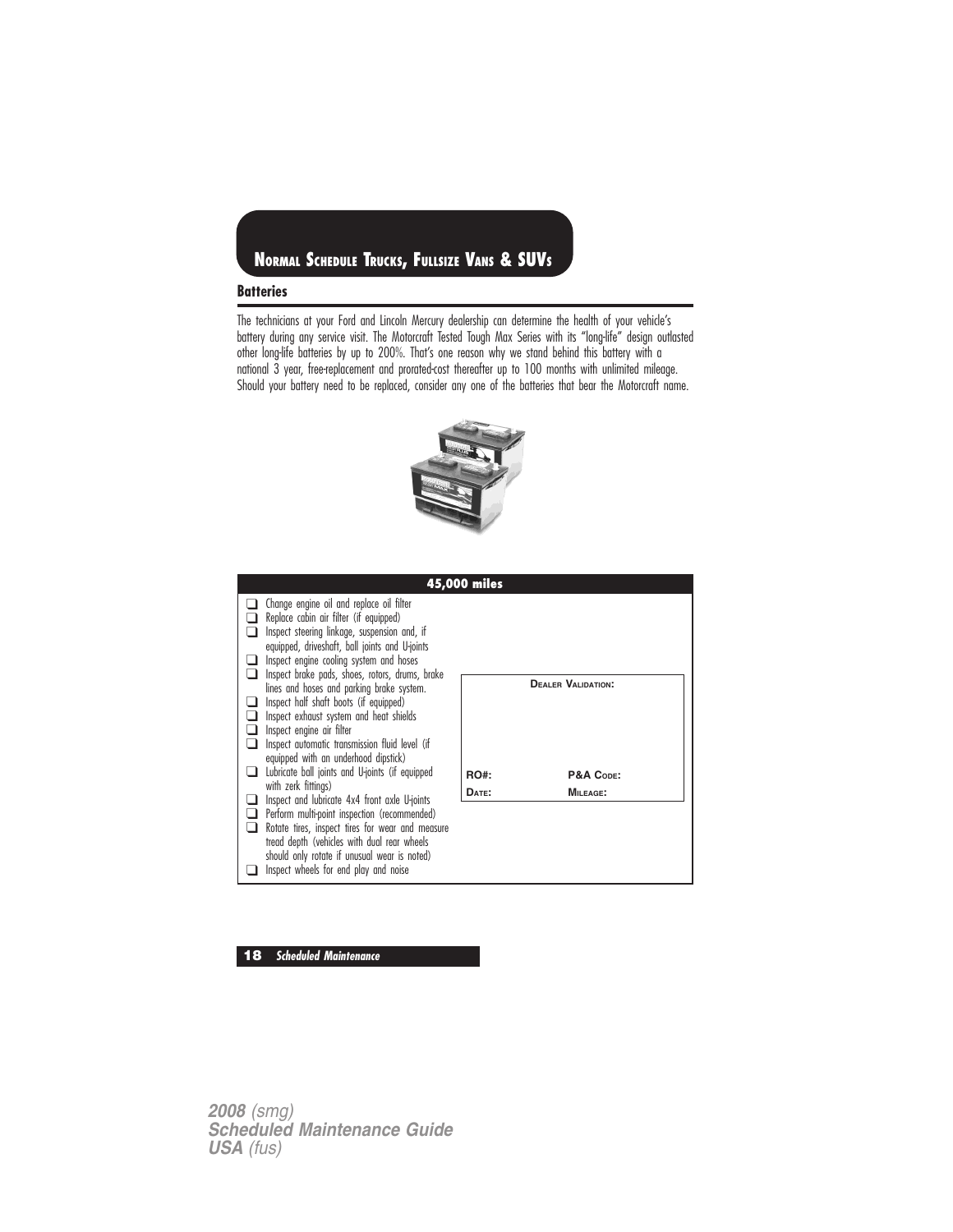| <b>52,500 miles</b>                                                                                                                                                                                                                                                                  |             |                           |  |  |  |  |  |
|--------------------------------------------------------------------------------------------------------------------------------------------------------------------------------------------------------------------------------------------------------------------------------------|-------------|---------------------------|--|--|--|--|--|
| Change engine oil and replace oil filter<br>Perform multi-point inspection (recommended)<br>Rotate tires, inspect tires for wear and measure<br>tread depth (vehicles with dual rear wheels<br>should only rotate if unusual wear is noted)<br>Inspect wheels for end play and noise |             | <b>DEALER VALIDATION:</b> |  |  |  |  |  |
|                                                                                                                                                                                                                                                                                      | <b>RO#:</b> | P&A CODE:                 |  |  |  |  |  |
|                                                                                                                                                                                                                                                                                      | DATE:       | <b>MILEAGE:</b>           |  |  |  |  |  |
|                                                                                                                                                                                                                                                                                      |             |                           |  |  |  |  |  |

# **Normal Schedule Trucks, Fullsize Vans & SUVs**

**Scheduled Maintenance 19**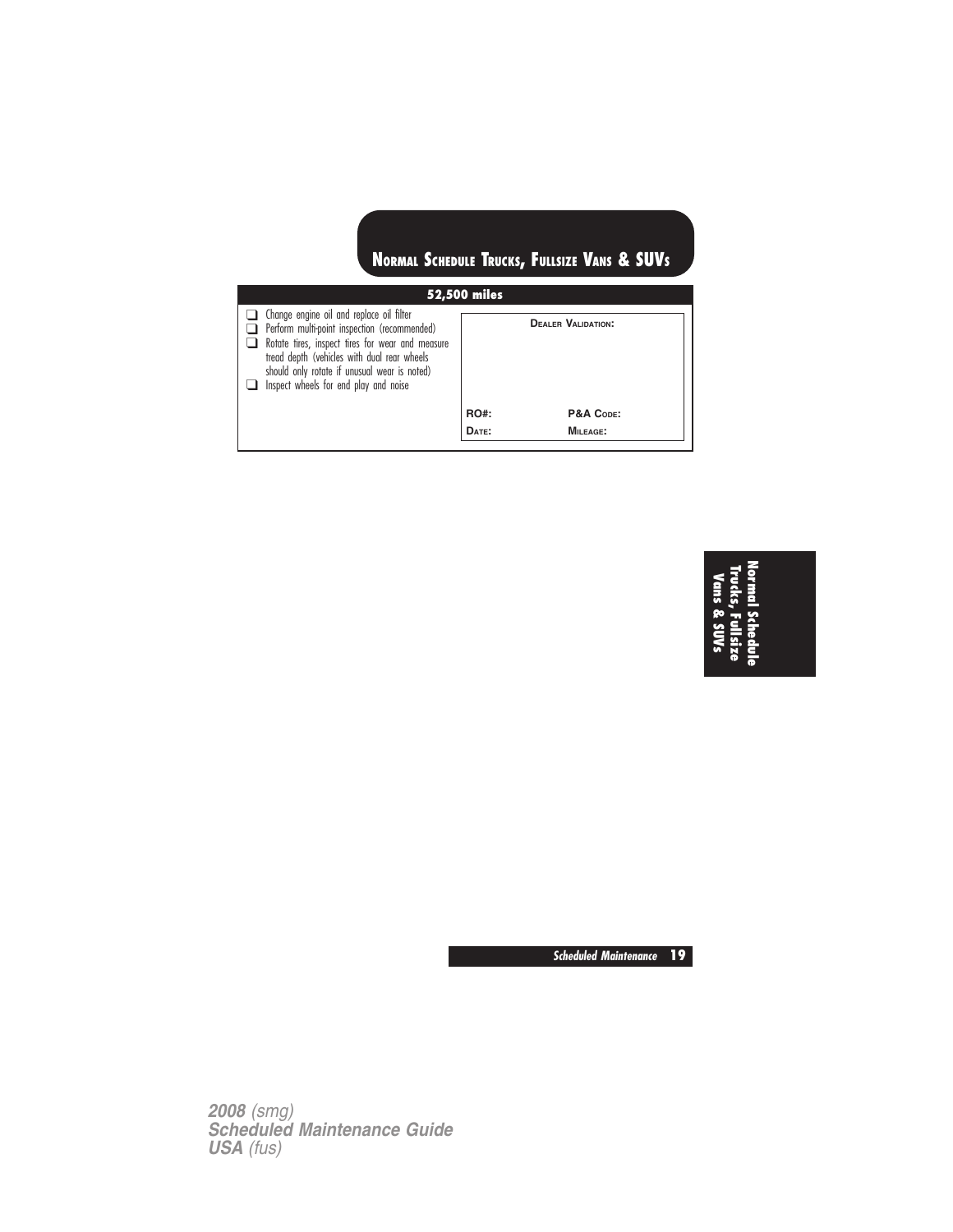#### **60,000 miles** ❑ Change engine oil and replace oil filter ❑ Change automatic transmission fluid on all vehicles equipped with the TorqShift transmission. Replace the externally-mounted remote filter element for all TorqShift transmissions (if equipped). Replace the internal TorqShift transmission fluid filter located inside the transmission bottom pan (vehicles without externally-mounted remote filter only). Inspect automatic transmission/transaxle fluid level on all other vehicles if equipped with dipstick. Consult your dealer for particular requirements. ❑ Replace cabin air filter (if equipped) ❑ Replace climate-controlled seat filter (if equipped) ❑ Replace engine air filter ❑ Replace fuel filter □ Replace wheel bearing grease and grease seals on 4x2 wheel bearings (if non-sealed bearings) ❑ Inspect steering linkage, suspension and, if equipped, driveshaft, ball joints and U-joints ❑ Inspect engine cooling system and hoses □ Inspect brake pads, shoes, rotors, drums, brake lines and hoses and parking brake system. ❑ Inspect half shaft boots (if equipped) ❑ Inspect exhaust system and heat shields ❑ Lubricate ball joints and U-joints (if equipped with zerk fittings) ❑ Inspect and lubricate 4x4 front axle U-joints □ Perform multi-point inspection (recommended) ❑ Rotate tires, inspect tires for wear and measure tread depth (vehicles with dual rear wheels should only rotate if unusual wear is noted) ❑ Inspect wheels for end play and noise **DEALER VALIDATION:** RO#: P&A Code: **DATE: MILEAGE: NORMAL SCHEDULE TRUCKS, FULLSIZE VANS & SUVS**

**20 Scheduled Maintenance**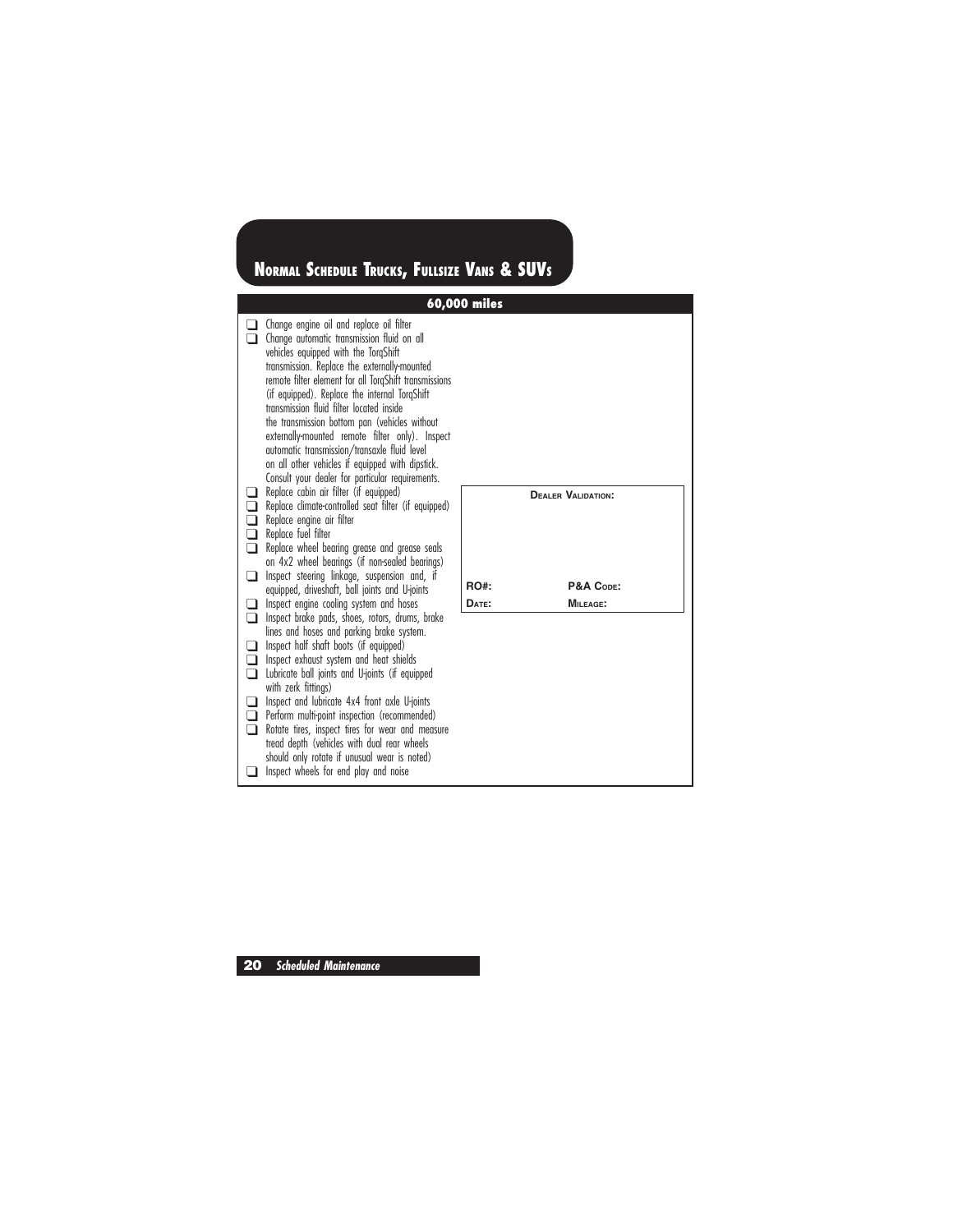#### **Brakes**

Technicians at your Ford or Lincoln Mercury dealer can install the right brake parts for your vehicle. Ford Original Equipment and Motorcraft replacement brake pads, shoes, rotors, and drums meet the stringent standards of Ford Motor Company engineers.

In addition, all Ford Original Equipment replacement brake pads, shoes, rotors, and drums are vehicle tested for durability and noise suppression while being Federal Motor Vehicle Safety Standard (FMVSS) compliant. The right brake parts and repair work are essential to ensure your brake system operates as it should.



| <b>67,500 miles</b>                                                                                                                                                                                                                                                                  |             |                           |  |
|--------------------------------------------------------------------------------------------------------------------------------------------------------------------------------------------------------------------------------------------------------------------------------------|-------------|---------------------------|--|
| Change engine oil and replace oil filter<br>Perform multi-point inspection (recommended)<br>Rotate tires, inspect tires for wear and measure<br>tread depth (vehicles with dual rear wheels<br>should only rotate if unusual wear is noted)<br>Inspect wheels for end play and noise |             | <b>DEALER VALIDATION:</b> |  |
|                                                                                                                                                                                                                                                                                      | <b>RO#:</b> | P&A CODE:                 |  |
|                                                                                                                                                                                                                                                                                      | DATE:       | <b>MILEAGE:</b>           |  |

**Scheduled Maintenance 21**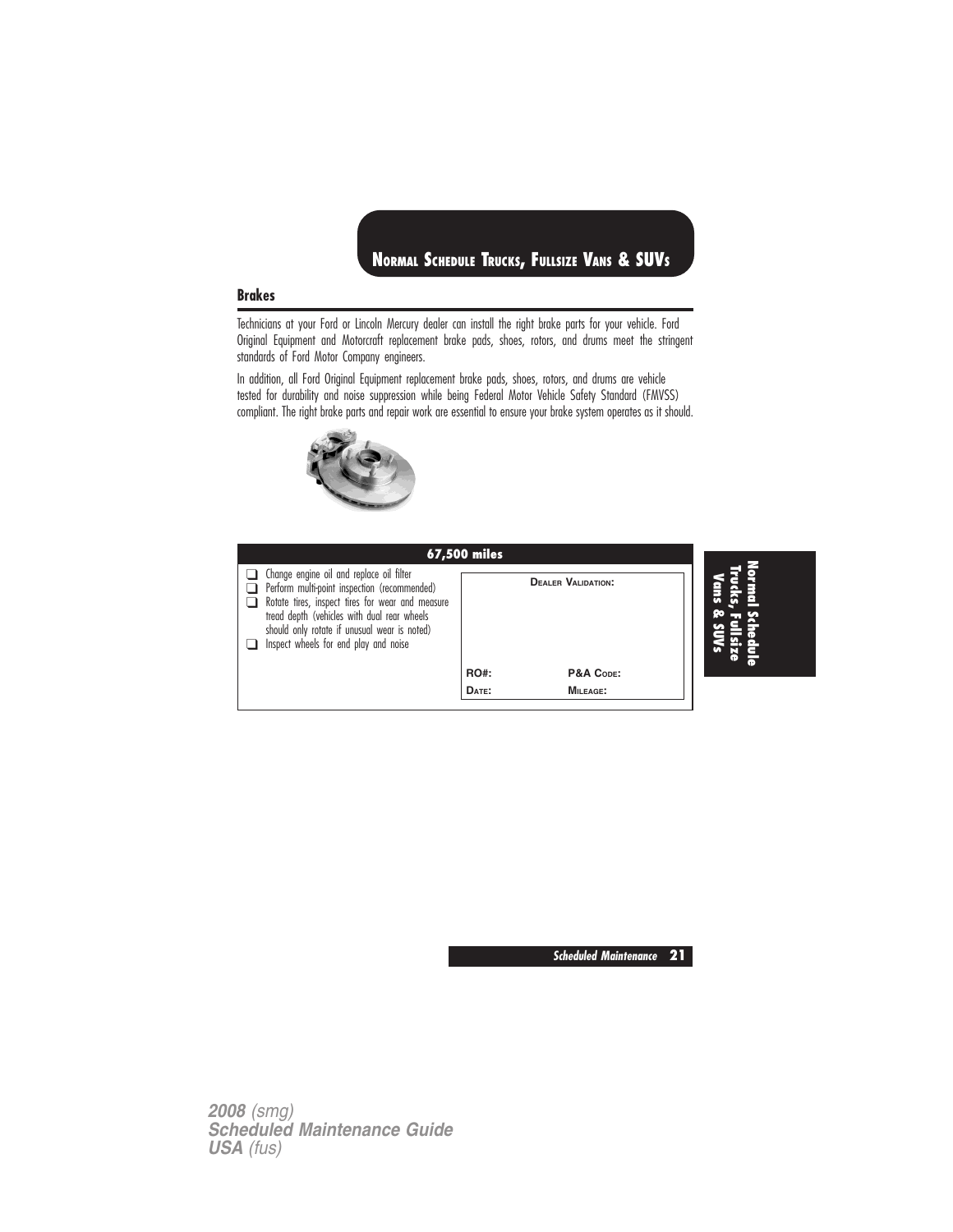

| <b>82,500 miles</b>                                                                                                                                                                                                                                                                  |             |                           |  |  |  |  |  |  |
|--------------------------------------------------------------------------------------------------------------------------------------------------------------------------------------------------------------------------------------------------------------------------------------|-------------|---------------------------|--|--|--|--|--|--|
| Change engine oil and replace oil filter<br>Perform multi-point inspection (recommended)<br>Rotate tires, inspect tires for wear and measure<br>tread depth (vehicles with dual rear wheels<br>should only rotate if unusual wear is noted)<br>Inspect wheels for end play and noise |             | <b>DEALER VALIDATION:</b> |  |  |  |  |  |  |
|                                                                                                                                                                                                                                                                                      | <b>RO#:</b> | P&A CODE:                 |  |  |  |  |  |  |
|                                                                                                                                                                                                                                                                                      | DATE:       | $MII$ FAGE:               |  |  |  |  |  |  |
|                                                                                                                                                                                                                                                                                      |             |                           |  |  |  |  |  |  |

### **22 Scheduled Maintenance**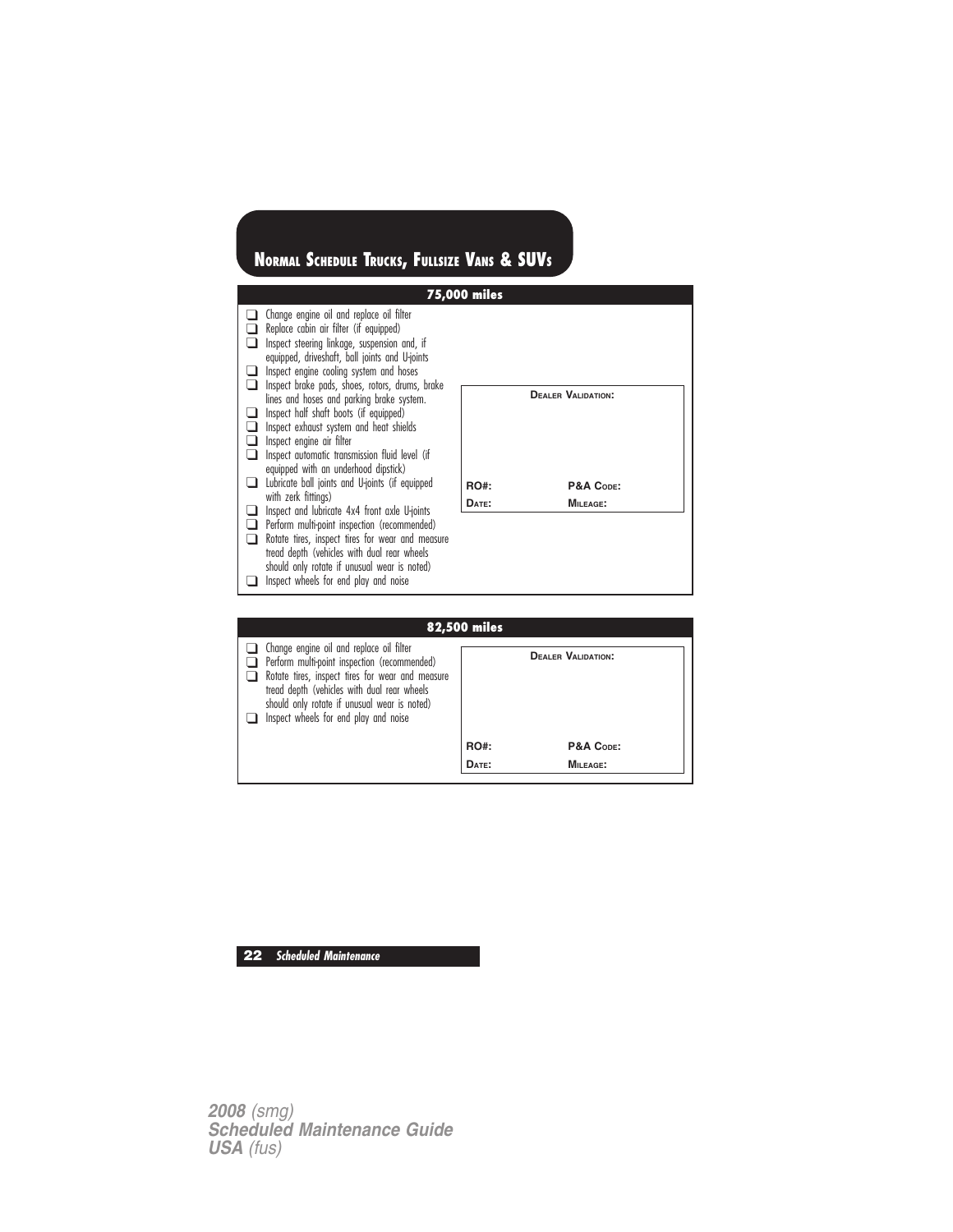

**97,500 miles** ❑ Change engine oil and replace oil filter ❑ Perform multi-point inspection (recommended) ❑ Rotate tires, inspect tires for wear and measure tread depth (vehicles with dual rear wheels should only rotate if unusual wear is noted) ❑ Inspect wheels for end play and noise **DEALER VALIDATION:** RO#: P&A Code: **DATE: MILEAGE:**

**Scheduled Maintenance 23**

**Normal**

**Trucks,**

**Fullsize Vans & SUVs**

**Schedule**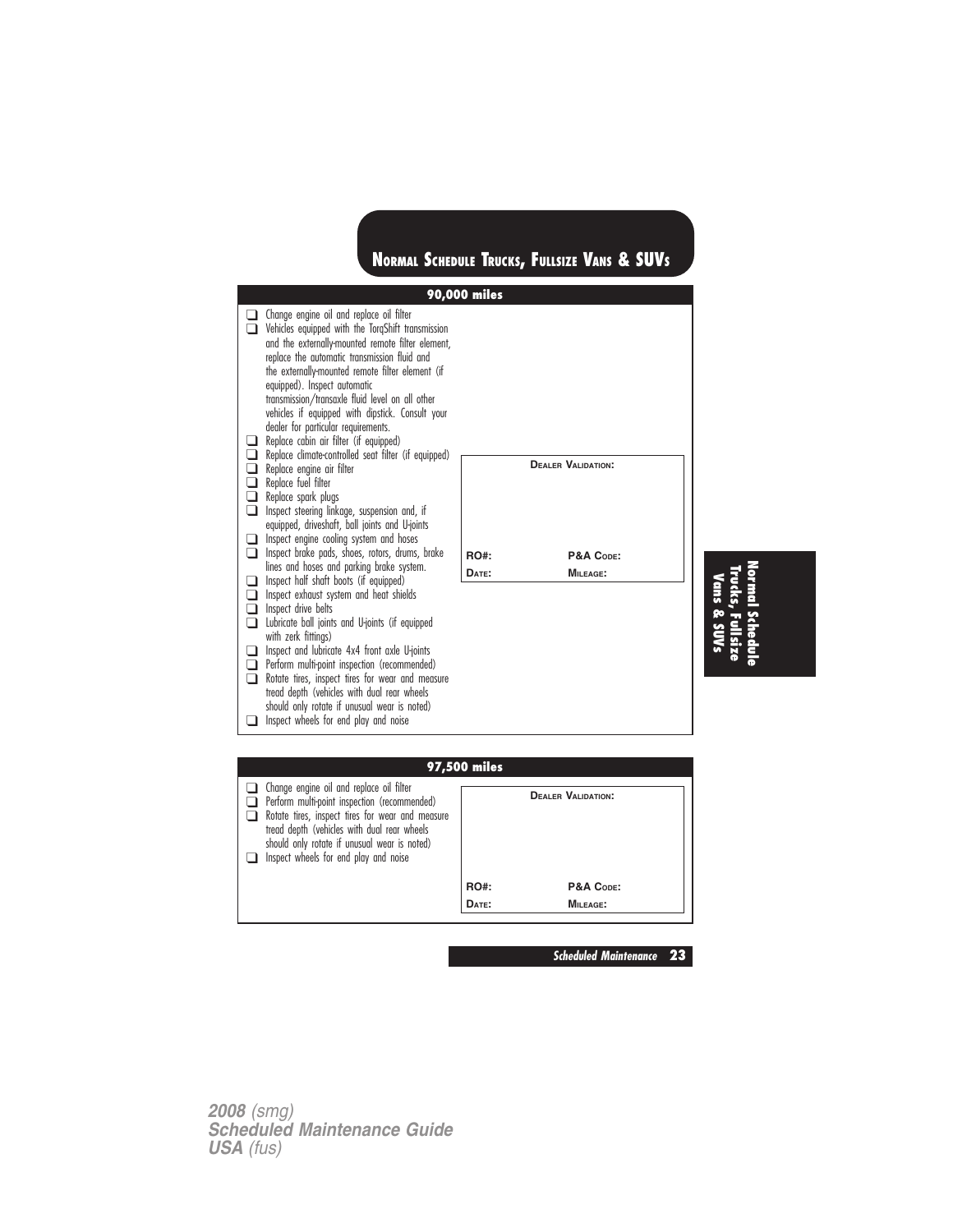|    |                                                                                                                                                                                                                                                                                                                                                                                                                                          | 105,000 miles |                           |
|----|------------------------------------------------------------------------------------------------------------------------------------------------------------------------------------------------------------------------------------------------------------------------------------------------------------------------------------------------------------------------------------------------------------------------------------------|---------------|---------------------------|
| ப  | Change engine oil and replace oil filter<br>Change manual transmission fluid (except Escape)<br>Replace cabin air filter (if equipped)<br>Replace PCV valve on all light trucks under<br>6,000 lbs. Gross Vehicle Weight (GVW)<br>(except 3V engines)<br>Change rear axle fluid only on vehicles equipped<br>with DANA axles which use synthetic lubricant<br>(see Special Operating Conditions on page 42 and<br>Exceptions on page 47) |               |                           |
| ∩  | Change Motorcraft Premium Gold Engine Coolant<br>(see Exceptions on page 47 and Premium Gold<br>Coolant Change Record on page 48)<br>Inspect steering linkage, suspension and, if<br>equipped, driveshaft, ball joints and U-joints<br>Inspect engine cooling system and hoses<br>Inspect brake pads, shoes, rotors, drums, brake<br>lines and hoses and parking brake system.                                                           |               | <b>DEALER VALIDATION:</b> |
| □  | Inspect half shaft boots (if equipped)                                                                                                                                                                                                                                                                                                                                                                                                   | <b>RO#:</b>   | P&A CODE:                 |
| ⊐  | Inspect exhaust system and heat shields<br>Inspect engine air filter                                                                                                                                                                                                                                                                                                                                                                     | DATE:         | <b>MILEAGE:</b>           |
| ∩  | Inspect automatic transmission fluid level (if                                                                                                                                                                                                                                                                                                                                                                                           |               |                           |
| ப  | equipped with an underhood dipstick)<br>Lubricate ball joints and U-joints (if equipped<br>with zerk fittings)                                                                                                                                                                                                                                                                                                                           |               |                           |
| n. | Inspect and lubricate 4x4 front axle U-joints<br>Perform multi-point inspection (recommended)<br>Rotate tires, inspect tires for wear and measure<br>tread depth (vehicles with dual rear wheels                                                                                                                                                                                                                                         |               |                           |
|    | should only rotate if unusual wear is noted)<br>Inspect wheels for end play and noise                                                                                                                                                                                                                                                                                                                                                    |               |                           |

| 112,500 miles                                                                                                                                                                                                                                                                        |             |                           |  |  |
|--------------------------------------------------------------------------------------------------------------------------------------------------------------------------------------------------------------------------------------------------------------------------------------|-------------|---------------------------|--|--|
| Change engine oil and replace oil filter<br>Perform multi-point inspection (recommended)<br>Rotate tires, inspect tires for wear and measure<br>tread depth (vehicles with dual rear wheels<br>should only rotate if unusual wear is noted)<br>Inspect wheels for end play and noise |             | <b>DEALER VALIDATION:</b> |  |  |
|                                                                                                                                                                                                                                                                                      | <b>RO#:</b> | P&A CODE:                 |  |  |
|                                                                                                                                                                                                                                                                                      | DATE:       | MILEAGE:                  |  |  |

**24 Scheduled Maintenance**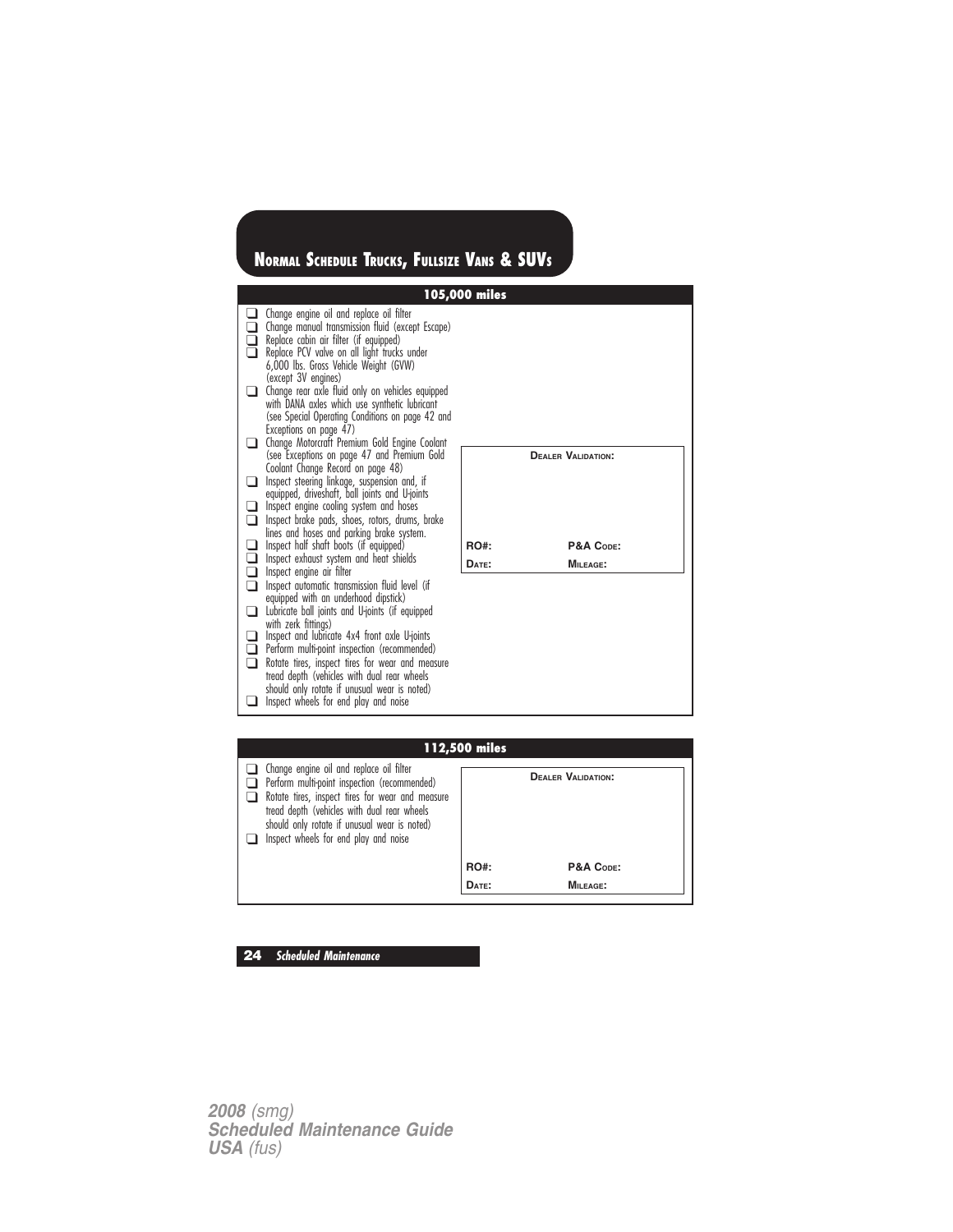

**Schedule**

**Scheduled Maintenance 25**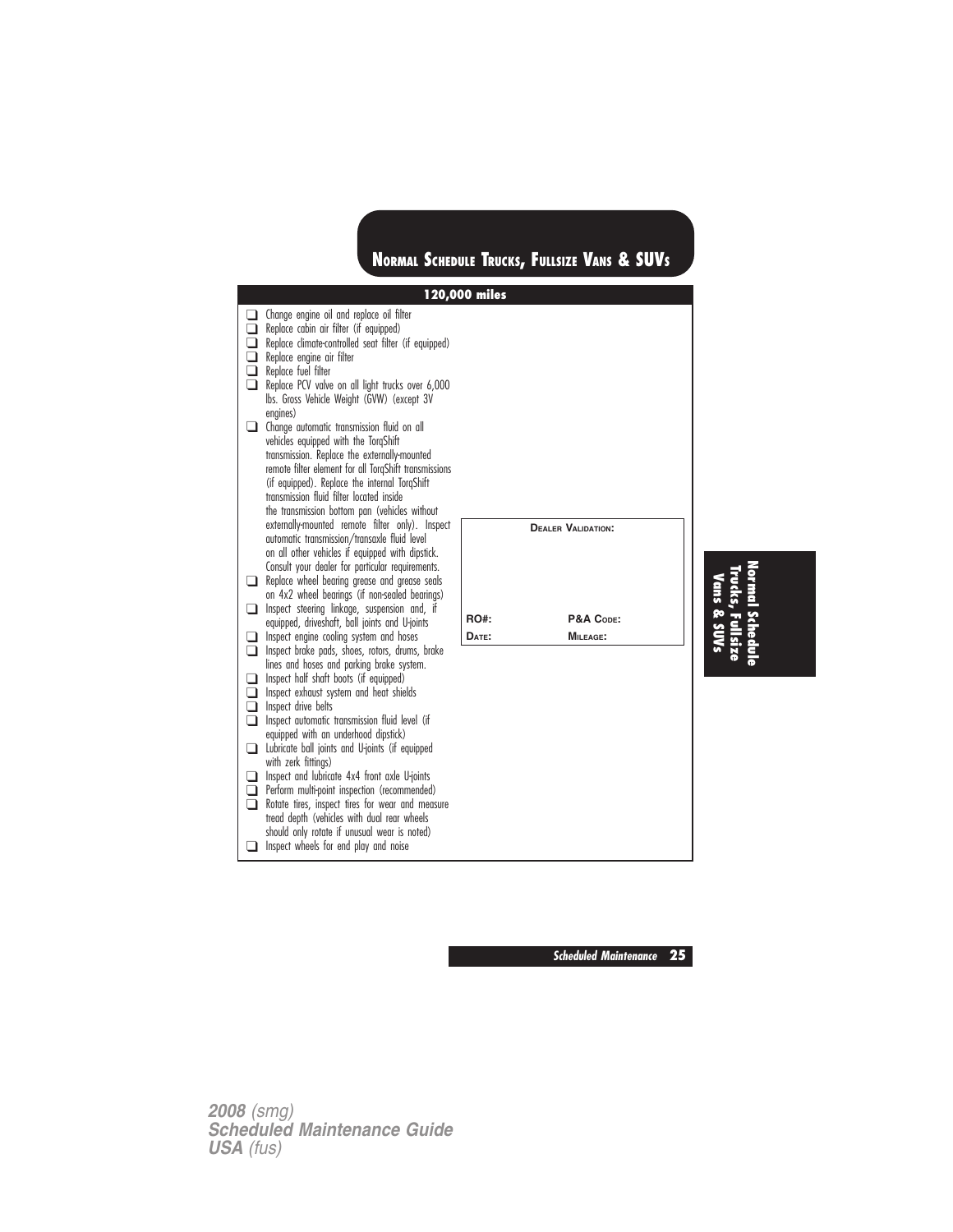| 127,500 miles                                                                                                                                                                                                                                                                               |             |                           |  |
|---------------------------------------------------------------------------------------------------------------------------------------------------------------------------------------------------------------------------------------------------------------------------------------------|-------------|---------------------------|--|
| $\Box$ Change engine oil and replace oil filter<br>Perform multi-point inspection (recommended)<br>Rotate tires, inspect tires for wear and measure<br>tread depth (vehicles with dual rear wheels<br>should only rotate if unusual wear is noted)<br>Inspect wheels for end play and noise |             | <b>DEALER VALIDATION:</b> |  |
|                                                                                                                                                                                                                                                                                             | <b>RO#:</b> | P&A CODE:                 |  |
|                                                                                                                                                                                                                                                                                             | DATE:       | <b>MILEAGE:</b>           |  |



**26 Scheduled Maintenance**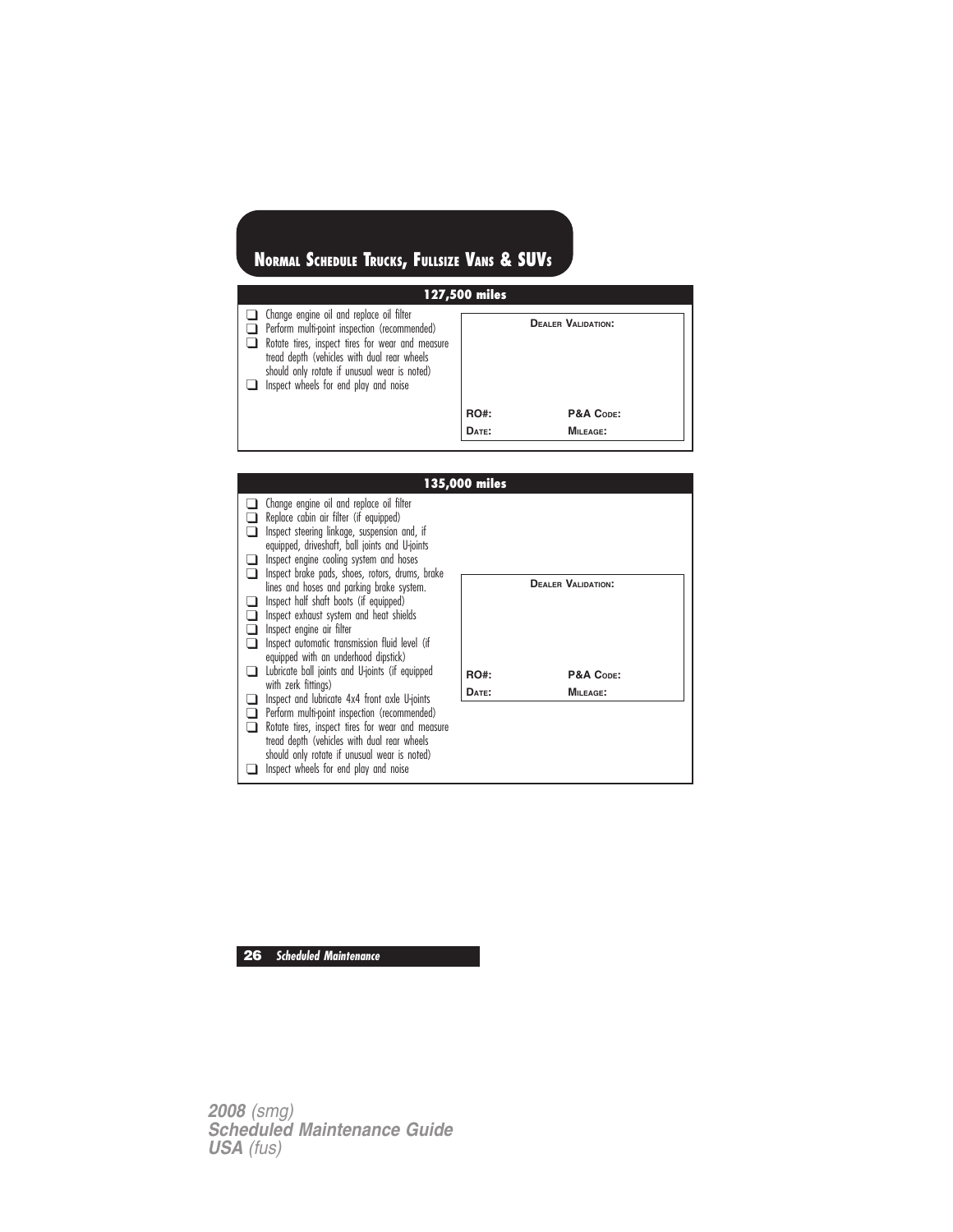| 142,500 miles                                                                                                                                                                                                                                                                        |             |                           |  |
|--------------------------------------------------------------------------------------------------------------------------------------------------------------------------------------------------------------------------------------------------------------------------------------|-------------|---------------------------|--|
| Change engine oil and replace oil filter<br>Perform multi-point inspection (recommended)<br>Rotate tires, inspect tires for wear and measure<br>tread depth (vehicles with dual rear wheels<br>should only rotate if unusual wear is noted)<br>Inspect wheels for end play and noise |             | <b>DEALER VALIDATION:</b> |  |
|                                                                                                                                                                                                                                                                                      | <b>RO#:</b> | P&A CODE:                 |  |
|                                                                                                                                                                                                                                                                                      | DATE:       | MILEAGE:                  |  |

## **Tires**

When your tires need to be replaced, consider visiting your Ford or Lincoln Mercury dealership for name-brand tires and people who know your vehicle. And if your Ford or Lincoln Mercury dealership sells



the name-brand tire, they can also honor the tire manufacturer's warranty.

> **NormalSchedule Trucks,Fullsize Vans & SUVs**

**Scheduled Maintenance 27**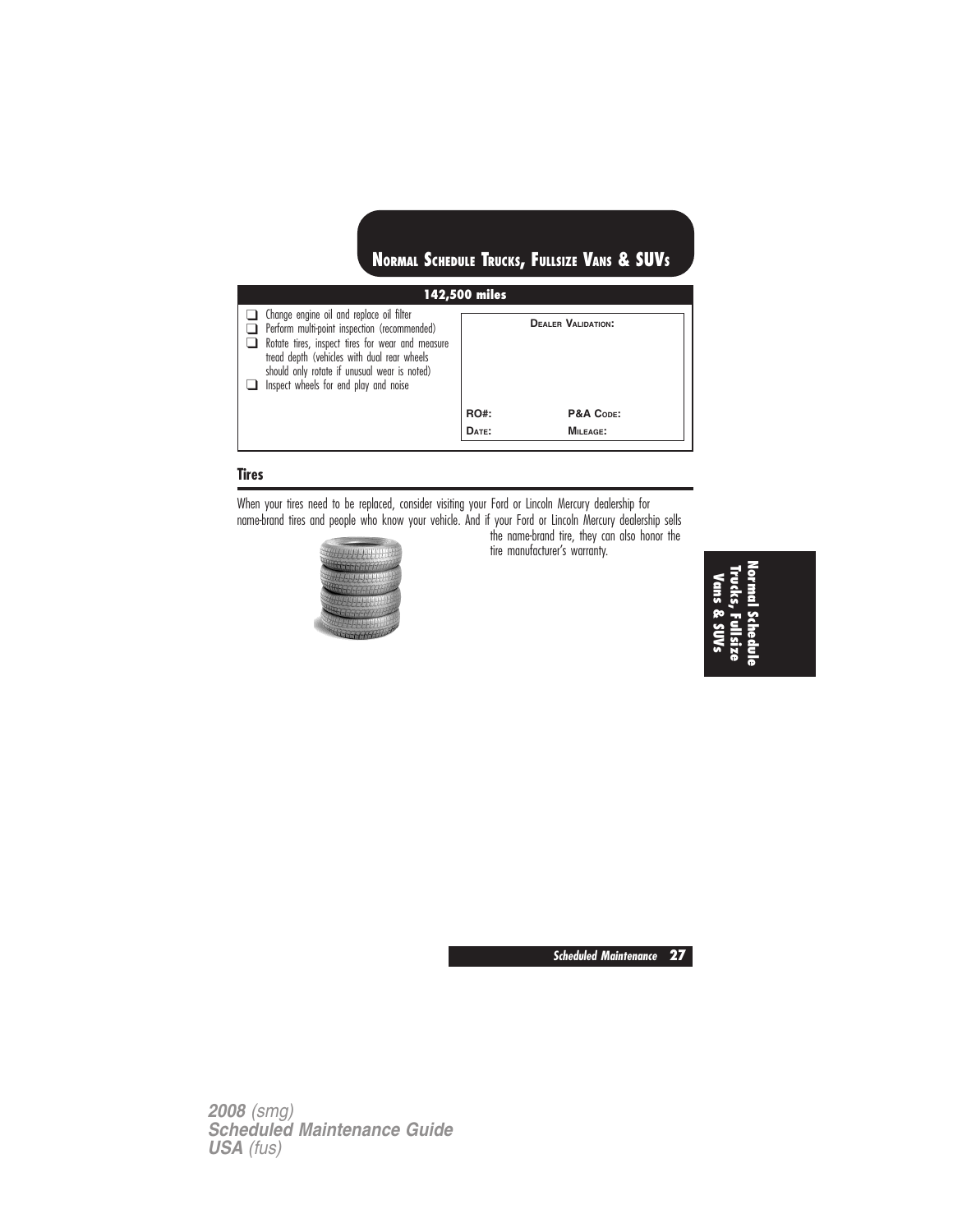

### **28 Scheduled Maintenance**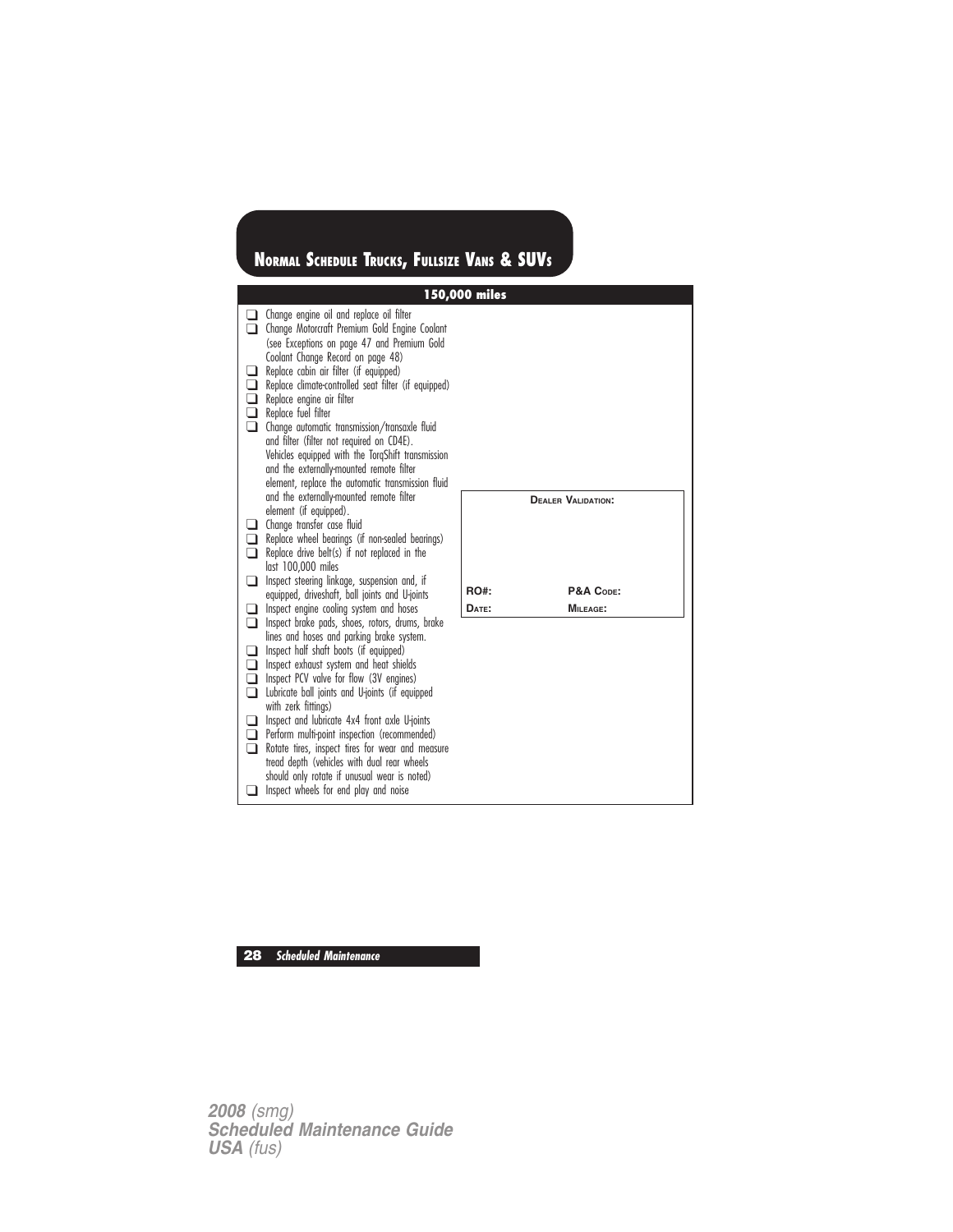### **Brakes**

Technicians at your Ford or Lincoln Mercury dealer can install the right brake parts for your vehicle. Ford Original Equipment and Motorcraft replacement brake pads, shoes, rotors, and drums meet the stringent standards of Ford Motor Company engineers.

In addition, all Ford Original Equipment replacement brake pads, shoes, rotors, and drums are vehicle tested for durability and noise suppression while being Federal Motor Vehicle Safety Standard (FMVSS) compliant. The right brake parts and repair work are essential to ensure your brake system operates as it should.



**NormalSchedule Trucks,Fullsize Vans&SUVs**

**Scheduled Maintenance 29**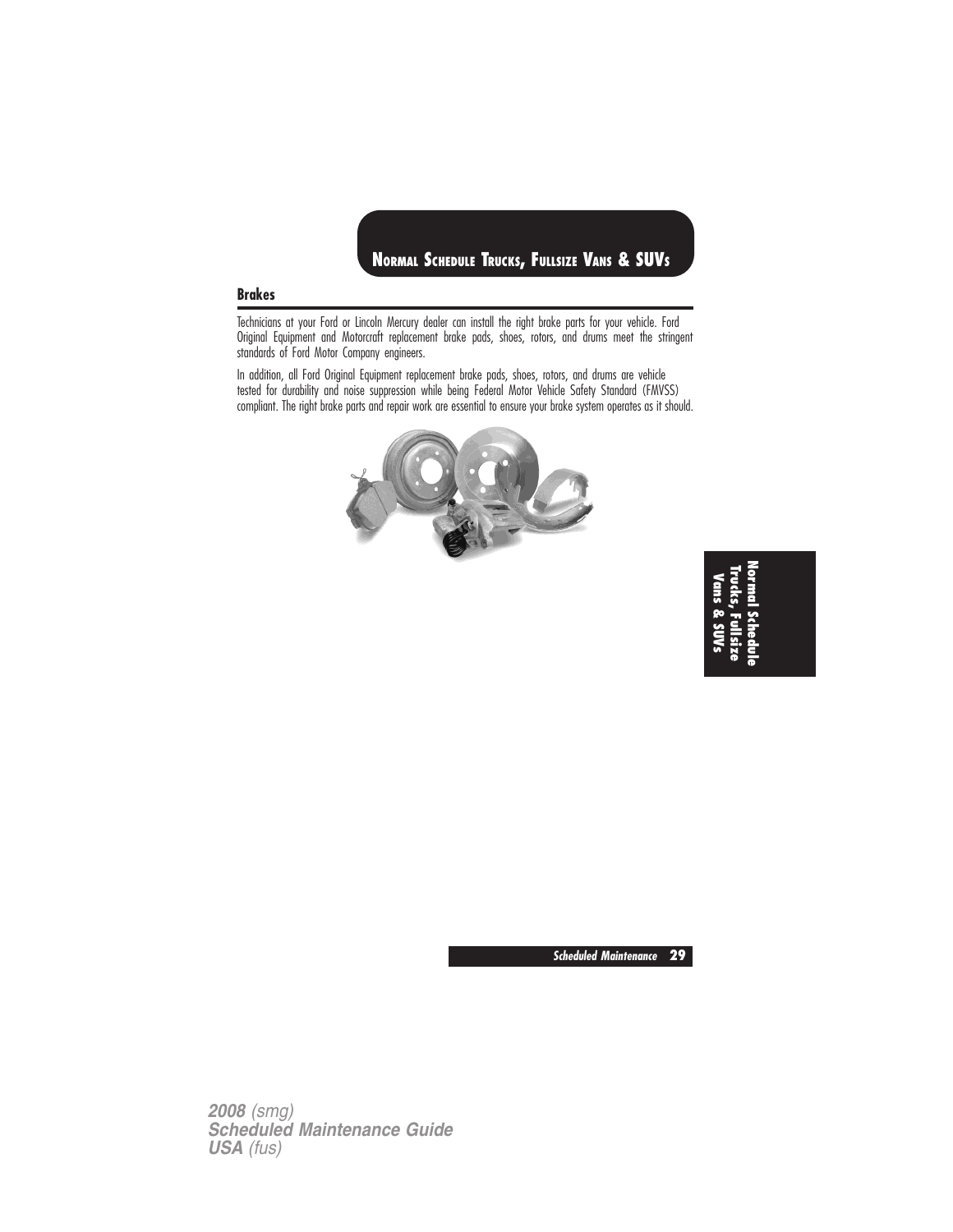| <b>7,500 miles</b>                                                                                                                                                                                   |             |                           |  |
|------------------------------------------------------------------------------------------------------------------------------------------------------------------------------------------------------|-------------|---------------------------|--|
| Change engine oil and replace oil filter<br>Perform multi-point inspection (recommended)<br>Rotate tires, inspect tires for wear and measure<br>tread depth<br>Inspect wheels for end play and noise |             | <b>DEALER VALIDATION:</b> |  |
|                                                                                                                                                                                                      | <b>RO#:</b> | P&A CODE:                 |  |
|                                                                                                                                                                                                      | DATE:       | MILEAGE:                  |  |



#### **Tires**

When your tires need to be replaced, consider visiting your Ford or Lincoln Mercury dealership for name-brand tires and people who know your vehicle. And if your Ford or Lincoln Mercury dealership sells



the name-brand tire, they can also honor the tire manufacturer's warranty.

**30 Scheduled Maintenance**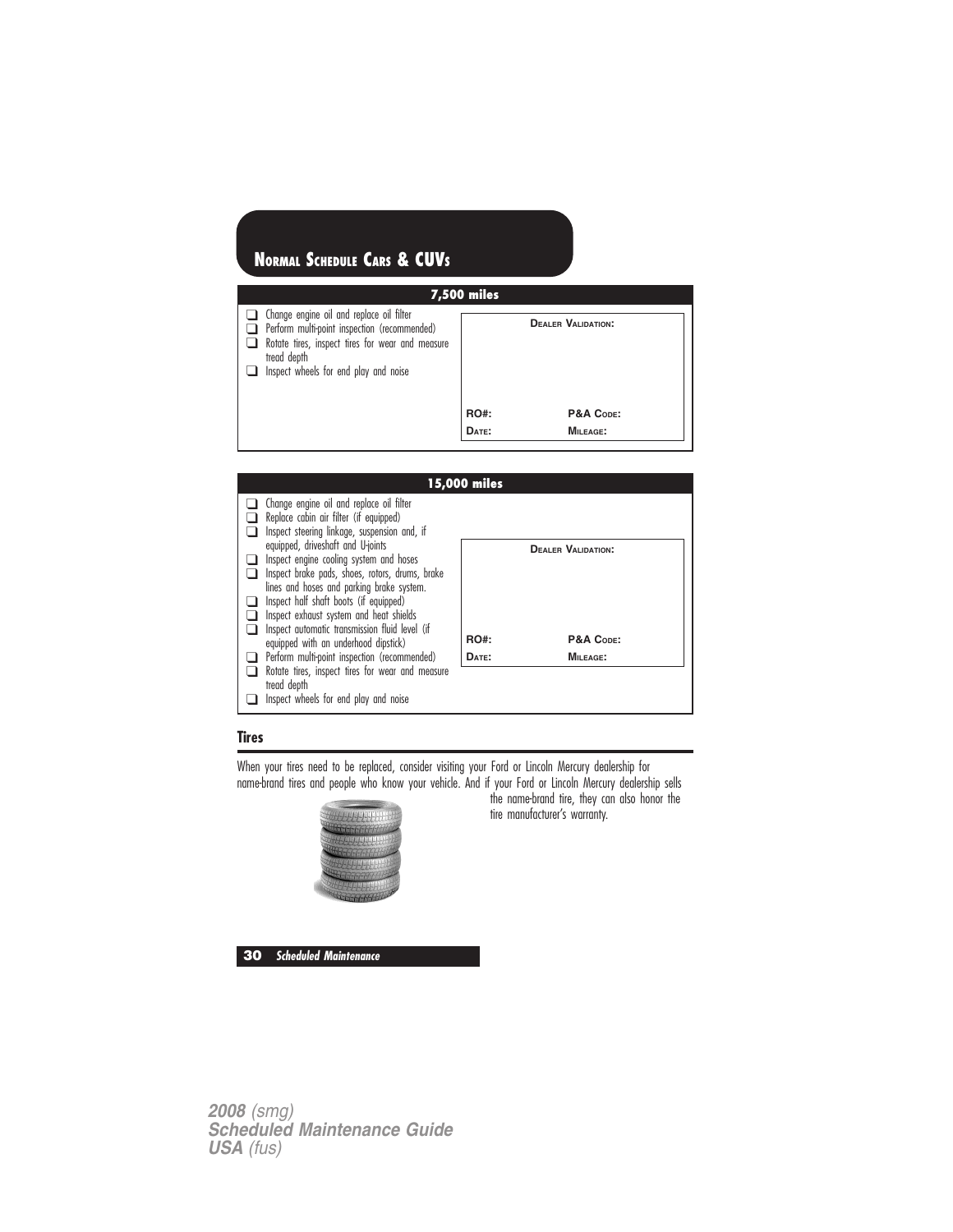### **22,500 miles** ❑ Change engine oil and replace oil filter ❑ Perform multi-point inspection (recommended) □ Rotate tires, inspect tires for wear and measure tread depth ❑ Inspect wheels for end play and noise **DEALER VALIDATION: RO#: P&A CODE: DATE: MILEAGE:**





**Scheduled Maintenance 31**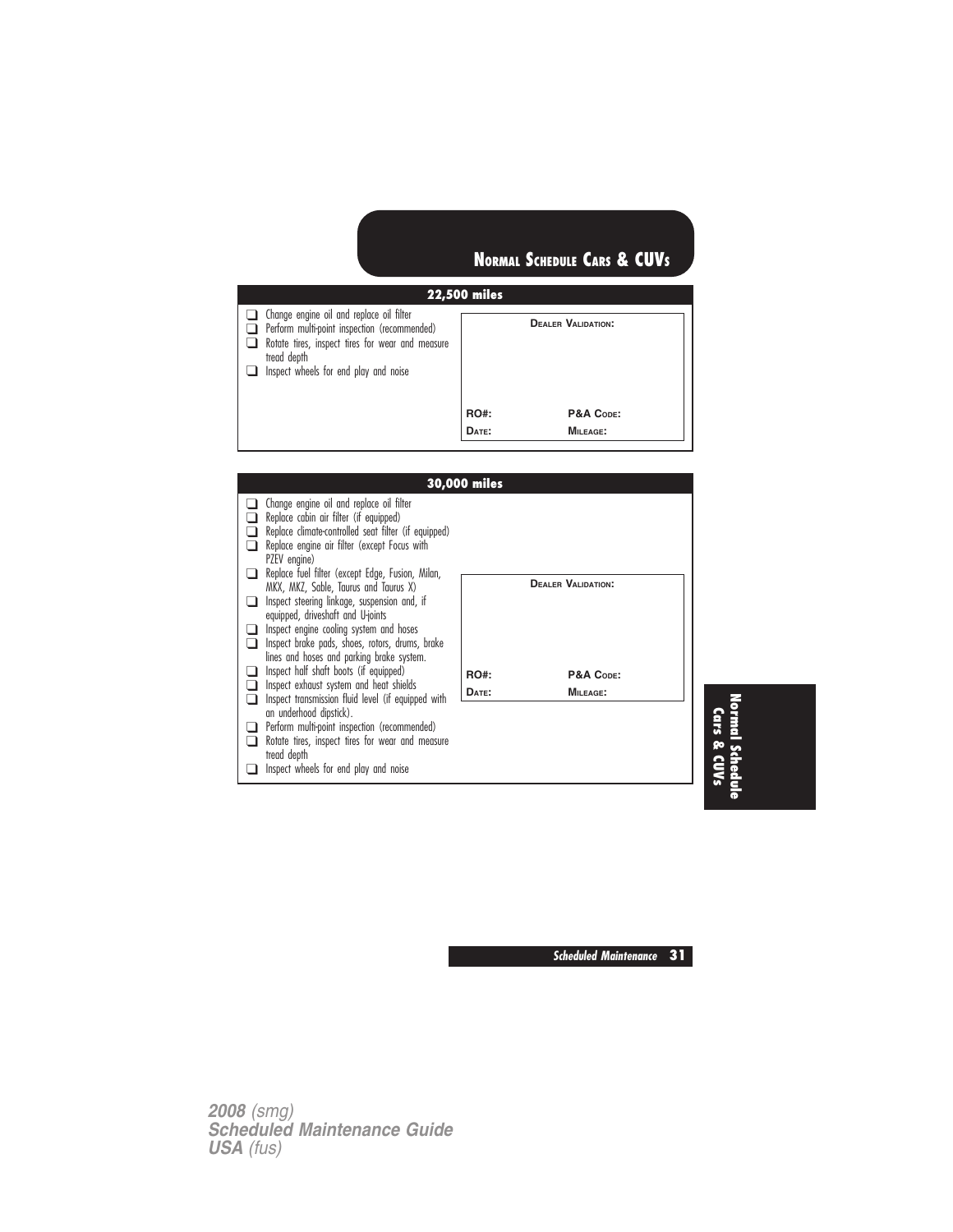| 37,500 miles                                                                                                                                                                                         |             |                           |  |  |
|------------------------------------------------------------------------------------------------------------------------------------------------------------------------------------------------------|-------------|---------------------------|--|--|
| Change engine oil and replace oil filter<br>Perform multi-point inspection (recommended)<br>Rotate tires, inspect tires for wear and measure<br>tread depth<br>Inspect wheels for end play and noise |             | <b>DEALER VALIDATION:</b> |  |  |
|                                                                                                                                                                                                      | <b>RO#:</b> | P&A CODE:                 |  |  |
|                                                                                                                                                                                                      | DATE:       | $MII$ FAGE:               |  |  |



**32 Scheduled Maintenance**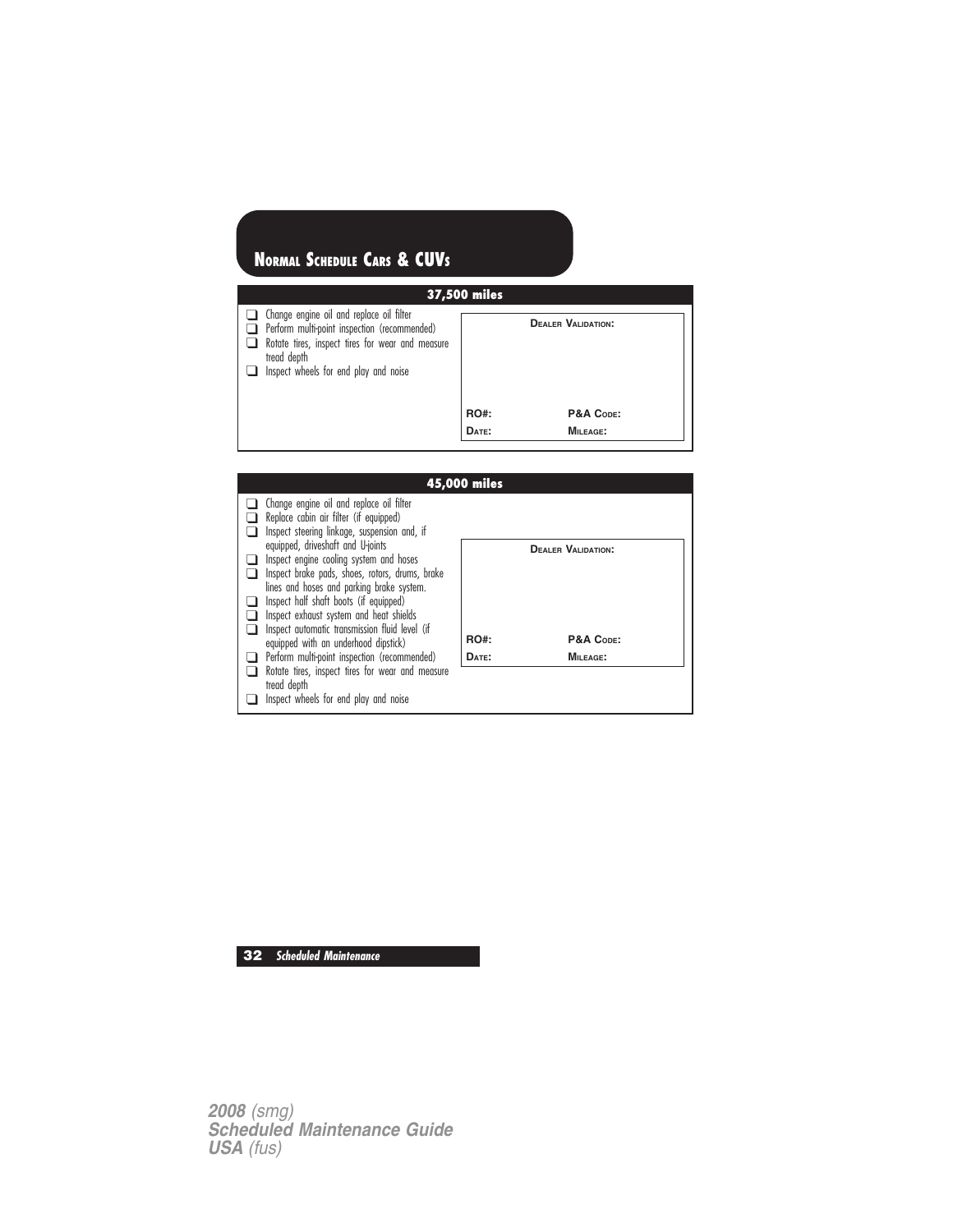#### **Batteries**

The technicians at your Ford and Lincoln Mercury dealership can determine the health of your vehicle's battery during any service visit. The Motorcraft Tested Tough Max Series with its "long-life" design outlasted other long-life batteries by up to 200%. That's one reason why we stand behind this battery with a national 3 year, free-replacement and prorated-cost thereafter up to 100 months with unlimited mileage.



Should your battery need to be replaced, consider any one of the batteries that bear the Motorcraft name.

| 52,500 miles |                           |  |  |  |
|--------------|---------------------------|--|--|--|
|              | <b>DEALER VALIDATION:</b> |  |  |  |
| <b>RO#:</b>  | P&A CODE:                 |  |  |  |
| DATE:        | MILEAGE:                  |  |  |  |
|              |                           |  |  |  |

**Normal Schedule Cars & CUVs**

**Scheduled Maintenance 33**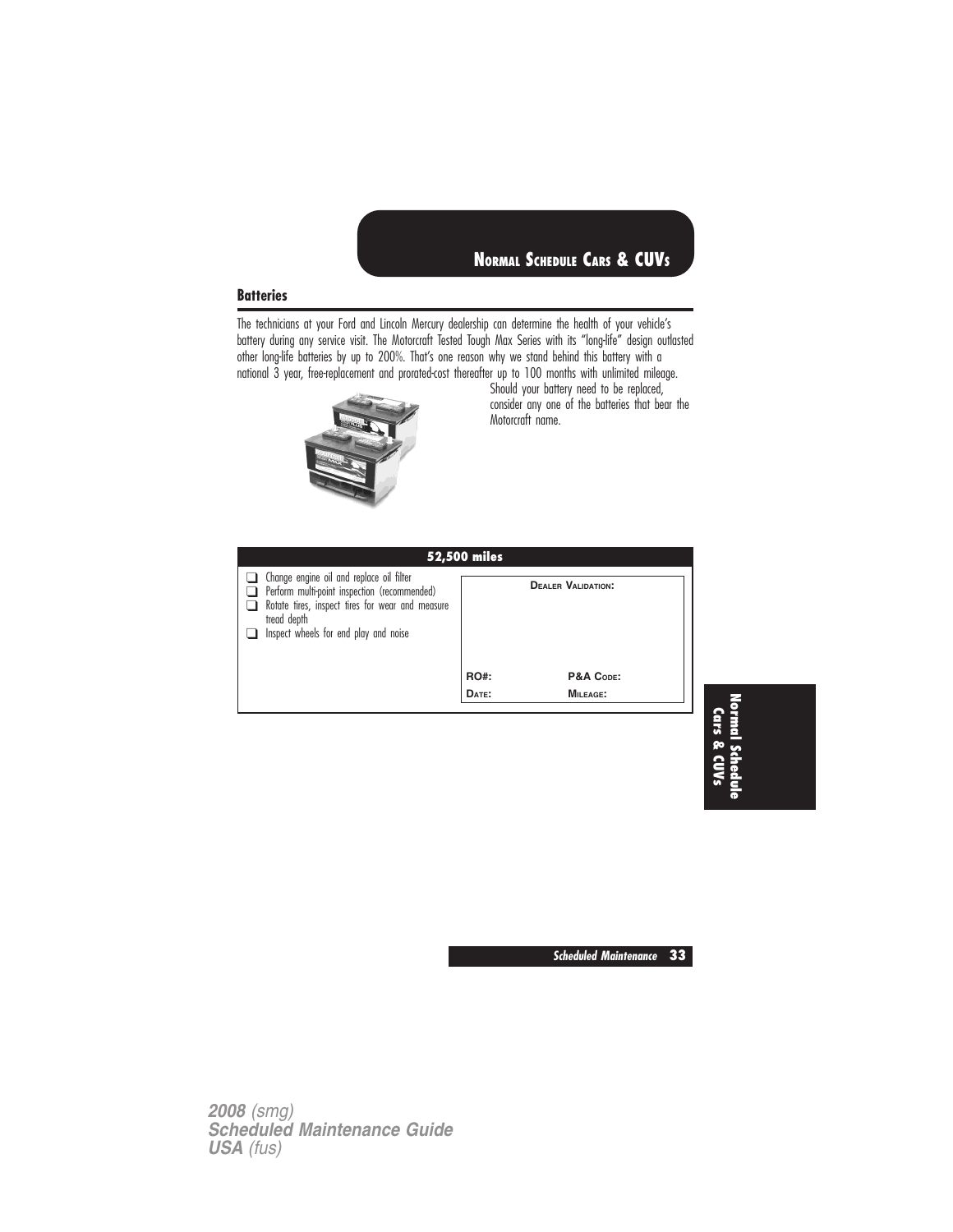|                |                                                                                                                                                                                                                                                                                                | 60,000 miles |                           |
|----------------|------------------------------------------------------------------------------------------------------------------------------------------------------------------------------------------------------------------------------------------------------------------------------------------------|--------------|---------------------------|
| ப              | Change engine oil and replace oil filter<br>Change automatic transmission fluid on vehicles<br>equipped with 4F27E transaxle<br>Replace climate-controlled seat filter (if equipped)<br>Replace cabin air filter (if equipped)<br>Replace engine air filter (except Focus with PZEV<br>engine) |              |                           |
| $\blacksquare$ | Replace fuel filter (except Edge, Fusion, Milan,<br>MKX, MKZ, Sable, Taurus and Taurus X)                                                                                                                                                                                                      |              | <b>DEALER VALIDATION:</b> |
|                | Inspect steering linkage, suspension and, if<br>equipped, driveshaft and U-joints                                                                                                                                                                                                              |              |                           |
| . .            | Inspect engine cooling system and hoses                                                                                                                                                                                                                                                        |              |                           |
|                | Inspect brake pads, shoes, rotors, drums, brake                                                                                                                                                                                                                                                |              |                           |
|                | lines and hoses and parking brake system.<br>Inspect half shaft boots (if equipped)                                                                                                                                                                                                            | RO#:         | P&A CODE:                 |
|                | Inspect exhaust system and heat shields                                                                                                                                                                                                                                                        | DATE:        | MILEAGE:                  |
|                | Inspect transmission fluid level (if equipped with<br>an underhood dipstick).                                                                                                                                                                                                                  |              |                           |
|                | Perform multi-point inspection (recommended)                                                                                                                                                                                                                                                   |              |                           |
|                | Rotate tires, inspect tires for wear and measure                                                                                                                                                                                                                                               |              |                           |
|                | tread depth<br>Inspect wheels for end play and noise                                                                                                                                                                                                                                           |              |                           |
|                |                                                                                                                                                                                                                                                                                                |              |                           |
|                |                                                                                                                                                                                                                                                                                                |              |                           |
|                |                                                                                                                                                                                                                                                                                                | 67,500 miles |                           |
|                | Change engine oil and replace oil filter                                                                                                                                                                                                                                                       |              |                           |

| <b>b</b> /,500 miles                                                                                                                                                                                 |             |                           |  |
|------------------------------------------------------------------------------------------------------------------------------------------------------------------------------------------------------|-------------|---------------------------|--|
| Change engine oil and replace oil filter<br>Perform multi-point inspection (recommended)<br>Rotate tires, inspect tires for wear and measure<br>tread depth<br>Inspect wheels for end play and noise |             | <b>DEALER VALIDATION:</b> |  |
|                                                                                                                                                                                                      | <b>RO#:</b> | P&A CODE:                 |  |
|                                                                                                                                                                                                      | DATE:       | <b>MILEAGE:</b>           |  |
|                                                                                                                                                                                                      |             |                           |  |

# **34 Scheduled Maintenance**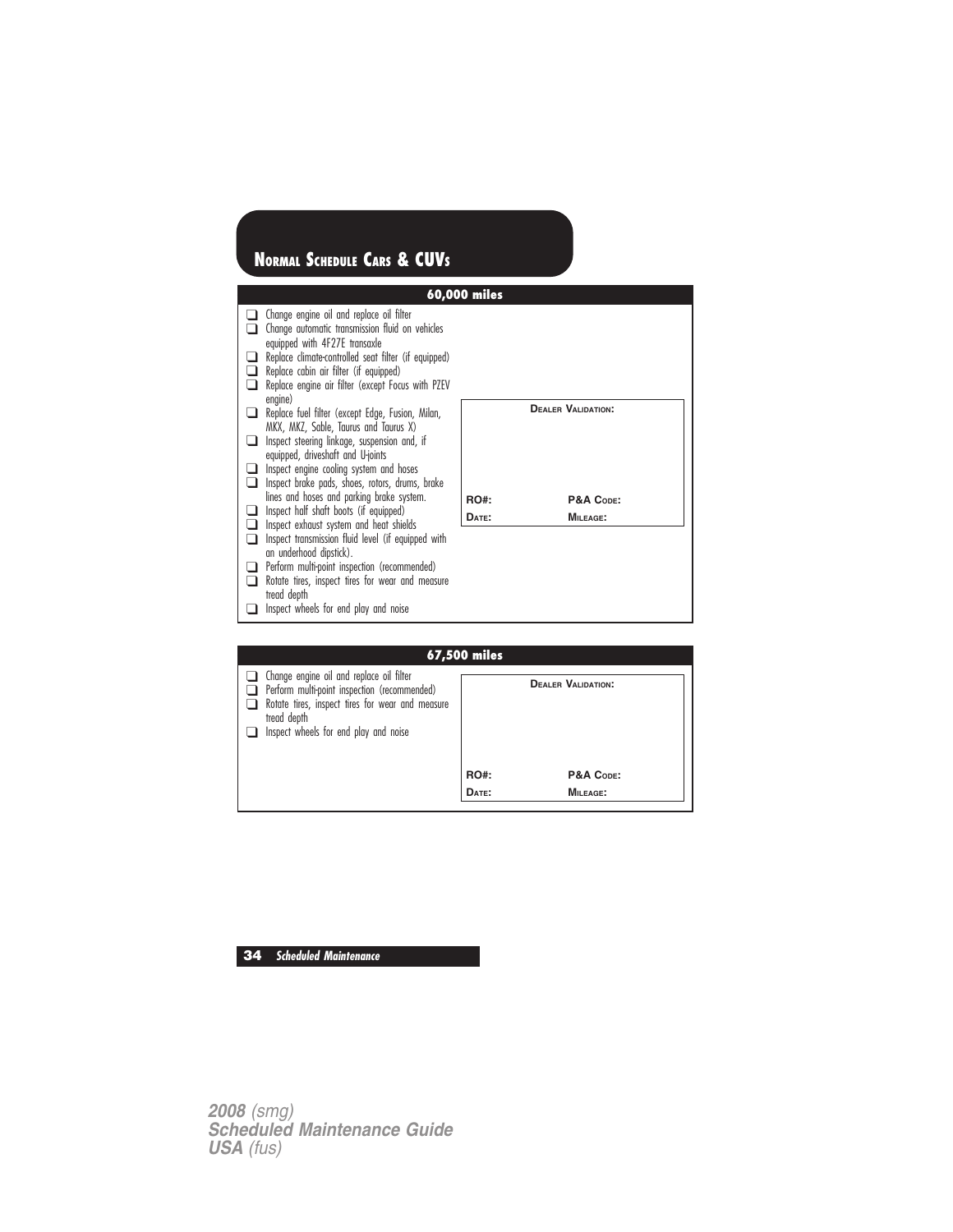

| <b>82,500 miles</b>                                                                                                                                                                                  |             |                           |  |
|------------------------------------------------------------------------------------------------------------------------------------------------------------------------------------------------------|-------------|---------------------------|--|
| Change engine oil and replace oil filter<br>Perform multi-point inspection (recommended)<br>Rotate tires, inspect tires for wear and measure<br>tread depth<br>Inspect wheels for end play and noise |             | <b>DEALER VALIDATION:</b> |  |
|                                                                                                                                                                                                      | <b>RO#:</b> | P&A CODE:                 |  |
|                                                                                                                                                                                                      | DATE:       | MILEAGE:                  |  |
|                                                                                                                                                                                                      |             |                           |  |

**Normal Schedule Cars & CUVs**

**Scheduled Maintenance 35**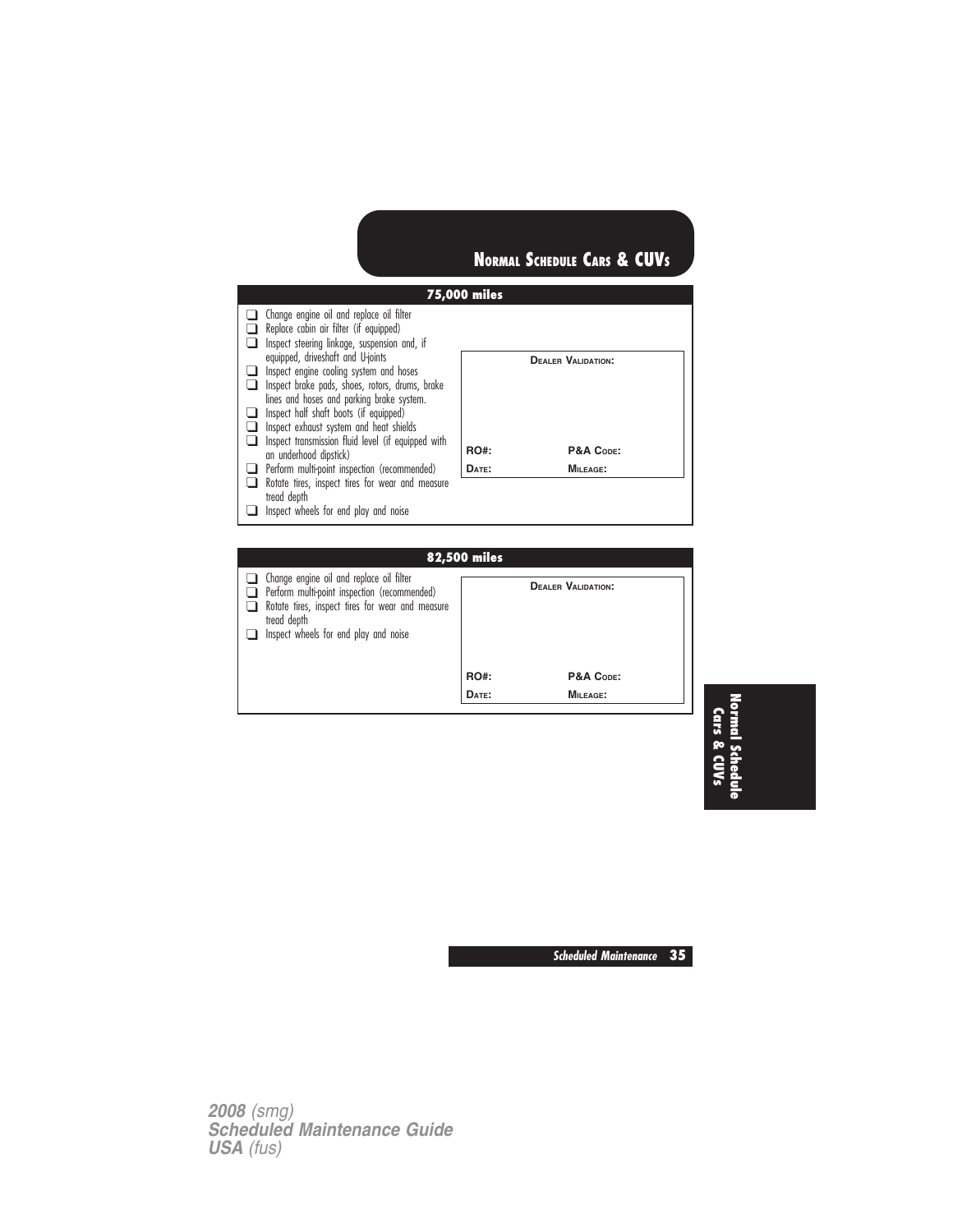|                     |                                                                                                                                                                                                                                                                                                                                                                                                                                                                                                                                                                                                                                                     | <b>90,000 miles</b> |                                        |
|---------------------|-----------------------------------------------------------------------------------------------------------------------------------------------------------------------------------------------------------------------------------------------------------------------------------------------------------------------------------------------------------------------------------------------------------------------------------------------------------------------------------------------------------------------------------------------------------------------------------------------------------------------------------------------------|---------------------|----------------------------------------|
| n<br>$\blacksquare$ | Change engine oil and replace oil filter<br>Replace climate-controlled seat filter (if equipped)<br>Replace engine air filter (except Focus with<br>PZEV engine)<br>Replace cabin air filter (if equipped)<br>Replace fuel filter (except Edge, Fusion, Milan,<br>MKX, MKZ, Sable, Taurus and Taurus X)<br>Replace spark plugs<br>Inspect steering linkage, suspension and, if<br>equipped, driveshaft and U-joints<br>Inspect engine cooling system and hoses<br>Inspect brake pads, shoes, rotors, drums, brake<br>lines and hoses and parking brake system.<br>Inspect half shaft boots (if equipped)<br>Inspect exhaust system and heat shields | <b>RO#:</b>         | <b>DEALER VALIDATION:</b><br>P&A CODE: |
|                     | Inspect drive belt(s)                                                                                                                                                                                                                                                                                                                                                                                                                                                                                                                                                                                                                               | DATE:               | MILEAGE:                               |
| $\blacksquare$      | Inspect transmission fluid level (if equipped with<br>an underhood dipstick).                                                                                                                                                                                                                                                                                                                                                                                                                                                                                                                                                                       |                     |                                        |
|                     | Perform multi-point inspection (recommended)                                                                                                                                                                                                                                                                                                                                                                                                                                                                                                                                                                                                        |                     |                                        |
|                     | Rotate tires, inspect tires for wear and measure<br>tread depth                                                                                                                                                                                                                                                                                                                                                                                                                                                                                                                                                                                     |                     |                                        |
|                     | Inspect wheels for end play and noise                                                                                                                                                                                                                                                                                                                                                                                                                                                                                                                                                                                                               |                     |                                        |
|                     |                                                                                                                                                                                                                                                                                                                                                                                                                                                                                                                                                                                                                                                     |                     |                                        |
|                     |                                                                                                                                                                                                                                                                                                                                                                                                                                                                                                                                                                                                                                                     | 97,500 miles        |                                        |

| <b>Y</b> <i>I</i> ,JUU miles                                                                                                                                                                         |             |                           |  |
|------------------------------------------------------------------------------------------------------------------------------------------------------------------------------------------------------|-------------|---------------------------|--|
| Change engine oil and replace oil filter<br>Perform multi-point inspection (recommended)<br>Rotate tires, inspect tires for wear and measure<br>tread depth<br>Inspect wheels for end play and noise |             | <b>DEALER VALIDATION:</b> |  |
|                                                                                                                                                                                                      | <b>RO#:</b> | P&A CODE:                 |  |
|                                                                                                                                                                                                      | DATE:       | <b>MILEAGE:</b>           |  |
|                                                                                                                                                                                                      |             |                           |  |

# **36 Scheduled Maintenance**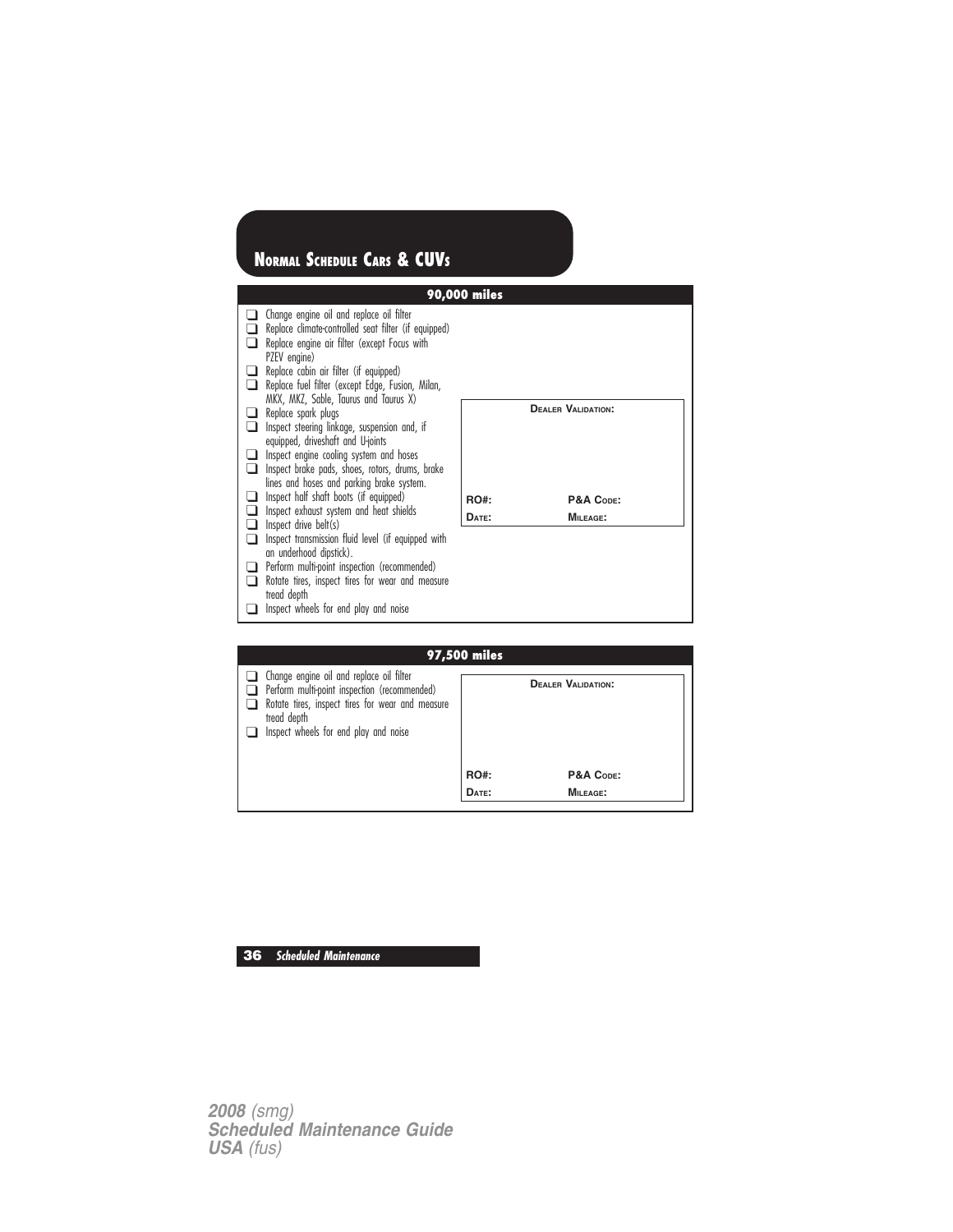

|                                                                                                                                                                                                      | <u>i i 2,500 miles</u> |                           |  |
|------------------------------------------------------------------------------------------------------------------------------------------------------------------------------------------------------|------------------------|---------------------------|--|
| Change engine oil and replace oil filter<br>Perform multi-point inspection (recommended)<br>Rotate tires, inspect tires for wear and measure<br>tread depth<br>Inspect wheels for end play and noise |                        | <b>DEALER VALIDATION:</b> |  |
|                                                                                                                                                                                                      | <b>RO#:</b>            | P&A CODE:                 |  |
|                                                                                                                                                                                                      | DATE:                  | <b>MILEAGE:</b>           |  |
|                                                                                                                                                                                                      |                        |                           |  |

**Normal Schedule Cars & CUVs**

**Scheduled Maintenance 37**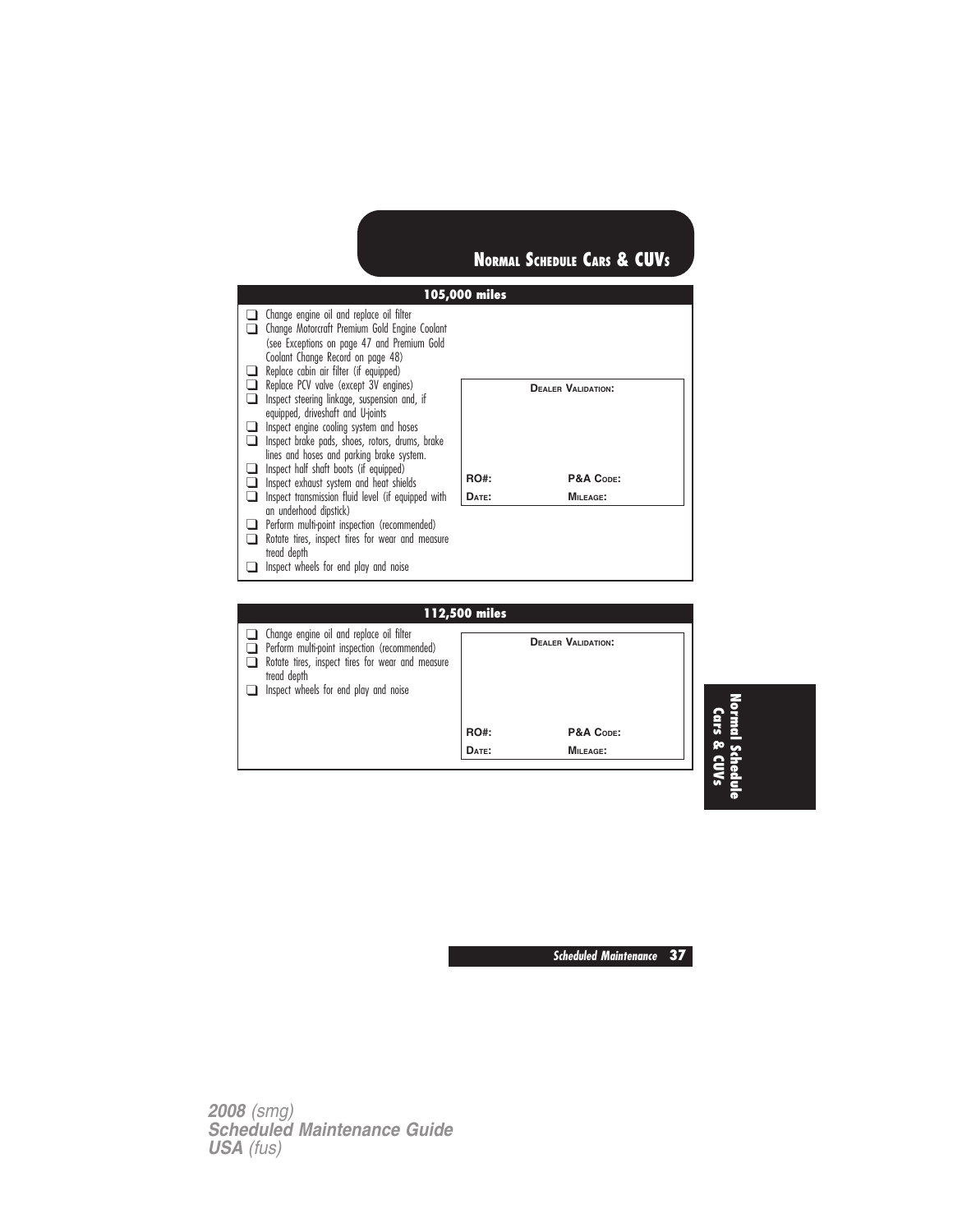|                |                                                                                                                                         | 120,000 miles |                           |
|----------------|-----------------------------------------------------------------------------------------------------------------------------------------|---------------|---------------------------|
|                | Change engine oil and replace oil filter<br>Change automatic transmission fluid on vehicles<br>equipped with 4F27E transaxle            |               |                           |
| ⊔              | Replace climate-controlled seat filter (if equipped)<br>Replace engine air filter (except Focus with<br>PZEV engine)                    |               |                           |
|                | Replace cabin air filter (if equipped)<br>Replace fuel filter (except Edge, Fusion, Milan,<br>MKX, MKZ, Sable, Taurus and Taurus X)     |               | <b>DEALER VALIDATION:</b> |
| ⊔              | Inspect steering linkage, suspension and, if<br>equipped, driveshaft and U-joints                                                       |               |                           |
| $\blacksquare$ | Inspect engine cooling system and hoses<br>Inspect brake pads, shoes, rotors, drums, brake<br>lines and hoses and parking brake system. |               |                           |
|                | Inspect half shaft boots (if equipped)                                                                                                  | RO#:          | P&A CODE:                 |
|                | Inspect exhaust system and heat shields                                                                                                 | DATE:         | MILEAGE:                  |
|                | Inspect drive belt(s)                                                                                                                   |               |                           |
|                | Inspect transmission fluid level (if equipped with<br>an underhood dipstick).                                                           |               |                           |
|                | Perform multi-point inspection (recommended)                                                                                            |               |                           |
|                | Rotate tires, inspect tires for wear and measure                                                                                        |               |                           |
|                | tread depth<br>Inspect wheels for end play and noise                                                                                    |               |                           |

**38 Scheduled Maintenance**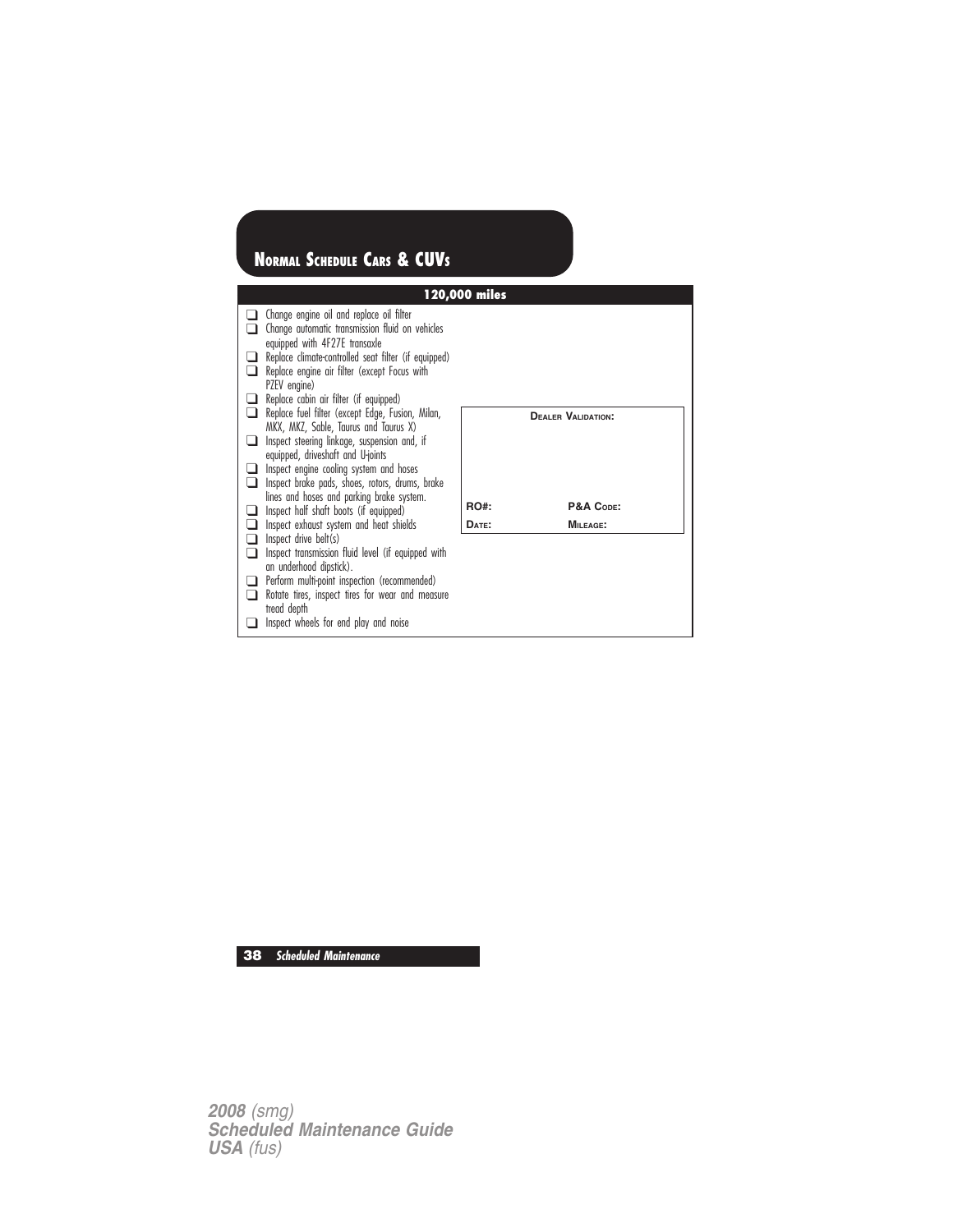## **Oil & Lubricants**

It is important to stick to a regular maintenance schedule for changing your vehicle's oil and lubricants. Motorcraft Oils and Lubricants meet the stringent standards set by Ford Motor Company. Motorcraft Oils are formulated to reduce engine friction, improve fuel economy, and protect against deposits and wear. The American Petroleum Industry certifies them, so you know Motorcraft oil stands up to the tests of both Ford and independent engineers.



|                                                                                                                                                                                                             | 127,500 miles        |                                                           |                                  |
|-------------------------------------------------------------------------------------------------------------------------------------------------------------------------------------------------------------|----------------------|-----------------------------------------------------------|----------------------------------|
| $\Box$ Change engine oil and replace oil filter<br>Perform multi-point inspection (recommended)<br>Rotate tires, inspect tires for wear and measure<br>tread depth<br>Inspect wheels for end play and noise | <b>RO#:</b><br>DATE: | <b>DEALER VALIDATION:</b><br>P&A CODE:<br><b>MILEAGE:</b> | Normal<br>Cars<br>l Sche<br>& CU |
|                                                                                                                                                                                                             |                      |                                                           |                                  |

**Scheduled Maintenance 39**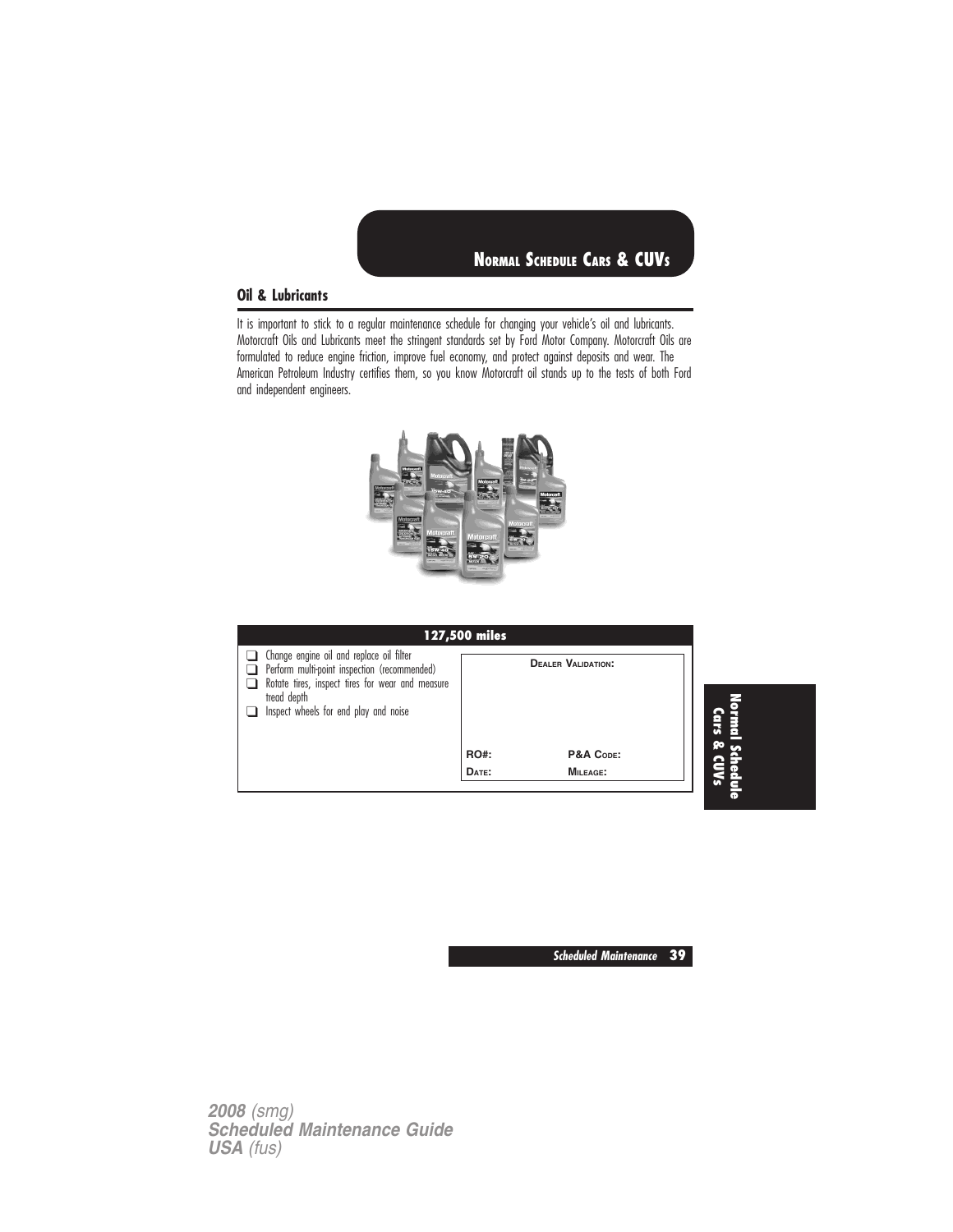

| 17 <i>4,</i> JVV 111163                                                                                                                                                                              |             |                           |
|------------------------------------------------------------------------------------------------------------------------------------------------------------------------------------------------------|-------------|---------------------------|
| Change engine oil and replace oil filter<br>Perform multi-point inspection (recommended)<br>Rotate tires, inspect tires for wear and measure<br>tread depth<br>Inspect wheels for end play and noise |             | <b>DEALER VALIDATION:</b> |
|                                                                                                                                                                                                      | <b>RO#:</b> | P&A CODE:                 |
|                                                                                                                                                                                                      | DATE:       | MILEAGE:                  |
|                                                                                                                                                                                                      |             |                           |

**40 Scheduled Maintenance**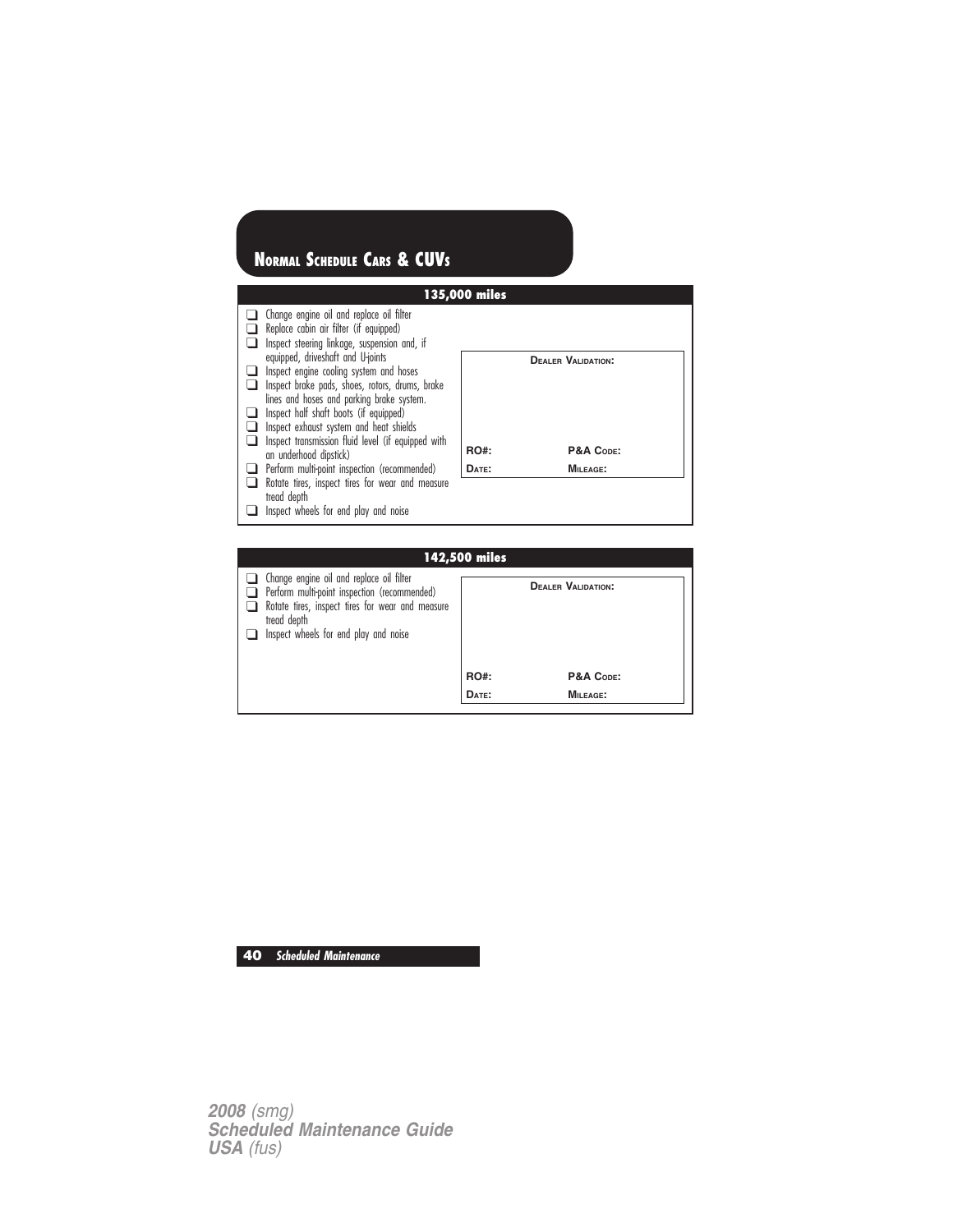|                                                                                                                                                                                                                                               | 150,000 miles |                           |
|-----------------------------------------------------------------------------------------------------------------------------------------------------------------------------------------------------------------------------------------------|---------------|---------------------------|
| Change engine oil and replace oil filter<br>Change Motorcraft Premium Gold Engine Coolant<br>(see Exceptions on page 47 and Premium Gold                                                                                                      |               |                           |
| Coolant Change Record on page 48)<br>Change automatic transmission fluid (except<br>vehicles equipped with 4F27E transaxle)                                                                                                                   |               |                           |
| Replace automatic transmission fluid filter (except<br>6F50, AWF-21 and FNR5 transaxles)<br>Replace climate-controlled seat filter (if equipped)                                                                                              |               |                           |
| Replace engine air filter (except Focus with<br>PZEV engine)                                                                                                                                                                                  |               | <b>DEALER VALIDATION:</b> |
| Replace cabin air filter (if equipped)<br>Replace fuel filter (except Edge, Fusion, Milan,<br>MKX, MKZ, Sable, Taurus and Taurus X)                                                                                                           |               |                           |
| Replace drive belt(s) if not replaced in the last<br>100,000 miles                                                                                                                                                                            | <b>RO#:</b>   | P&A CODE:                 |
| Inspect steering linkage, suspension and, if<br>equipped, driveshaft and U-joints                                                                                                                                                             | DATE:         | MILEAGE:                  |
| Inspect engine cooling system and hoses<br>Inspect brake pads, shoes, rotors, drums, brake<br>lines and hoses and parking brake system.                                                                                                       |               |                           |
| Inspect half shaft boots (if equipped)<br>Inspect exhaust system and heat shields<br>Perform multi-point inspection (recommended)<br>Rotate tires, inspect tires for wear and measure<br>tread depth<br>Inspect wheels for end play and noise |               |                           |

**Normal Schedule Cars & CUVs**

**Scheduled Maintenance 41**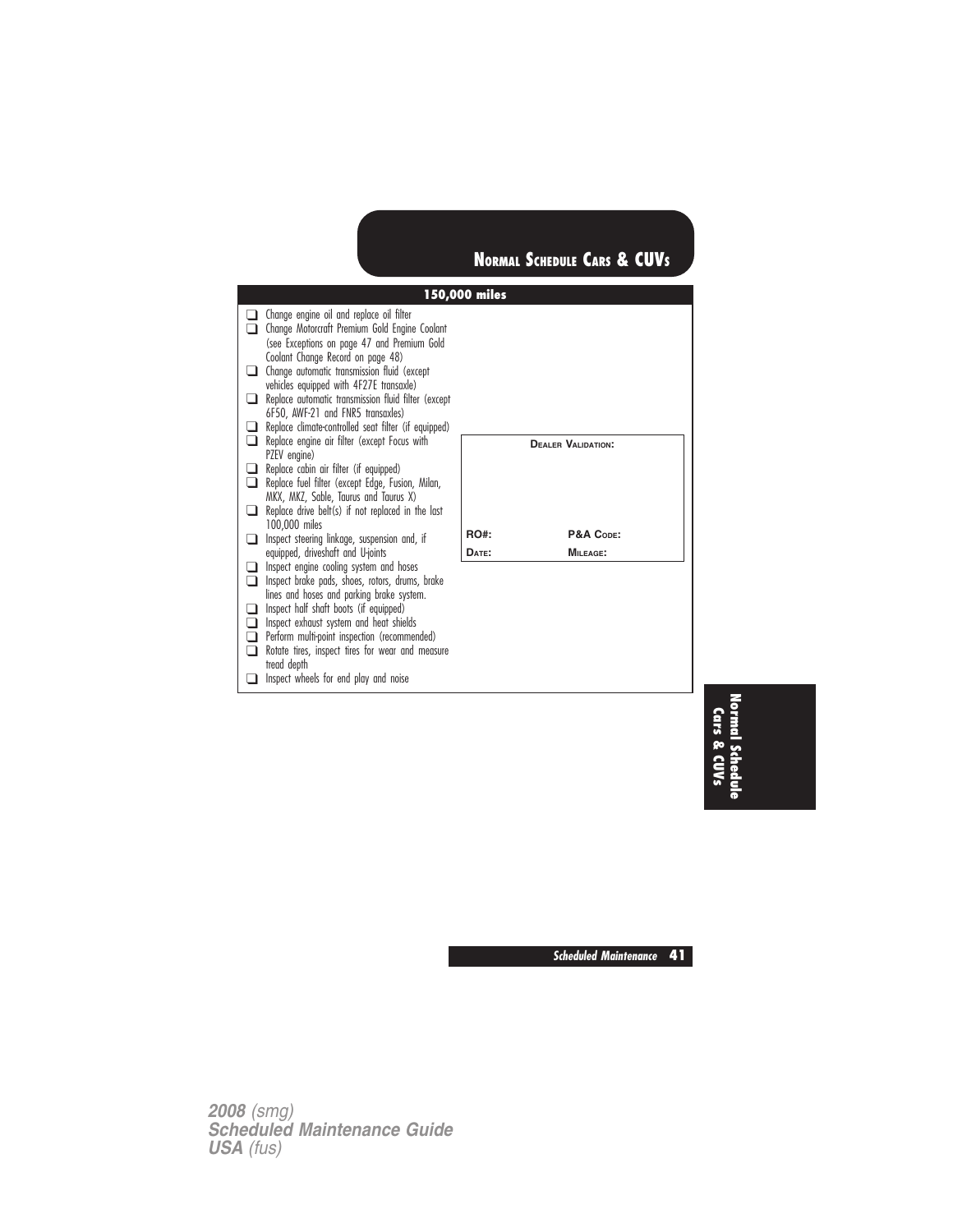

## **Items Needing Special Attention**

If you operate your Ford/Lincoln/Mercury **primarily** in one of the more demanding **Special Operating Conditions** listed below, you will need to have some items maintained more frequently. If you only **occasionally** operate your vehicle under these conditions, it is not necessary to perform the additional maintenance. For specific recommendations, see your Ford or Lincoln Mercury Dealership Service Advisor or Technician.

| Towing a trailer or using a camper or car-top carrier                         |                                                                                                                                                                                                                                   |  |
|-------------------------------------------------------------------------------|-----------------------------------------------------------------------------------------------------------------------------------------------------------------------------------------------------------------------------------|--|
|                                                                               | <b>Every 5,000 miles</b> Rotate tires, inspect tires for wear and measure tread<br>depth<br>Inspect wheel ends for endplay and noise                                                                                              |  |
| <b>Every 5,000 miles or 6 months</b> Change engine oil and replace oil filter | Inspect and lubricate U-joints                                                                                                                                                                                                    |  |
|                                                                               | <b>Every 30,000 miles</b> Change automatic transmission/transaxle fluid (not<br>required on 6R60/6R75/TorgShift transmissions)<br>Replace wheel bearing grease and grease seals on<br>4x2 wheel bearings (if non-sealed bearings) |  |
| <b>Every 60,000 miles</b> Change transfer case fluid                          | As required Change manual transmission fluid<br>Inspect and lubricate U-joints                                                                                                                                                    |  |

**42 Scheduled Maintenance**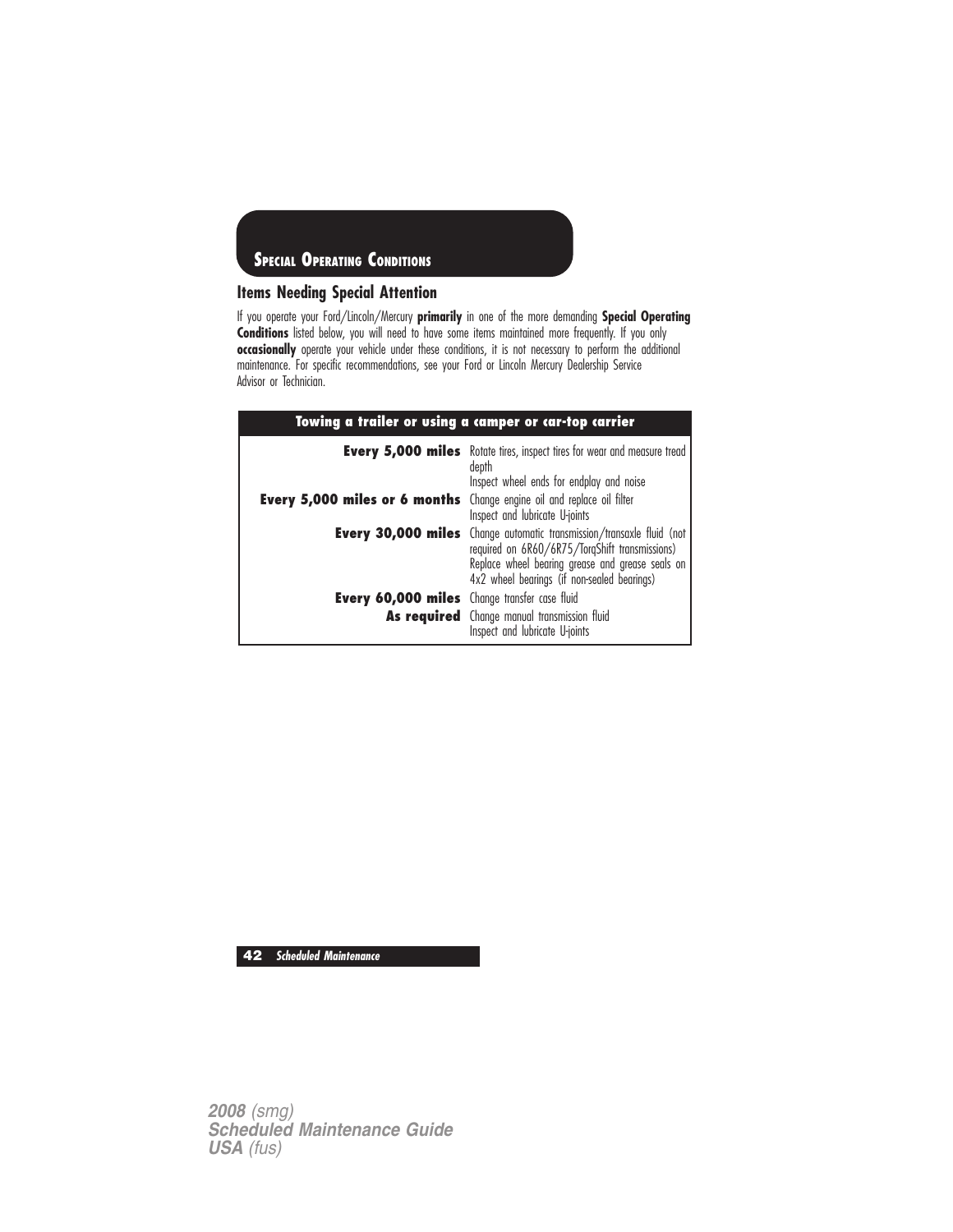|                                                                 | Extensive idling and/or low-speed driving for long distances as in<br>heavy commercial use such as delivery, taxi, patrol car or livery                                                                 |
|-----------------------------------------------------------------|---------------------------------------------------------------------------------------------------------------------------------------------------------------------------------------------------------|
| <b>Every 5,000 miles</b> Inspect brake system                   | Rotate tires, inspect tires for wear and measure tread<br>depth<br>Inspect wheel ends for endplay and noise<br>Lubricate control arm and steering ball joints (if<br>equipped with zerk fittings)       |
| Every 5,000 miles or 6 months                                   | Inspect and lubricate U-joints                                                                                                                                                                          |
| Every 5,000 miles, 6 months or<br>200 hours of engine operation | Change engine oil and replace oil filter                                                                                                                                                                |
| Every 15,000 miles                                              | Replace fuel filter (except Edge, Fusion, Milan, MKX,<br>MKZ, Sable, Taurus and Taurus X)                                                                                                               |
| Every 30,000 miles                                              | Change automatic transmission/transaxle fluid (not<br>required on 6R60/6R75/TorgShift transmissions)<br>Replace wheel bearing grease and grease seals on<br>4x2 wheel bearings (if non-sealed bearings) |
| Every 60,000 miles                                              | Replace spark plugs<br>Change transfer case fluid                                                                                                                                                       |
|                                                                 | <b>As required</b> Replace cabin air filter                                                                                                                                                             |

**Special Operating Conditions & Exceptions**

**Scheduled Maintenance 43**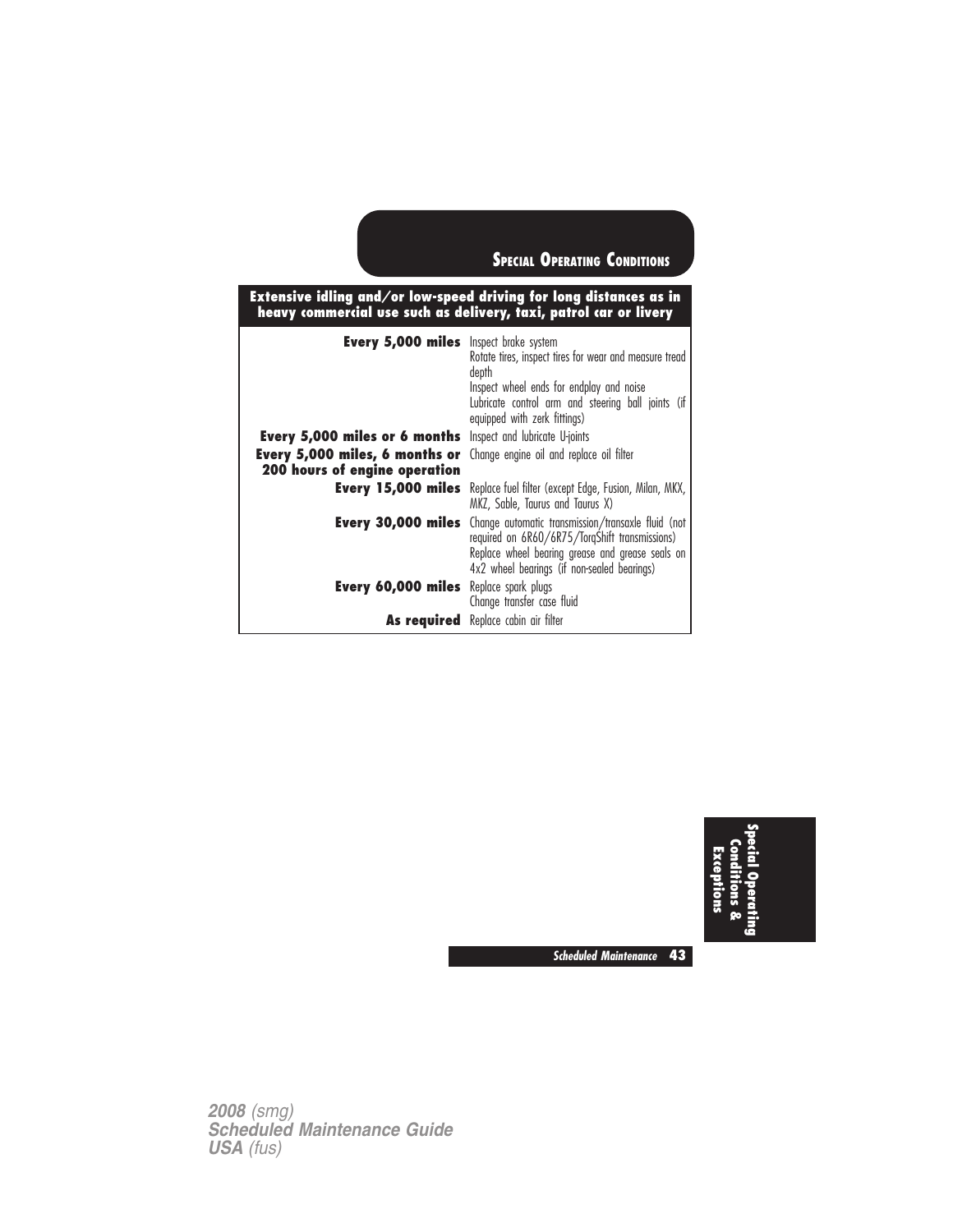| Operating in dusty conditions such as unpaved or dusty roads |                                                                                                                                                                                                                                   |  |
|--------------------------------------------------------------|-----------------------------------------------------------------------------------------------------------------------------------------------------------------------------------------------------------------------------------|--|
|                                                              | <b>Every 5,000 miles</b> Rotate tires, inspect tires for wear and measure tread<br>depth<br>Inspect wheel ends for endplay and noise                                                                                              |  |
| Every 5,000 miles or 6 months                                | Change engine oil and replace oil filter<br>Inspect and lubricate U-joints                                                                                                                                                        |  |
| Every 15,000 miles                                           | Replace fuel filter (except Edge, Fusion, Milan, MKX,<br>MKZ, Sable, Taurus and Taurus X)                                                                                                                                         |  |
|                                                              | <b>Every 30,000 miles</b> Change automatic transmission/transaxle fluid (not<br>required on 6R60/6R75/TorgShift transmissions)<br>Replace wheel bearing grease and grease seals on<br>4x2 wheel bearings (if non-sealed bearings) |  |
| Every 50,000 miles                                           | Change rear axle lubricant (E-450 and F-450/550<br>only)                                                                                                                                                                          |  |
| Every 60,000 miles Change transfer case fluid                |                                                                                                                                                                                                                                   |  |
|                                                              | As required Replace engine air filter<br>Replace cabin air filter (if equipped)                                                                                                                                                   |  |

# **Off-road operation**

| <b>Every 5,000 miles or 6 months</b> Change engine oil and replace oil filter | Rotate tires, inspect tires for wear and measure tread<br>depth<br>Inspect wheel ends for endplay and noise                                                                                                                       |
|-------------------------------------------------------------------------------|-----------------------------------------------------------------------------------------------------------------------------------------------------------------------------------------------------------------------------------|
|                                                                               | <b>Every 30,000 miles</b> Change automatic transmission/transaxle fluid (not<br>required on 6R60/6R75/TorqShift transmissions)<br>Replace wheel bearing grease and grease seals on<br>4x2 wheel bearings (if non-sealed bearings) |
|                                                                               | <b>Every 50,000 miles</b> Change rear axle lubricant $(E-450$ and $F-450/550$<br>only)                                                                                                                                            |
| Every 60,000 miles Change transfer case fluid                                 |                                                                                                                                                                                                                                   |
|                                                                               | As required Replace cabin air filter (if equipped)<br>Inspect and lubricate steering linkage ball joints and<br>U-joints (if equipped with zerk fittings)                                                                         |

# **44 Scheduled Maintenance**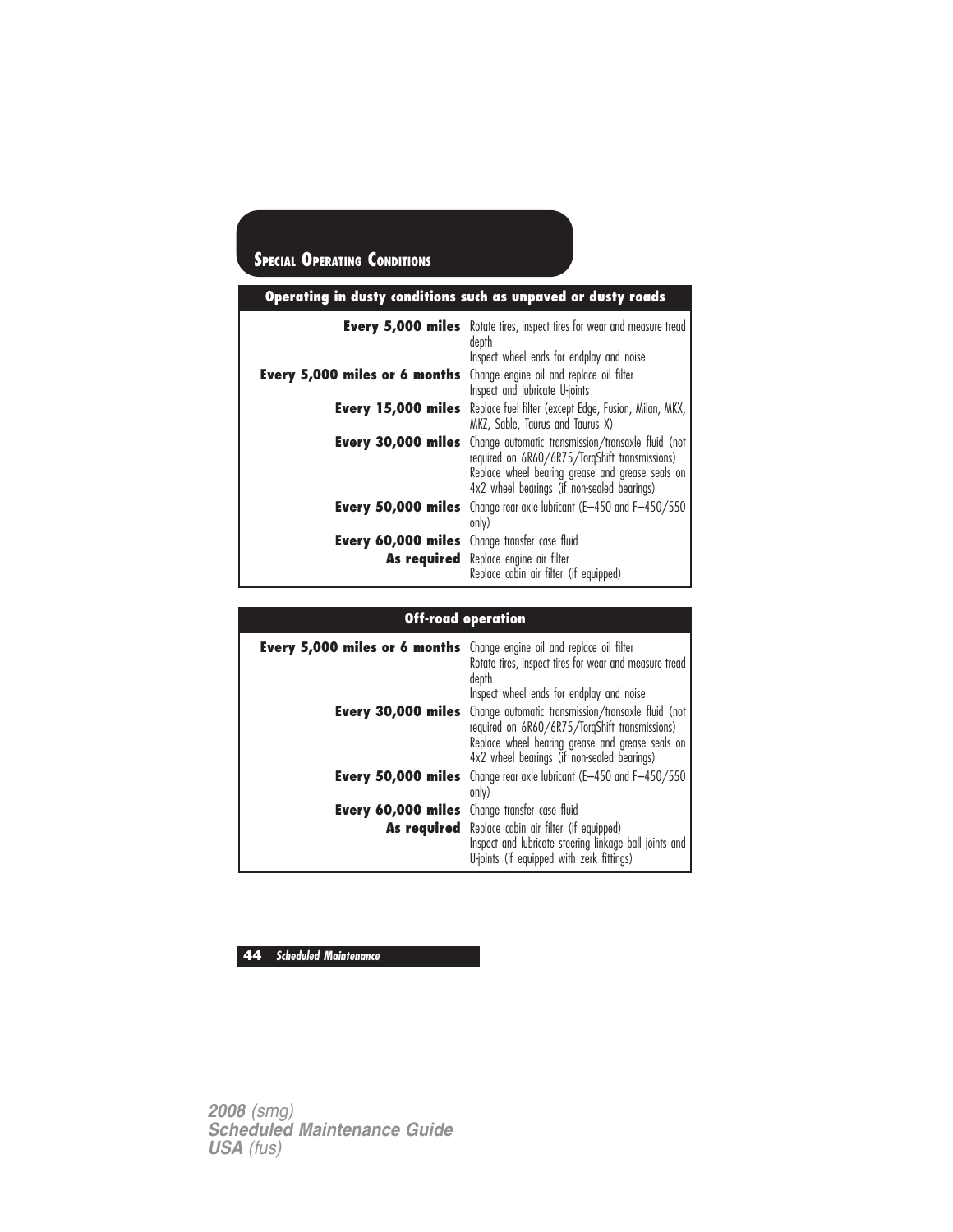# **Use of E85 50% of the time or greater (flex fuel vehicles only)**

|                                                                               | <b>Every 5,000 miles</b> Rotate tires, inspect tires for wear and measure tread<br>depth |
|-------------------------------------------------------------------------------|------------------------------------------------------------------------------------------|
|                                                                               | Inspect wheel ends for endplay and noise                                                 |
|                                                                               | Every 3,000 miles Fill fuel tank with a full tank of regular unleaded fuel               |
| <b>Every 5,000 miles or 6 months</b> Change engine oil and replace oil filter |                                                                                          |



**Scheduled Maintenance 45**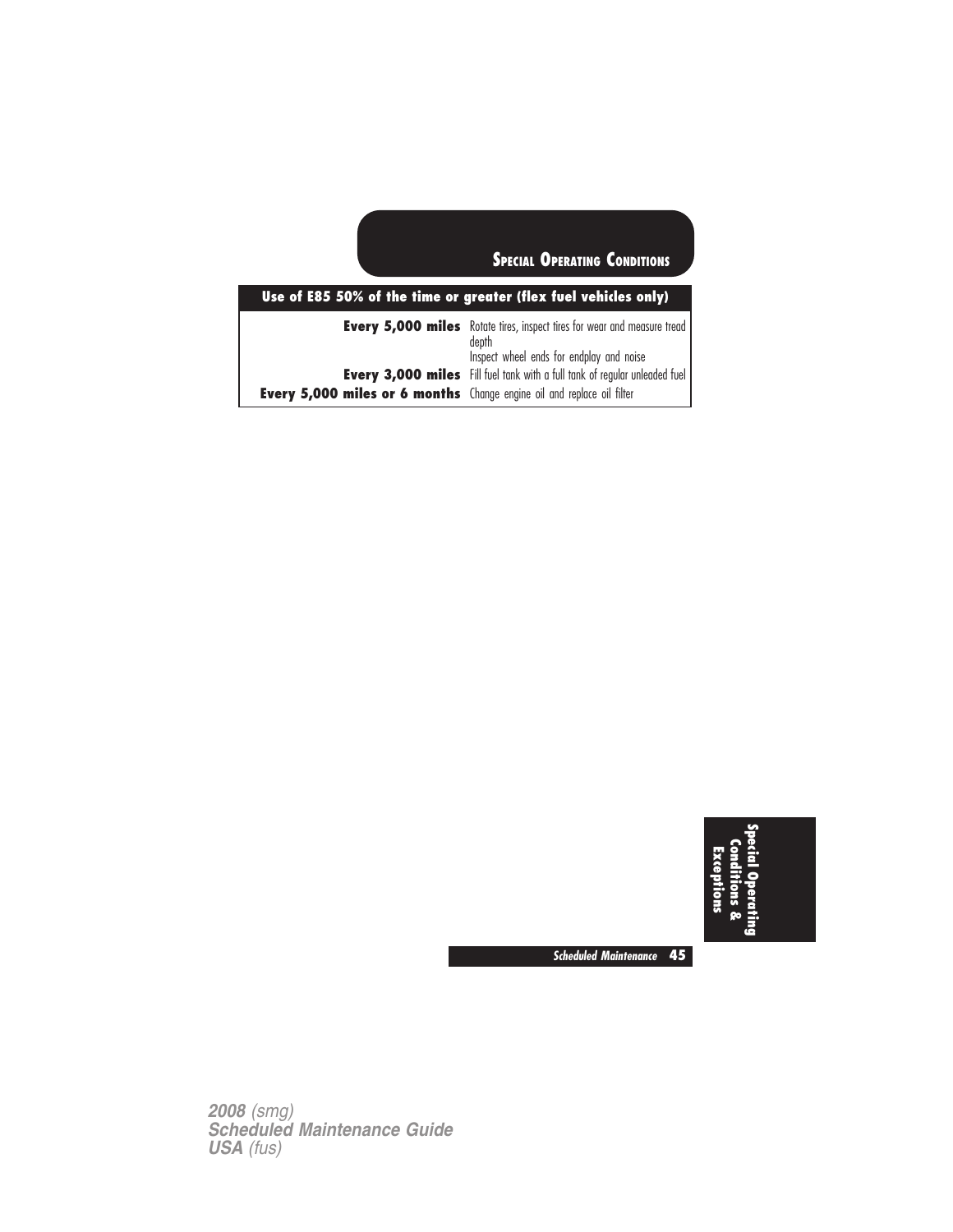## **Special Operating Conditions Log**

|             | <b>DEALER VALIDATION:</b> |             | <b>DEALER VALIDATION:</b> |
|-------------|---------------------------|-------------|---------------------------|
|             |                           |             |                           |
|             |                           |             |                           |
|             |                           |             |                           |
|             |                           |             |                           |
|             |                           |             |                           |
| RO#:        | P&A CODE:                 | RO#:        | P&A CODE:                 |
| DATE:       | <b>MILEAGE:</b>           | DATE:       | MILEAGE:                  |
|             | <b>DEALER VALIDATION:</b> |             | <b>DEALER VALIDATION:</b> |
|             |                           |             |                           |
|             |                           |             |                           |
|             |                           |             |                           |
|             |                           |             |                           |
| <b>RO#:</b> | P&A CODE:                 | RO#:        | P&A CODE:                 |
| DATE:       | <b>MILEAGE:</b>           | DATE:       | MILEAGE:                  |
|             | <b>DEALER VALIDATION:</b> |             | <b>DEALER VALIDATION:</b> |
|             |                           |             |                           |
|             |                           |             |                           |
|             |                           |             |                           |
|             |                           |             |                           |
|             |                           |             |                           |
| RO#:        | P&A CODE:                 | <b>RO#:</b> | P&A CODE:                 |
| DATE:       | <b>MILEAGE:</b>           | DATE:       | <b>MILEAGE:</b>           |
|             | <b>DEALER VALIDATION:</b> |             | <b>DEALER VALIDATION:</b> |
|             |                           |             |                           |
|             |                           |             |                           |
|             |                           |             |                           |
|             |                           |             |                           |
|             |                           |             |                           |
| RO#:        | P&A CODE:                 | RO#:        | P&A CODE:                 |
| DATE:       | MILEAGE:                  | DATE:       | <b>MILEAGE:</b>           |
|             | <b>DEALER VALIDATION:</b> |             | <b>DEALER VALIDATION:</b> |
|             |                           |             |                           |
|             |                           |             |                           |
|             |                           |             |                           |
|             |                           |             |                           |
| <b>RO#:</b> | P&A CODE:                 | <b>RO#:</b> | P&A CODE:                 |
| DATE:       | <b>MILEAGE:</b>           | DATE:       | <b>MILEAGE:</b>           |
|             |                           |             |                           |

# **46 Scheduled Maintenance**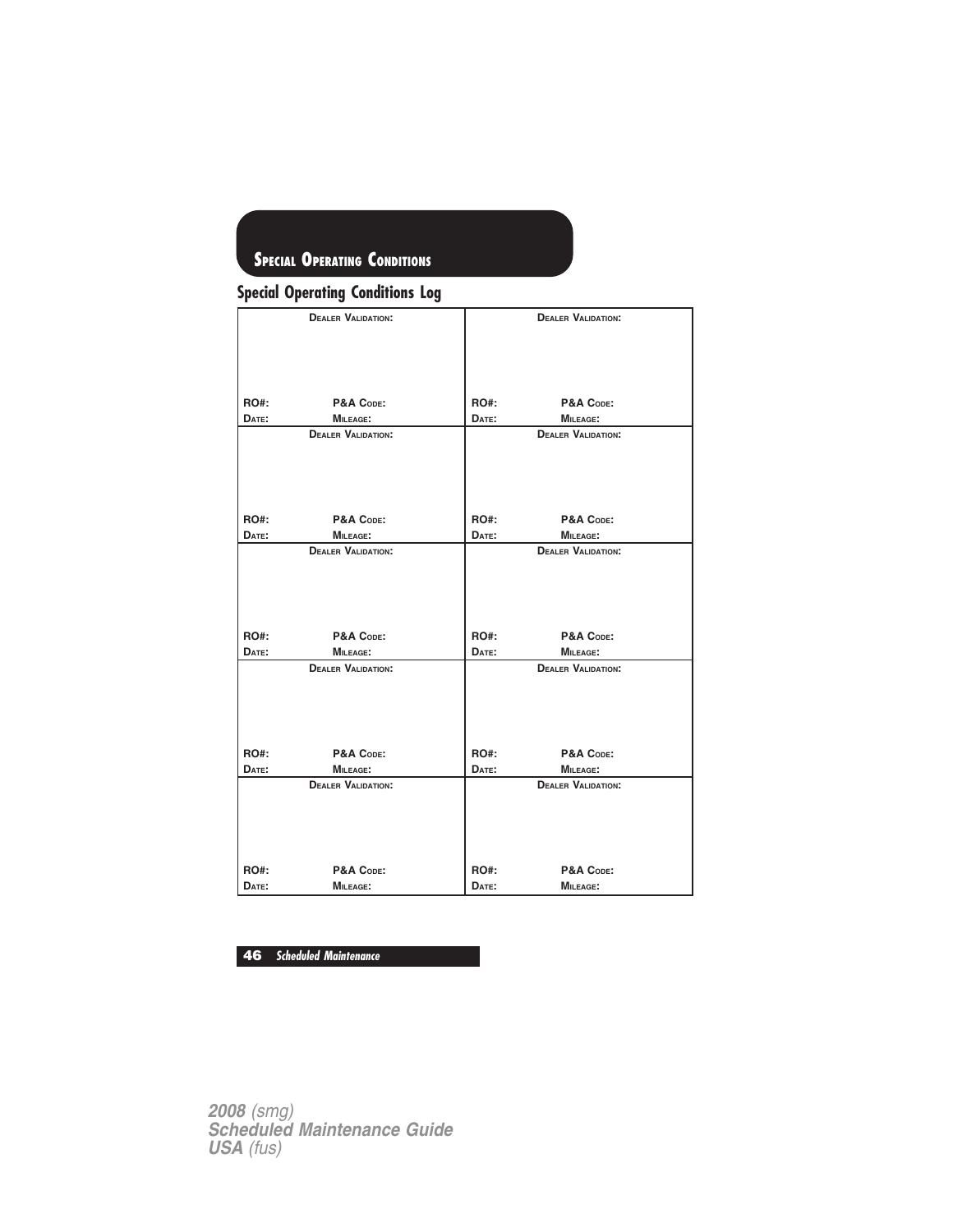

In addition, there are several exceptions to the Normal Schedule. They are listed below:

#### **Normal Vehicle Axle Maintenance**

❑ Rear axles and power take off (PTO) units containing synthetic lubricant and light duty trucks equipped with Ford-design axles are lubricated for life. These lubricants are not to be checked or changed unless a leak is suspected, service is required or the axle assembly has been submerged in water. The axle and PTO lubricant should be changed anytime the axle and PTO have been submerged in water. During extended trailer tow operation above 70°I ambient and wide open throttle for extended periods above 45 mph, non-synthetic rear axle lubricants should be replaced every 3,000 miles or 3 months, whichever occurs first. The 3,000 mile lube change interval may be waived if the axle was filled with 75W140 synthetic gear lubricant meeting Ford specification WSL-M2C192-A, part number F1TZ-19580-B or equivalent. Add friction modifier C8AZ-19B546-A (EST-M2C118-A) or equivalent for complete refill of Traction-Lok rear axles (see Owner's Guide for quantity). The axle lubricant should be changed anytime an axle has been submerged in water.

### **Police/Taxi/Livery Vehicle Axle Maintenance**

❑ Replace rear axle lubricant every 100,000 miles. Rear axle lubricant change may be waived if the axle was filled with 75W140 synthetic gear lubricant meeting Ford specification WSL-M2C192-A, part number FITZ-19580-B or equivalent. Add four ounces of additive friction modifier C8AZ-19B546-A (EST-M2C118-A) or equivalent for complete refill of Traction-Lok rear axles. The axle lubricant should be changed anytime the axle has been submerged in water.

#### **California Fuel Filter Replacement**

❑ If vehicle is registered in California, the California Air Resources Board has determined that the failure to perform this maintenance item will not nullify the emission warranty or limit recall liability prior to the completion of the vehicle's useful life. Ford Motor Company, however, urges you to have all recommended maintenance services performed at the specified intervals and to record all vehicle service.

#### **Class A Motorhome**

❑ Every two years - Change brake fluid

**SpecialOperating Conditions& Exceptions**

**Scheduled Maintenance 47**